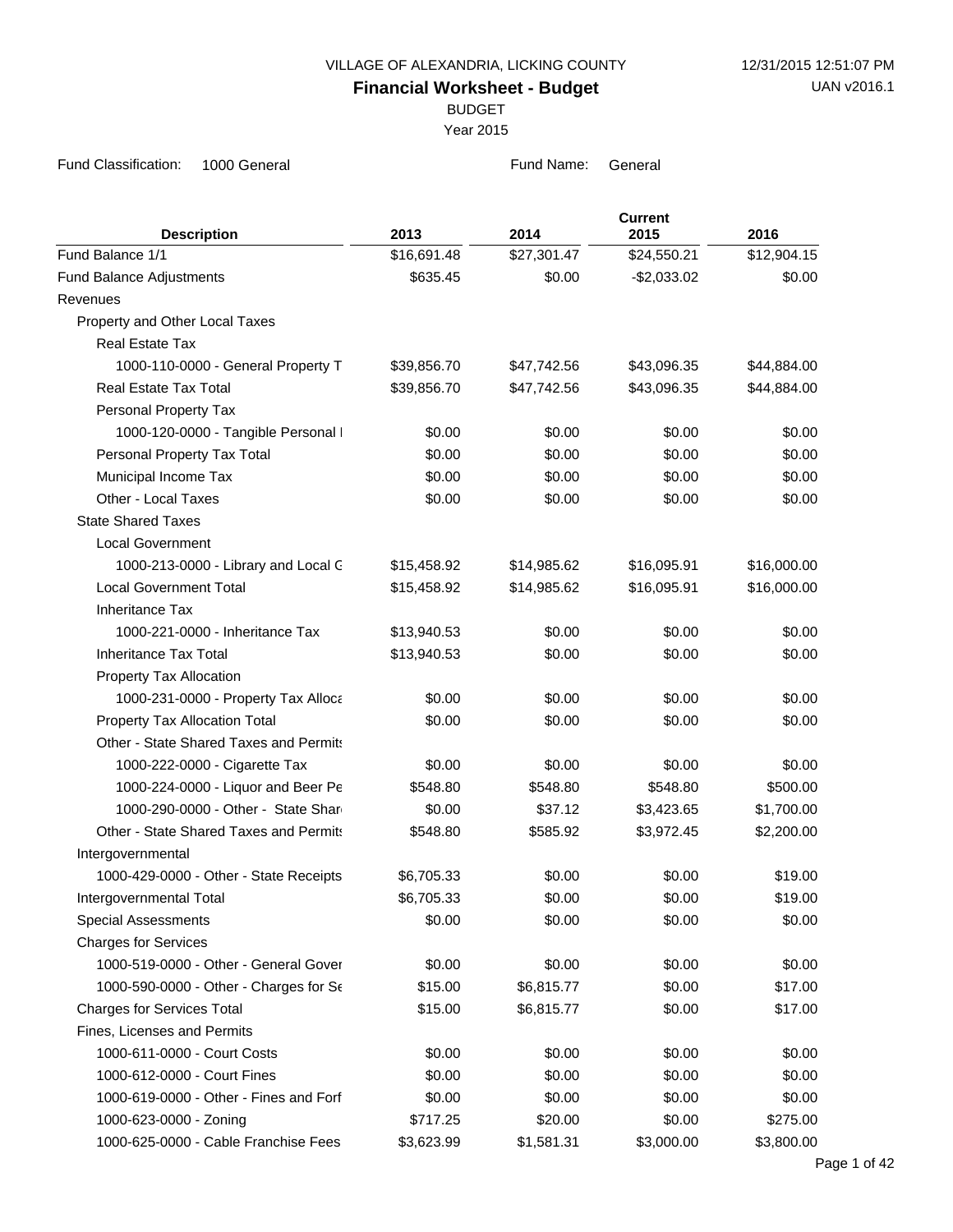BUDGET

Year 2015

| <b>Description</b>                     | 2013        | 2014        | <b>Current</b><br>2015 | 2016        |
|----------------------------------------|-------------|-------------|------------------------|-------------|
| Fines, Licenses and Permits Total      | \$4,341.24  | \$1,601.31  | \$3,000.00             | \$4,075.00  |
| Earnings on Investments                |             |             |                        |             |
| 1000-701-0000 - Interest               | \$115.09    | \$133.43    | \$115.00               | \$300.00    |
| Earnings on Investments Total          | \$115.09    | \$133.43    | \$115.00               | \$300.00    |
| Miscellaneous                          |             |             |                        |             |
| 1000-820-0000 - Contributions and Don  | \$0.00      | \$0.00      | \$0.00                 | \$0.00      |
| 1000-891-0000 - Other - Miscellaneous  | \$0.00      | \$0.00      | \$0.00                 | \$45.00     |
| 1000-892-0000 - Other - Miscellaneous  | \$0.00      | \$0.00      | \$0.00                 | \$0.00      |
| Miscellaneous Total                    | \$0.00      | \$0.00      | \$0.00                 | \$45.00     |
| <b>Total Revenue</b>                   | \$80,981.61 | \$71,864.61 | \$66,279.71            | \$67,540.00 |
| Expenditures                           |             |             |                        |             |
| <b>Police Enforcement - Salaries</b>   |             |             |                        |             |
| 1000-110-190-0000 - Other - Personal { | \$0.00      | \$0.00      | \$0.00                 | \$0.00      |
| Police Enforcement - Salaries Total    | \$0.00      | \$0.00      | \$0.00                 | \$0.00      |
| Police Enforcement - Other             |             |             |                        |             |
| 1000-110-211-0000 - Ohio Public Emplo  | \$0.00      | \$0.00      | \$0.00                 | \$0.00      |
| 1000-110-213-0000 - Medicare           | \$0.00      | \$0.00      | \$0.00                 | \$0.00      |
| 1000-110-215-0000 - Ohio Police and F  | \$0.00      | \$0.00      | \$0.00                 | \$0.00      |
| 1000-110-225-0000 - Workers' Compen    | \$0.00      | \$0.00      | \$0.00                 | \$0.00      |
| 1000-110-251-0000 - Uniform, Tool and  | \$0.00      | \$0.00      | \$0.00                 | \$0.00      |
| 1000-110-311-0000 - Electricity        | \$0.00      | \$0.00      | \$0.00                 | \$0.00      |
| 1000-110-312-0000 - Water and Sewag    | \$0.00      | \$0.00      | \$0.00                 | \$0.00      |
| 1000-110-313-0000 - Natural Gas        | \$0.00      | \$0.00      | \$0.00                 | \$0.00      |
| 1000-110-321-0000 - Telephone          | \$0.00      | \$0.00      | \$0.00                 | \$0.00      |
| 1000-110-322-0000 - Postage            | \$0.00      | \$0.00      | \$0.00                 | \$0.00      |
| 1000-110-325-0000 - Advertising        | \$0.00      | \$0.00      | \$0.00                 | \$0.00      |
| 1000-110-329-0000 - Other-Communica    | \$0.00      | \$0.00      | \$0.00                 | \$0.00      |
| 1000-110-341-0000 - Accounting and Lo  | \$282.70    | \$0.00      | \$0.00                 | \$0.00      |
| 1000-110-348-0000 - Training Services  | \$0.00      | \$0.00      | \$0.00                 | \$0.00      |
| 1000-110-349-0000 - Other - Professior | \$0.00      | \$0.00      | \$0.00                 | \$0.00      |
| 1000-110-351-0000 - Insurance and Bo   | \$689.00    | \$538.20    | \$538.20               | \$0.00      |
| 1000-110-399-0000 - Other - Other Con  | \$148.00    | \$0.00      | \$0.00                 | \$0.00      |
| 1000-110-410-0000 - Office Supplies ar | \$0.00      | \$0.00      | \$0.00                 | \$0.00      |
| 1000-110-420-0000 - Operating Supplie  | \$0.00      | \$0.00      | \$0.00                 | \$0.00      |
| 1000-110-433-0000 - Repairs and Main   | \$0.00      | \$0.00      | \$0.00                 | \$0.00      |
| 1000-110-439-0000 - Other - Repairs ar | \$0.00      | \$0.00      | \$0.00                 | \$0.00      |
| 1000-110-440-0000 - Small Tools and N  | \$0.00      | \$0.00      | \$0.00                 | \$0.00      |
| 1000-110-590-0000 - Other - Capital Ou | \$0.00      | \$0.00      | \$0.00                 | \$0.00      |
| Police Enforcement - Other Total       | \$1,119.70  | \$538.20    | \$538.20               | \$0.00      |
| Street Lighting - Other                |             |             |                        |             |
| 1000-130-311-0000 - Electricity        | \$8,303.43  | \$5,800.00  | \$7,292.13             | \$9,000.00  |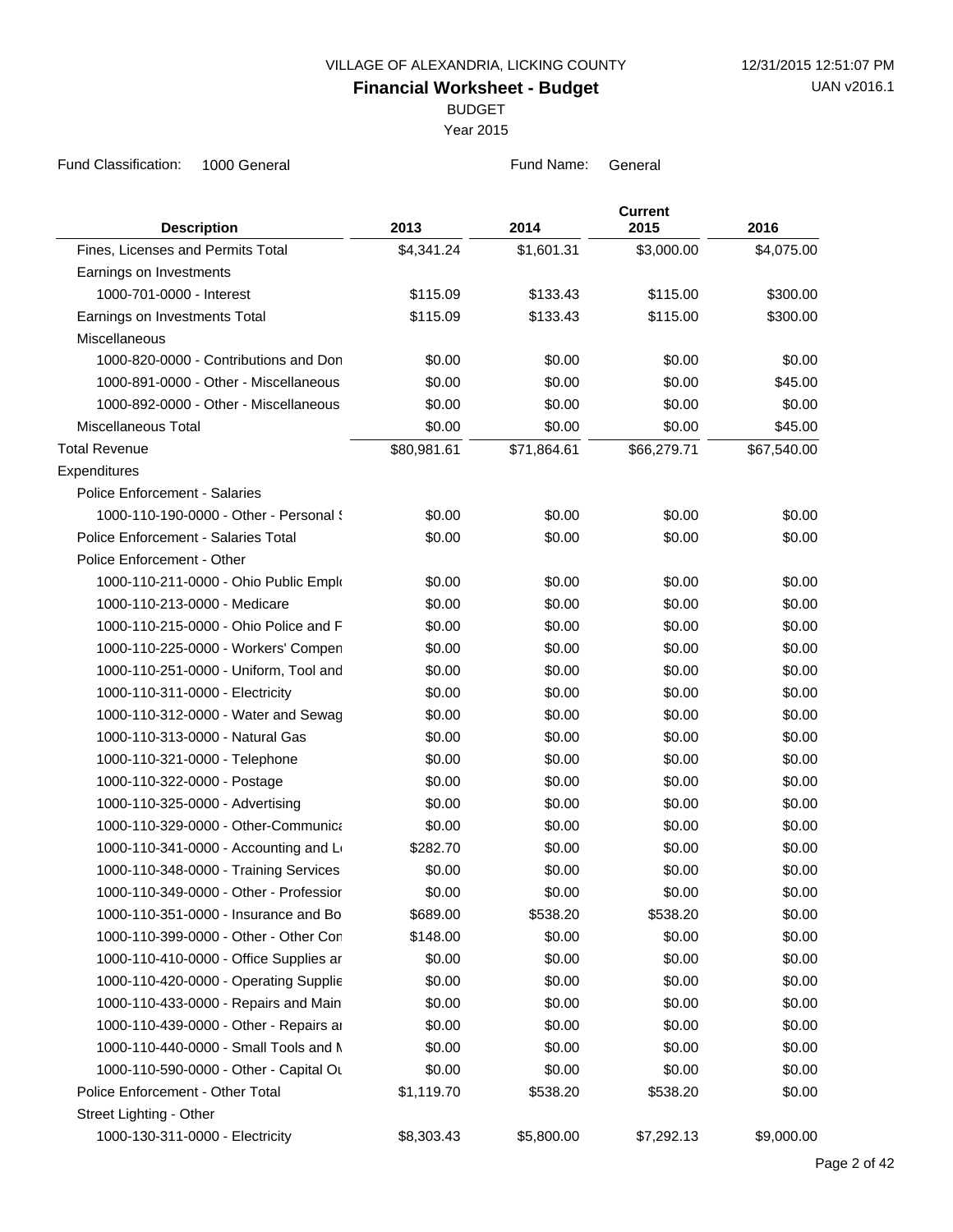BUDGET

Year 2015

| <b>Description</b>                          | 2013       | 2014       | <b>Current</b><br>2015 | 2016       |
|---------------------------------------------|------------|------------|------------------------|------------|
| Street Lighting - Other Total               | \$8,303.43 | \$5,800.00 | \$7,292.13             | \$9,000.00 |
| Community Planning and Zoning - Salaries    |            |            |                        |            |
| 1000-410-100-0000 - Personal Services       | \$1,050.00 | \$370.69   | \$750.00               | \$750.00   |
| 1000-410-111-0000 - Salaries - Council      | \$0.00     | \$0.00     | \$0.00                 | \$0.00     |
| Community Planning and Zoning - Salaries    | \$1,050.00 | \$370.69   | \$750.00               | \$750.00   |
| Community Planning and Zoning - Other       |            |            |                        |            |
| 1000-410-225-0000 - Workers' Compen         | \$0.00     | \$6.64     | \$225.78               | \$125.00   |
| 1000-410-252-0000 - Travel and Transp       | \$0.00     | \$0.00     | \$0.00                 | \$0.00     |
| 1000-410-322-0000 - Postage                 | \$0.00     | \$0.00     | \$0.00                 | \$0.00     |
| 1000-410-329-0000 - Other-Communica         | \$0.00     | \$0.00     | \$0.00                 | \$0.00     |
| 1000-410-341-0000 - Accounting and L        | \$0.00     | \$0.00     | \$207.87               | \$0.00     |
| 1000-410-342-0000 - Auditing Services       | \$0.00     | \$0.00     | \$0.00                 | \$0.00     |
| 1000-410-348-0000 - Training Services       | \$0.00     | \$0.00     | \$0.00                 | \$0.00     |
| 1000-410-351-0000 - Insurance and Bo        | \$108.00   | \$364.50   | \$364.50               | \$0.00     |
| 1000-410-391-0000 - Dues and Fees           | \$0.00     | \$0.00     | \$0.00                 | \$0.00     |
| 1000-410-391-0000 - Dues and Fees           | \$0.00     | \$0.00     | \$0.00                 | \$0.00     |
| 1000-410-399-0000 - Other - Other Con       | \$0.00     | \$0.00     | \$0.00                 | \$0.00     |
| 1000-410-410-0000 - Office Supplies ar      | \$100.80   | \$13.07    | \$186.93               | \$200.00   |
| 1000-410-410-0001 - Office Supplies ar      | \$0.00     | \$0.00     | \$0.00                 | \$0.00     |
| 1000-410-440-0000 - Small Tools and N       | \$0.00     | \$0.00     | \$0.00                 | \$0.00     |
| Community Planning and Zoning - Other To    | \$208.80   | \$384.21   | \$985.08               | \$325.00   |
| Mayor and Administrative Offices - Salaries |            |            |                        |            |
| 1000-710-131-0000 - Salary - Administr      | \$6,000.00 | \$6,000.00 | \$6,000.00             | \$6,000.00 |
| 1000-710-132-0000 - Salaries - Adminis      | \$1,417.00 | \$312.50   | \$750.00               | \$800.00   |
| Mayor and Administrative Offices - Salaries | \$7,417.00 | \$6,312.50 | \$6,750.00             | \$6,800.00 |
| Mayor and Administrative Offices - Other    |            |            |                        |            |
| 1000-710-211-0000 - Ohio Public Emplo       | \$1,164.62 | \$892.31   | \$945.00               | \$1,120.00 |
| 1000-710-213-0000 - Medicare                | \$102.22   | \$92.28    | \$97.88                | \$150.00   |
| 1000-710-225-0000 - Workers' Compen         | \$0.00     | \$162.34   | \$139.48               | \$150.00   |
| 1000-710-240-0000 - Unemployment Co         | \$0.00     | \$0.00     | \$0.00                 | \$0.00     |
| 1000-710-252-0000 - Travel and Transp       | \$0.00     | \$0.00     | \$0.00                 | \$0.00     |
| 1000-710-322-0000 - Postage                 | \$0.00     | \$0.00     | \$0.00                 | \$0.00     |
| 1000-710-341-0000 - Accounting and L        | \$0.00     | \$0.00     | \$0.00                 | \$0.00     |
| 1000-710-348-0000 - Training Services       | \$0.00     | \$0.00     | \$160.00               | \$0.00     |
| 1000-710-351-0000 - Insurance and Bo        | \$54.00    | \$194.50   | \$2,981.72             | \$400.00   |
| 1000-710-391-0000 - Dues and Fees           | \$0.00     | \$0.00     | \$0.00                 | \$0.00     |
| 1000-710-410-0000 - Office Supplies ar      | \$187.72   | \$267.74   | \$1,000.00             | \$200.00   |
| 1000-710-440-0000 - Small Tools and N       | \$0.00     | \$0.00     | \$0.00                 | \$0.00     |
| 1000-710-500-0000 - Capital Outlay          | \$0.00     | \$0.00     | \$0.00                 | \$0.00     |
| 1000-710-600-0000 - Other                   | \$0.00     | \$0.00     | \$0.00                 | \$0.00     |
| Mayor and Administrative Offices - Other T  | \$1,508.56 | \$1,609.17 | \$5,324.08             | \$2,020.00 |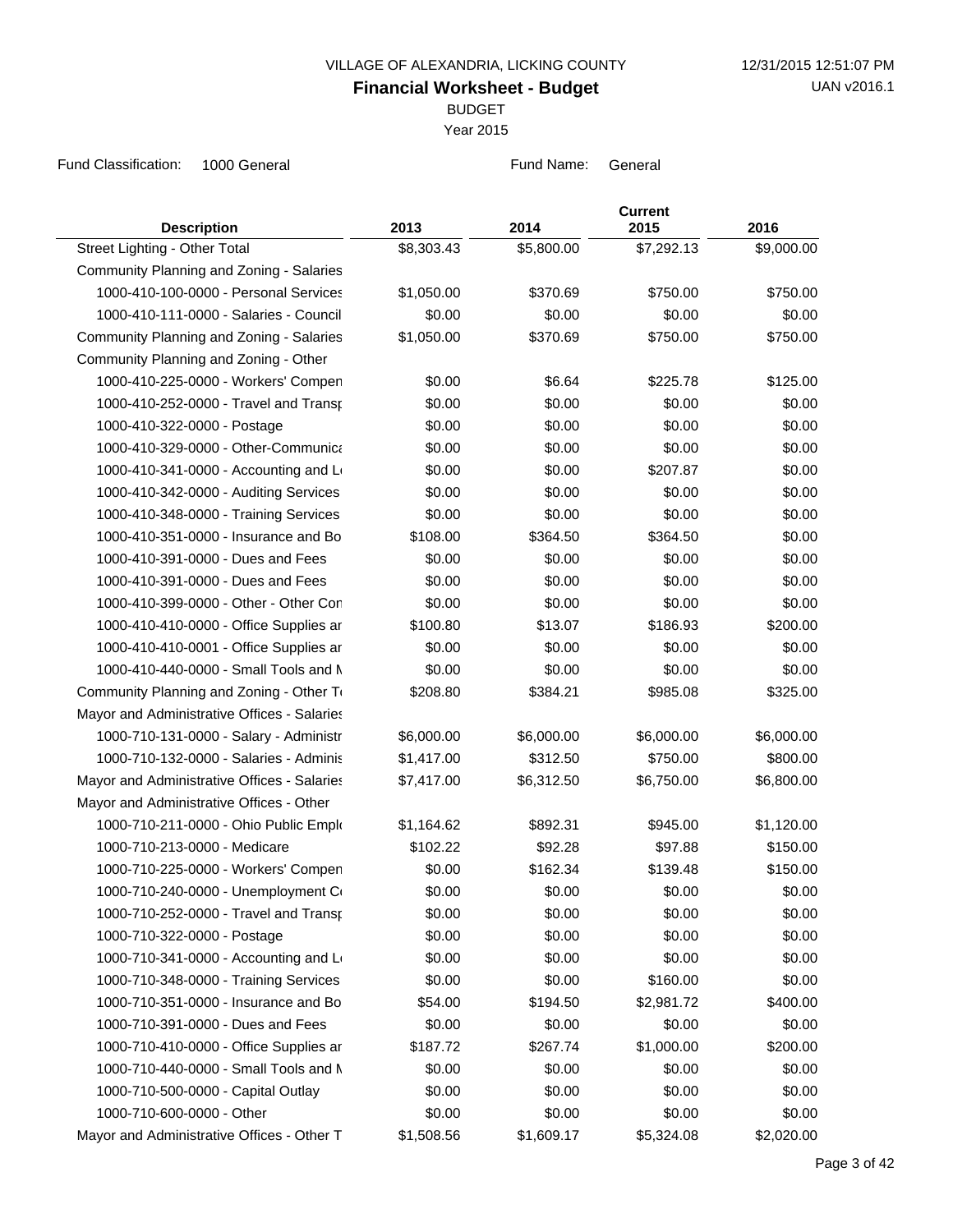BUDGET

Year 2015

Fund Classification: 1000 General **Fund Name:** General Fund Name: General

| <b>Description</b>                      | 2013        | 2014        | <b>Current</b><br>2015 | 2016        |
|-----------------------------------------|-------------|-------------|------------------------|-------------|
| Legislative Activities - Salaries       |             |             |                        |             |
| 1000-715-111-0000 - Salaries - Council  | \$7,200.00  | \$6,019.38  | \$7,200.00             | \$7,200.00  |
| Legislative Activities - Salaries Total | \$7,200.00  | \$6,019.38  | \$7,200.00             | \$7,200.00  |
| Legislative Activities - Other          |             |             |                        |             |
| 1000-715-211-0000 - Ohio Public Emplo   | \$840.00    | \$876.61    | \$1,008.00             | \$1,000.00  |
| 1000-715-212-0000 - Social Security     | \$74.40     | \$0.00      | \$0.00                 | \$0.00      |
| 1000-715-213-0000 - Medicare            | \$104.40    | \$81.48     | \$289.40               | \$300.00    |
| 1000-715-225-0000 - Workers' Compen     | \$0.00      | \$465.51    | \$418.44               | \$450.00    |
| 1000-715-341-0000 - Accounting and Le   | \$4,125.00  | \$3,750.00  | \$7,750.00             | \$9,000.00  |
| 1000-715-342-0000 - Auditing Services   | \$0.00      | \$0.00      | \$0.00                 | \$7,250.00  |
| 1000-715-348-0000 - Training Services   | \$0.00      | \$0.00      | \$0.00                 | \$0.00      |
| 1000-715-351-0000 - Insurance and Bo    | \$3,037.60  | \$667.50    | \$0.00                 | \$0.00      |
| 1000-715-391-0000 - Dues and Fees       | \$285.00    | \$0.00      | \$285.00               | \$300.00    |
| 1000-715-410-0000 - Office Supplies ar  | \$0.00      | \$1,000.00  | \$850.00               | \$100.00    |
| 1000-715-600-0000 - Other               | \$0.00      | \$0.00      | \$0.00                 | \$0.00      |
| Legislative Activities - Other Total    | \$8,466.40  | \$6,841.10  | \$10,600.84            | \$18,400.00 |
| Mayor's Court - Salaries                |             |             |                        |             |
| 1000-720-132-0000 - Salaries - Adminis  | \$0.00      | \$0.00      | \$0.00                 | \$0.00      |
| Mayor's Court - Salaries Total          | \$0.00      | \$0.00      | \$0.00                 | \$0.00      |
| Mayor's Court - Other                   |             |             |                        |             |
| 1000-720-211-0000 - Ohio Public Emplo   | \$0.00      | \$0.00      | \$0.00                 | \$0.00      |
| 1000-720-213-0000 - Medicare            | \$0.00      | \$0.00      | \$0.00                 | \$0.00      |
| 1000-720-225-0000 - Workers' Compen     | \$0.00      | \$0.00      | \$0.00                 | \$0.00      |
| 1000-720-240-0000 - Unemployment Co     | \$0.00      | \$1.41      | \$0.00                 | \$0.00      |
| 1000-720-252-0000 - Travel and Transp   | \$0.00      | \$0.00      | \$0.00                 | \$0.00      |
| 1000-720-322-0000 - Postage             | \$0.00      | \$0.00      | \$0.00                 | \$0.00      |
| 1000-720-329-0000 - Other-Communica     | \$0.00      | \$0.00      | \$0.00                 | \$0.00      |
| 1000-720-341-0000 - Accounting and Lo   | \$0.00      | \$0.00      | \$0.00                 | \$0.00      |
| 1000-720-342-0000 - Auditing Services   | \$0.00      | \$0.00      | \$0.00                 | \$0.00      |
| 1000-720-348-0000 - Training Services   | \$0.00      | \$0.00      | \$0.00                 | \$0.00      |
| 1000-720-351-0000 - Insurance and Bo    | \$0.00      | \$28.00     | \$0.00                 | \$0.00      |
| 1000-720-391-0000 - Dues and Fees       | \$0.00      | \$0.00      | \$0.00                 | \$0.00      |
| 1000-720-399-0000 - Other - Other Con   | \$0.00      | \$0.00      | \$1,000.00             | \$0.00      |
| 1000-720-410-0000 - Office Supplies ar  | \$0.00      | \$0.00      | \$0.00                 | \$0.00      |
| 1000-720-440-0000 - Small Tools and N   | \$0.00      | \$0.00      | \$0.00                 | \$0.00      |
| Mayor's Court - Other Total             | \$0.00      | \$29.41     | \$1,000.00             | \$0.00      |
| Clerk - Treasurer - Salaries            |             |             |                        |             |
| 1000-725-121-0000 - Salary - Clerk/Tre  | \$14,239.92 | \$14,239.92 | \$14,240.04            | \$13,000.00 |
| 1000-725-122-0000 - Salaries - Clerk/Ti | \$0.00      | \$0.00      | \$0.00                 | \$0.00      |
| Clerk - Treasurer - Salaries Total      | \$14,239.92 | \$14,239.92 | \$14,240.04            | \$13,000.00 |
|                                         |             |             |                        |             |

Clerk - Treasurer - Other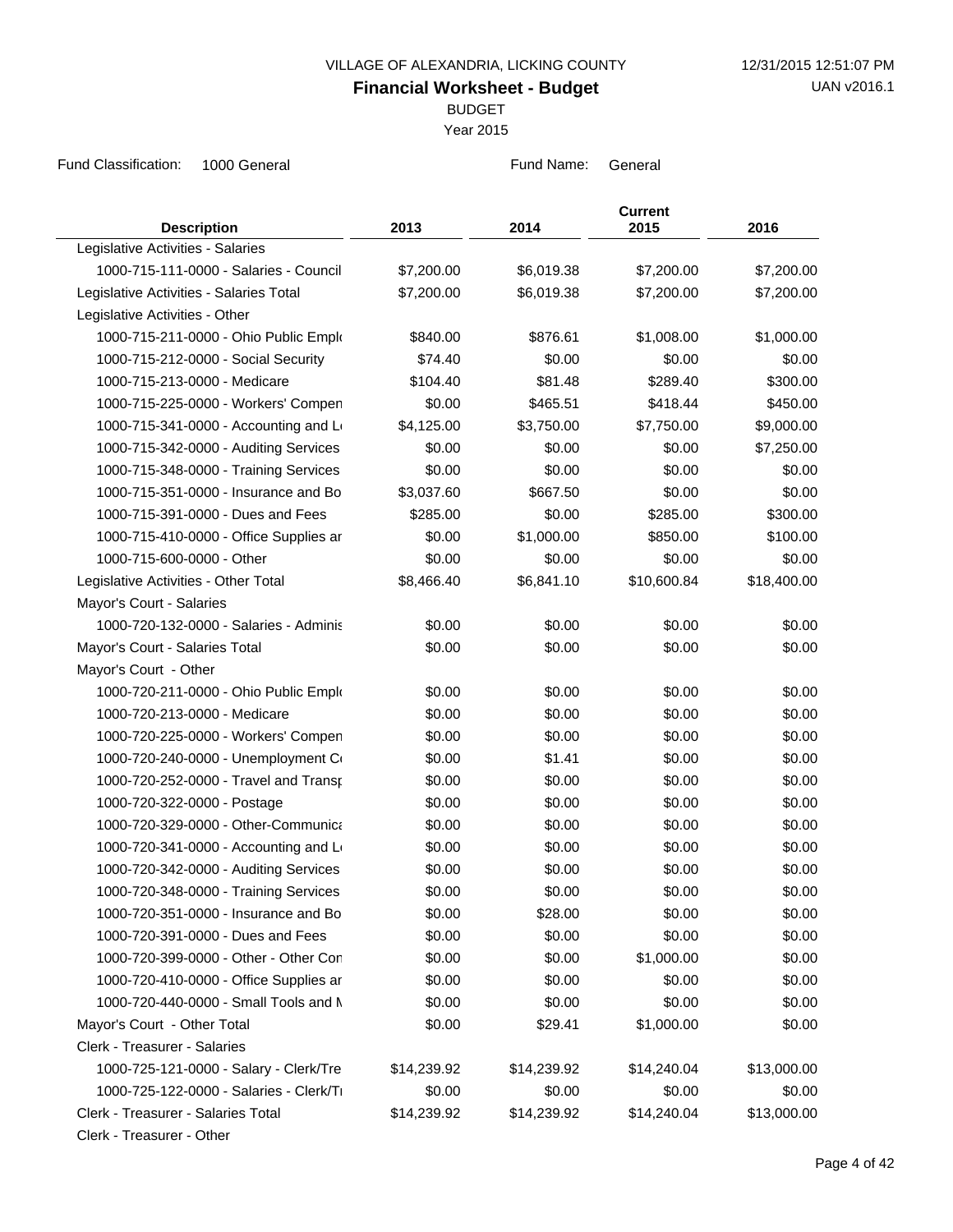BUDGET

Year 2015

| <b>Description</b>                         | 2013        | 2014        | <b>Current</b><br>2015 | 2016        |
|--------------------------------------------|-------------|-------------|------------------------|-------------|
| 1000-725-211-0000 - Ohio Public Emplo      | \$2,063.56  | \$2,903.56  | \$1,993.61             | \$1,900.00  |
| 1000-725-213-0000 - Medicare               | \$213.77    | \$300.77    | \$206.48               | \$200.00    |
| 1000-725-225-0000 - Workers' Compen        | \$0.00      | \$147.25    | \$69.74                | \$75.00     |
| 1000-725-252-0000 - Travel and Transp      | \$250.00    | \$0.00      | \$0.00                 | \$0.00      |
| 1000-725-322-0000 - Postage                | \$0.00      | \$0.00      | \$0.00                 | \$0.00      |
| 1000-725-329-0000 - Other-Communica        | \$0.00      | \$442.15    | \$0.00                 | \$0.00      |
| 1000-725-341-0000 - Accounting and L       | \$7.04      | \$0.00      | \$0.00                 | \$0.00      |
| 1000-725-342-0000 - Auditing Services      | \$0.00      | \$1,608.20  | \$1,080.00             | \$1,000.00  |
| 1000-725-343-0000 - Uniform Accountir      | \$2,450.50  | \$2,125.00  | \$1,820.00             | \$1,800.00  |
| 1000-725-348-0000 - Training Services      | \$150.00    | \$200.00    | \$175.00               | \$175.00    |
| 1000-725-351-0000 - Insurance and Bo       | \$0.00      | \$111.25    | \$0.00                 | \$0.00      |
| 1000-725-391-0000 - Dues and Fees          | \$0.00      | \$0.00      | \$50.00                | \$50.00     |
| 1000-725-410-0000 - Office Supplies ar     | \$0.00      | \$59.62     | \$140.38               | \$300.00    |
| Clerk - Treasurer - Other Total            | \$5,134.87  | \$7,897.80  | \$5,535.21             | \$5,500.00  |
| Lands and Buildings - Other                |             |             |                        |             |
| 1000-730-311-0000 - Electricity            | \$1,820.00  | \$4,000.00  | \$1,000.00             | \$1,000.00  |
| 1000-730-312-0000 - Water and Sewag        | \$0.00      | \$0.00      | \$0.00                 | \$0.00      |
| 1000-730-313-0000 - Natural Gas            | \$675.00    | \$980.59    | \$1,000.00             | \$1,000.00  |
| 1000-730-321-0000 - Telephone              | \$3,248.64  | \$3,988.53  | \$3,246.73             | \$3,200.00  |
| 1000-730-351-0000 - Insurance and Bo       | \$0.00      | \$0.00      | \$0.00                 | \$2,500.00  |
| 1000-730-410-0000 - Office Supplies ar     | \$1,000.00  | \$1,000.00  | \$0.00                 | \$0.00      |
| 1000-730-420-0000 - Operating Supplie      | \$0.00      | \$0.00      | \$0.00                 | \$0.00      |
| 1000-730-431-0000 - Repairs and Main       | \$500.00    | \$5,326.00  | \$1,500.00             | \$300.00    |
| 1000-730-640-0000 - Payment to Anoth       | \$0.00      | \$84.00     | \$0.00                 | \$0.00      |
| Lands and Buildings - Other Total          | \$7,243.64  | \$15,379.12 | \$6,746.73             | \$8,000.00  |
| Boards and Commissions - Other             |             |             |                        |             |
| 1000-735-349-0000 - Other - Professior     | \$12.00     | \$540.00    | \$792.00               | \$1,000.00  |
| 1000-735-640-0000 - Payment to Anoth       | \$0.00      | \$0.00      | \$6.00                 | \$0.00      |
| Boards and Commissions - Other Total       | \$12.00     | \$540.00    | \$798.00               | \$1,000.00  |
| Property Tax Collection Fees - Other       |             |             |                        |             |
| 1000-740-344-0000 - Tax Collection Fe      | \$1,908.31  | \$2,531.93  | \$1,900.00             | \$1,900.00  |
| Property Tax Collection Fees - Other Total | \$1,908.31  | \$2,531.93  | \$1,900.00             | \$1,900.00  |
| Capital Outlay - Other                     |             |             |                        |             |
| 1000-800-390-0000 - Other Contractual      | \$742.00    | \$0.00      | \$0.00                 | \$0.00      |
| 1000-800-590-0000 - Other - Capital Ou     | \$0.00      | \$0.00      | \$0.00                 | \$0.00      |
| Capital Outlay - Other Total               | \$742.00    | \$0.00      | \$0.00                 | \$0.00      |
| Debt Service - Other                       |             |             |                        |             |
| 1000-850-710-0000 - Principal              | \$4,278.72  | \$4,328.54  | \$4,724.94             | \$5,000.00  |
| 1000-850-720-0000 - Interest               | \$2,173.72  | \$1,793.90  | \$1,507.50             | \$1,700.00  |
| Debt Service - Other Total                 | \$6,452.44  | \$6,122.44  | \$6,232.44             | \$6,700.00  |
| <b>Total Expenditures</b>                  | \$71,007.07 | \$74,615.87 | \$75,892.75            | \$80,595.00 |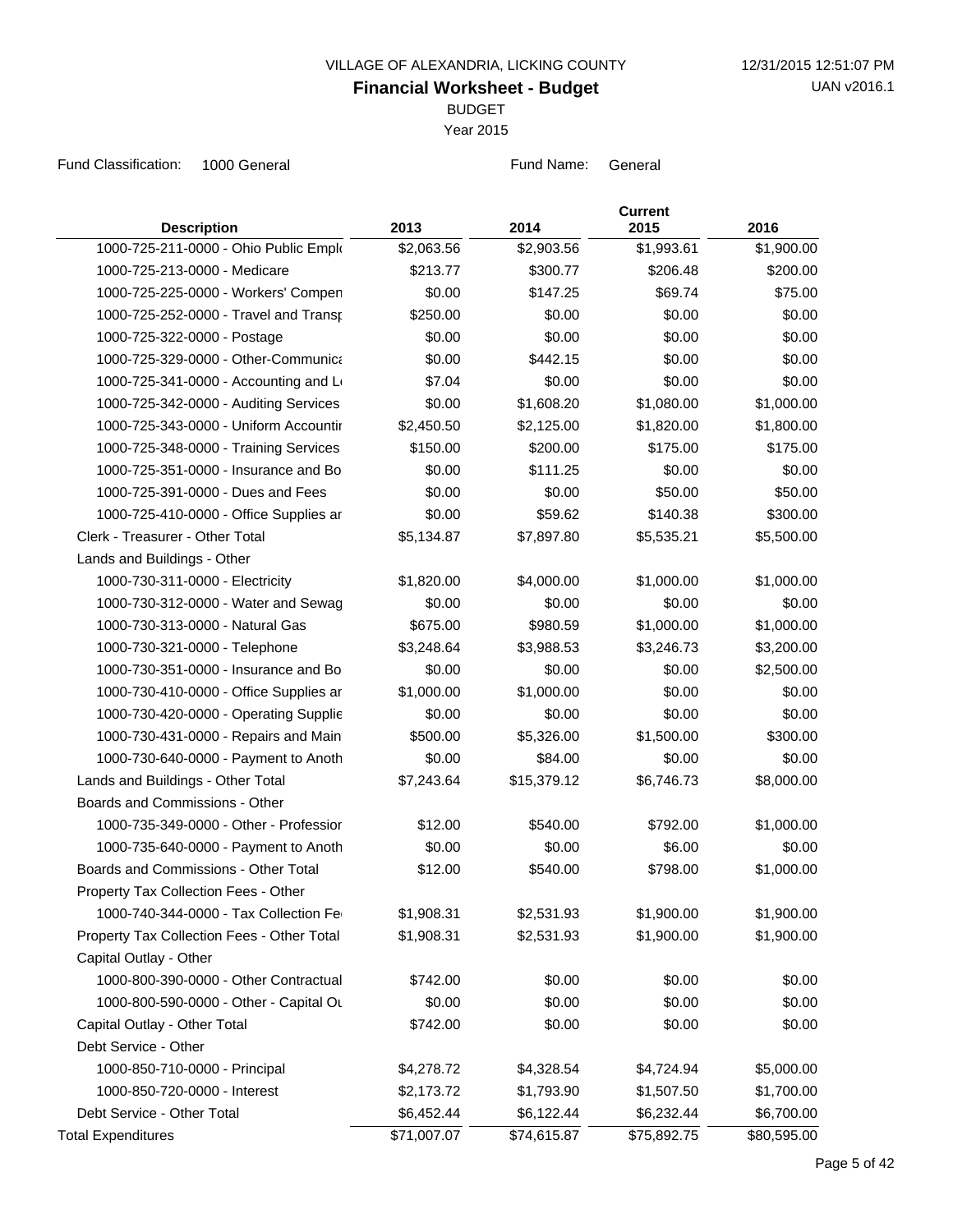BUDGET

Year 2015

Fund Classification: 1000 General **Fund Name:** General Fund Name: General

|                                           |             |             | <b>Current</b> |              |
|-------------------------------------------|-------------|-------------|----------------|--------------|
| <b>Description</b>                        | 2013        | 2014        | 2015           | 2016         |
| <b>Other Financing Sources &amp; Uses</b> |             |             |                |              |
| Sources                                   |             |             |                |              |
| Sale of Bonds                             | \$0.00      | \$0.00      | \$0.00         | \$0.00       |
| Sale of Notes                             | \$0.00      | \$0.00      | \$0.00         | \$0.00       |
| <b>Other Debt Proceeds</b>                | \$0.00      | \$0.00      | \$0.00         | \$0.00       |
| Sale of Fixed Assets                      | \$0.00      | \$0.00      | \$0.00         | \$0.00       |
| Transfers - In                            |             |             |                |              |
| 1000-931-0000 - Transfers - In            | \$0.00      | \$0.00      | \$0.00         | \$0.00       |
| Transfers - In Total                      | \$0.00      | \$0.00      | \$0.00         | \$0.00       |
| Advances - In                             |             |             |                |              |
| 1000-941-0000 - Advances - In             | \$0.00      | \$0.00      | \$0.00         | \$0.00       |
| Advances - In Total                       | \$0.00      | \$0.00      | \$0.00         | \$0.00       |
| Special Items                             | \$0.00      | \$0.00      | \$0.00         | \$0.00       |
| <b>Extraordinary Items</b>                |             |             |                |              |
| 1000-982-0000 - Extraordinary Items       | \$0.00      | \$0.00      | \$0.00         | \$0.00       |
| <b>Extraordinary Items Total</b>          | \$0.00      | \$0.00      | \$0.00         | \$0.00       |
| Other - Other Financing Sources           |             |             |                |              |
| 1000-999-0000 - Other - Other Finar       | \$0.00      | \$0.00      | \$0.00         | \$0.00       |
| Other - Other Financing Sources Total     | \$0.00      | \$0.00      | \$0.00         | \$0.00       |
| Uses                                      |             |             |                |              |
| Transfers - Out                           |             |             |                |              |
| 1000-910-910-0000 - Transfers - Ou        | \$0.00      | \$0.00      | \$0.00         | $-$2,000.00$ |
| <b>Transfers - Out Total</b>              | \$0.00      | \$0.00      | \$0.00         | $-$2,000.00$ |
| Advances - Out                            | \$0.00      | \$0.00      | \$0.00         | \$0.00       |
| Contingencies                             |             |             |                |              |
| 1000-930-930-0000 - Contingencies         | \$0.00      | \$0.00      | \$0.00         | \$0.00       |
| 1000-930-930-0000 - Contingencies         | \$0.00      | \$0.00      | \$0.00         | \$0.00       |
| <b>Contingencies Total</b>                | \$0.00      | \$0.00      | \$0.00         | \$0.00       |
| Other - Other Financing Uses              |             |             |                |              |
| 1000-990-990-0000 - Other - Other F       | \$0.00      | \$0.00      | \$0.00         | \$0.00       |
| Other - Other Financing Uses Total        | \$0.00      | \$0.00      | \$0.00         | \$0.00       |
| Total Other Financing Sources & Uses      | \$0.00      | \$0.00      | \$0.00         | $-$2,000.00$ |
| Fund Balance 12/31                        | \$27,301.47 | \$24,550.21 | \$12,904.15    | $-$2,150.85$ |
| Less: Encumbrances 12/31                  | \$0.00      | \$1,911.86  | \$0.00         | \$0.00       |
| Less: Reserve Balance 12/31               | \$0.00      | \$0.00      | \$0.00         | \$0.00       |
| Unencumbered Undesignated 12/31           | \$27,301.47 | \$22,638.35 | \$12,904.15    | $-$2,150.85$ |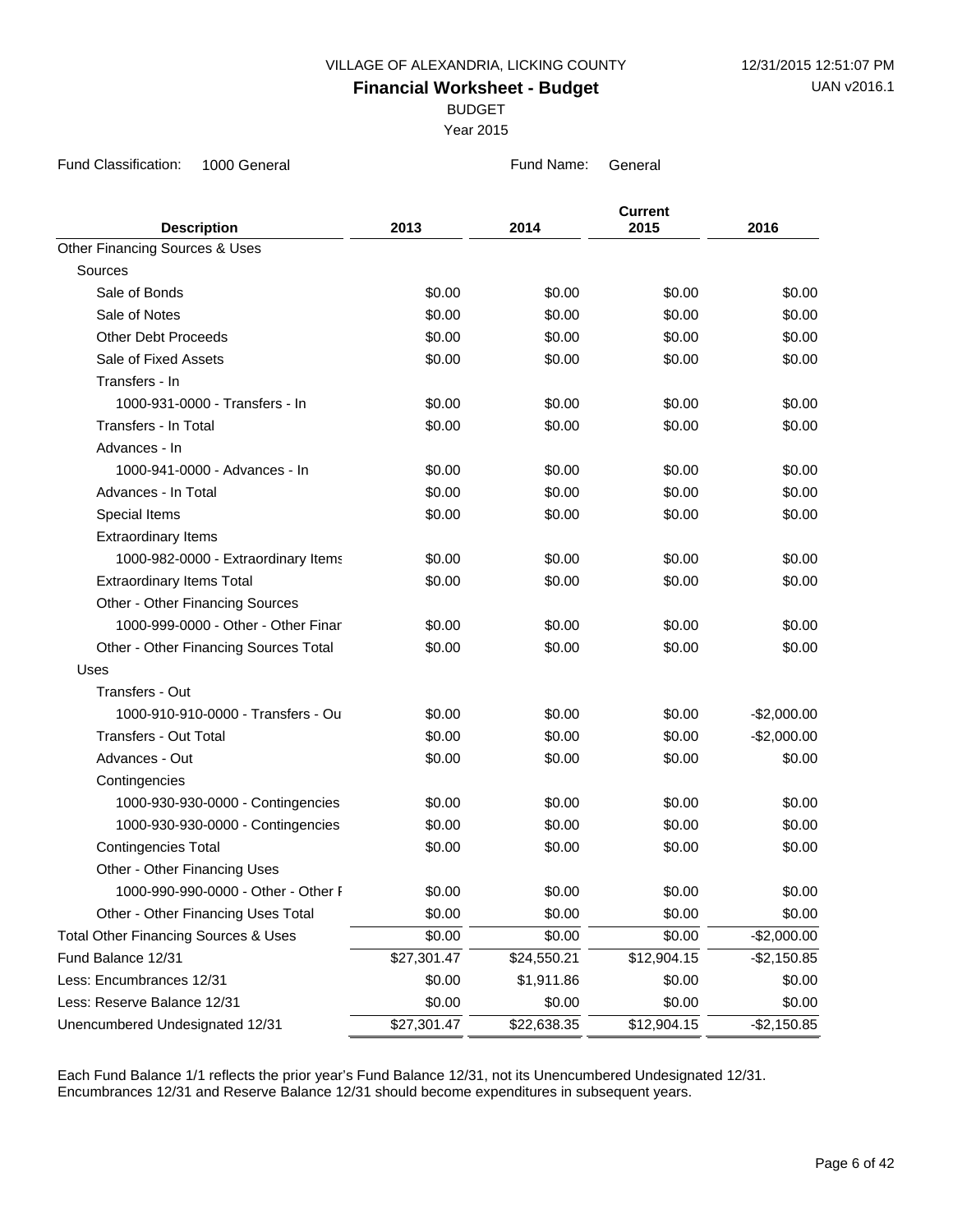BUDGET

Year 2015

Fund Classification: 2011 Special Revenue Fund Name: Street Construction Maint. & Repair

| <b>Description</b>                                                | 2013        | 2014        | <b>Current</b><br>2015 | 2016        |
|-------------------------------------------------------------------|-------------|-------------|------------------------|-------------|
| Fund Balance 1/1                                                  | \$4,773.06  | \$7,245.81  | \$8,854.42             | \$5,301.72  |
| Fund Balance Adjustments                                          | \$0.00      | \$0.00      | \$0.00                 | \$0.00      |
| Revenues                                                          |             |             |                        |             |
| Property and Other Local Taxes                                    |             |             |                        |             |
| <b>Real Estate Tax</b>                                            | \$0.00      | \$0.00      | \$0.00                 | \$0.00      |
| Personal Property Tax                                             | \$0.00      | \$0.00      | \$0.00                 | \$0.00      |
| Municipal Income Tax                                              | \$0.00      | \$0.00      | \$0.00                 | \$0.00      |
| Other - Local Taxes                                               | \$0.00      | \$0.00      | \$0.00                 | \$0.00      |
| <b>State Shared Taxes</b>                                         |             |             |                        |             |
| <b>Local Government</b>                                           | \$0.00      | \$0.00      | \$0.00                 | \$0.00      |
| <b>Inheritance Tax</b>                                            | \$0.00      | \$0.00      | \$0.00                 | \$0.00      |
|                                                                   | \$0.00      |             | \$0.00                 | \$0.00      |
| Property Tax Allocation<br>Other - State Shared Taxes and Permits |             | \$0.00      |                        |             |
|                                                                   |             |             |                        |             |
| 2011-225-0000 - Gasoline Tax (State                               | \$16,426.34 | \$15,482.59 | \$14,000.00            | \$14,000.00 |
| Other - State Shared Taxes and Permits                            | \$16,426.34 | \$15,482.59 | \$14,000.00            | \$14,000.00 |
| Intergovernmental                                                 |             |             |                        |             |
| 2011-430-0000 - License Tax - County I                            | \$3,643.98  | \$3,700.71  | \$1,000.00             | \$2,900.00  |
| Intergovernmental Total                                           | \$3,643.98  | \$3,700.71  | \$1,000.00             | \$2,900.00  |
| <b>Special Assessments</b>                                        | \$0.00      | \$0.00      | \$0.00                 | \$0.00      |
| <b>Charges for Services</b>                                       | \$0.00      | \$0.00      | \$0.00                 | \$0.00      |
| Fines, Licenses and Permits                                       | \$0.00      | \$0.00      | \$0.00                 | \$0.00      |
| Earnings on Investments                                           |             |             |                        |             |
| 2011-701-0000 - Interest                                          | \$16.77     | \$0.00      | \$0.00                 | \$0.00      |
| Earnings on Investments Total                                     | \$16.77     | \$0.00      | \$0.00                 | \$0.00      |
| Miscellaneous                                                     |             |             |                        |             |
| 2011-820-0000 - Contributions and Don                             | \$0.00      | \$0.00      | \$0.00                 | \$0.00      |
| Miscellaneous Total                                               | \$0.00      | \$0.00      | \$0.00                 | \$0.00      |
| <b>Total Revenue</b>                                              | \$20,087.09 | \$19,183.30 | \$15,000.00            | \$16,900.00 |
| Expenditures                                                      |             |             |                        |             |
| Street Construction and Reconstruction - C                        |             |             |                        |             |
| 2011-610-650-0000 - Contributions to C                            | \$0.00      | \$0.00      | \$0.00                 | \$0.00      |
| Street Construction and Reconstruction - C                        | \$0.00      | \$0.00      | \$0.00                 | \$0.00      |
| Street Maintenance and Repair - Salaries                          |             |             |                        |             |
| 2011-620-190-0000 - Other - Personal {                            | \$3,903.20  | \$3,068.35  | \$8,000.00             | \$7,500.00  |
| Street Maintenance and Repair - Salaries 7                        | \$3,903.20  | \$3,068.35  | \$8,000.00             | \$7,500.00  |
| Street Maintenance and Repair - Other                             |             |             |                        |             |
| 2011-620-211-0000 - Ohio Public Emplo                             | \$546.44    | \$440.78    | \$1,120.00             | \$900.00    |
| 2011-620-213-0000 - Medicare                                      | \$72.24     | \$45.09     | \$116.00               | \$100.00    |
| 2011-620-225-0000 - Workers' Compen                               | \$15.31     | \$275.00    | \$69.77                | \$75.00     |
| 2011-620-252-0000 - Travel and Transp                             | \$0.00      | \$0.00      | \$0.00                 | \$0.00      |
| 2011-620-311-0000 - Electricity                                   | \$7,500.00  | \$3,000.00  | \$1,400.00             | \$1,400.00  |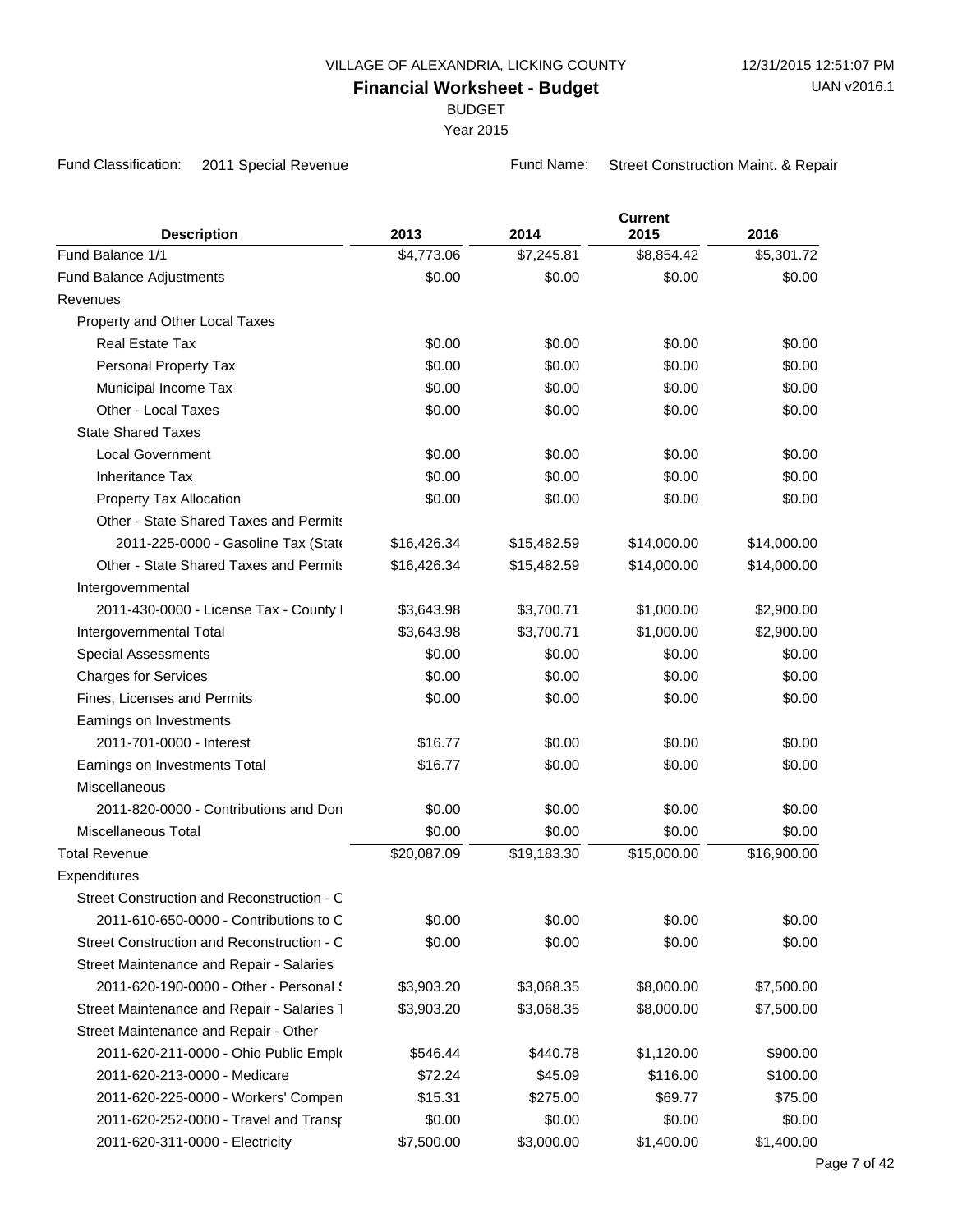BUDGET

Year 2015

Fund Classification: 2011 Special Revenue Fund Name: Street Construction Maint. & Repair

| <b>Description</b>                        | 2013        | 2014        | <b>Current</b><br>2015 | 2016        |
|-------------------------------------------|-------------|-------------|------------------------|-------------|
| 2011-620-312-0000 - Water and Sewag       | \$0.00      | \$0.00      | \$0.00                 | \$0.00      |
| 2011-620-313-0000 - Natural Gas           | \$629.99    | \$535.50    | \$1,000.00             | \$700.00    |
| 2011-620-329-0000 - Other-Communica       | \$0.00      | \$0.00      | \$100.00               | \$50.00     |
| 2011-620-342-0000 - Auditing Services     | \$0.00      | \$201.00    | \$0.00                 | \$0.00      |
| 2011-620-344-0000 - Tax Collection Fe     | \$0.00      | \$0.00      | \$0.00                 | \$0.00      |
| 2011-620-351-0000 - Insurance and Bo      | \$1,054.00  | \$1,246.93  | \$1,246.93             | \$1,200.00  |
| 2011-620-420-0000 - Operating Supplie     | \$1,825.01  | \$1,540.00  | \$1,500.00             | \$1,000.00  |
| 2011-620-430-0000 - Repairs and Main      | \$2,000.00  | \$7,222.04  | \$4,000.00             | \$5,500.00  |
| 2011-620-433-0000 - Repairs and Main      | \$0.00      | \$0.00      | \$0.00                 | \$0.00      |
| 2011-620-440-0000 - Small Tools and M     | \$0.00      | \$0.00      | \$0.00                 | \$500.00    |
| 2011-620-440-0000 - Small Tools and N     | \$0.00      | \$0.00      | \$0.00                 | \$0.00      |
| 2011-620-690-0000 - Other - Other         | \$84.00     | \$0.00      | \$0.00                 | \$0.00      |
| Street Maintenance and Repair - Other Tot | \$13,726.99 | \$14,506.34 | \$10,552.70            | \$11,425.00 |
| Storm Sewers and Drains - Other           |             |             |                        |             |
| 2011-640-390-0000 - Other Contractual     | \$0.00      | \$0.00      | \$0.00                 | \$0.00      |
| Storm Sewers and Drains - Other Total     | \$0.00      | \$0.00      | \$0.00                 | \$0.00      |
| Capital Outlay - Other                    |             |             |                        |             |
| 2011-800-390-0000 - Other Contractual     | \$1,850.00  | \$0.00      | \$0.00                 | \$0.00      |
| 2011-800-555-0000 - Streets, Highways     | \$0.00      | \$0.00      | \$0.00                 | \$0.00      |
| Capital Outlay - Other Total              | \$1,850.00  | \$0.00      | \$0.00                 | \$0.00      |
| Debt Service - Other                      |             |             |                        |             |
| 2011-850-710-0000 - Principal             | \$0.00      | \$0.00      | \$0.00                 | \$0.00      |
| 2011-850-720-0000 - Interest              | \$0.00      | \$0.00      | \$0.00                 | \$0.00      |
| Debt Service - Other Total                | \$0.00      | \$0.00      | \$0.00                 | \$0.00      |
| <b>Total Expenditures</b>                 | \$19,480.19 | \$17,574.69 | \$18,552.70            | \$18,925.00 |
| Other Financing Sources & Uses            |             |             |                        |             |
| Sources                                   |             |             |                        |             |
| Sale of Bonds                             | \$0.00      | \$0.00      | \$0.00                 | \$0.00      |
| Sale of Notes                             | \$0.00      | \$0.00      | \$0.00                 | \$0.00      |
| <b>Other Debt Proceeds</b>                | \$0.00      | \$0.00      | \$0.00                 | \$0.00      |
| Sale of Fixed Assets                      |             |             |                        |             |
| 2011-961-0000 - Sale of Fixed Asset       | \$0.00      | \$0.00      | \$0.00                 | \$0.00      |
| Sale of Fixed Assets Total                | \$0.00      | \$0.00      | \$0.00                 | \$0.00      |
| Transfers - In                            |             |             |                        |             |
| 2011-931-0000 - Transfers - In            | \$0.00      | \$0.00      | \$0.00                 | \$0.00      |
| 2011-931-0000 - Transfers - In            | \$1,865.85  | \$0.00      | \$0.00                 | \$0.00      |
| Transfers - In Total                      | \$1,865.85  | \$0.00      | \$0.00                 | \$0.00      |
| Advances - In                             | \$0.00      | \$0.00      | \$0.00                 | \$0.00      |
| Special Items                             | \$0.00      | \$0.00      | \$0.00                 | \$0.00      |
| <b>Extraordinary Items</b>                | \$0.00      | \$0.00      | \$0.00                 | \$0.00      |
| Other - Other Financing Sources           |             |             |                        |             |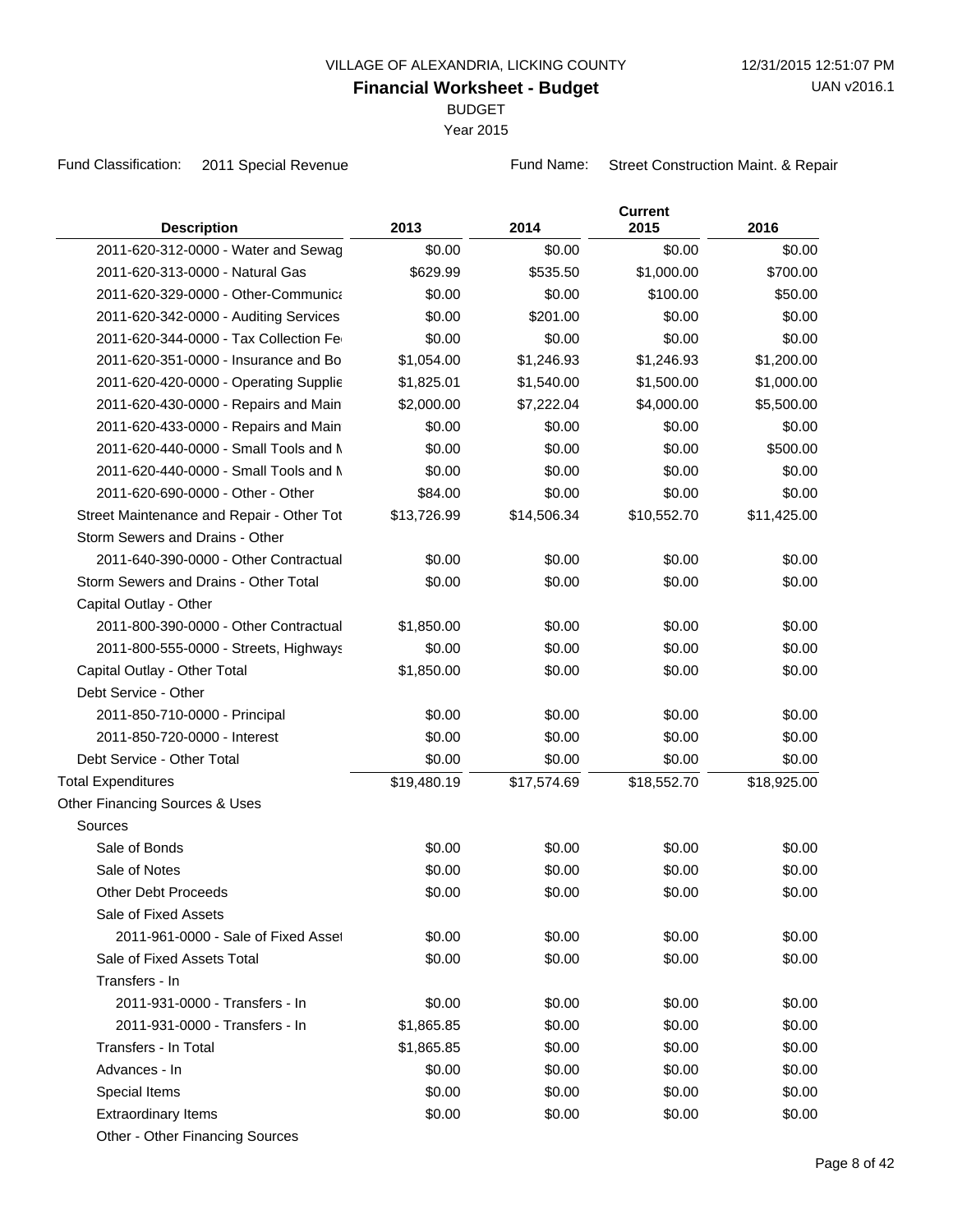BUDGET

Year 2015

Fund Classification: 2011 Special Revenue Fund Name: Street Construction Maint. & Repair

|                                       |            |            | <b>Current</b> |            |
|---------------------------------------|------------|------------|----------------|------------|
| <b>Description</b>                    | 2013       | 2014       | 2015           | 2016       |
| 2011-999-0000 - Other - Other Finar   | \$0.00     | \$0.00     | \$0.00         | \$0.00     |
| Other - Other Financing Sources Total | \$0.00     | \$0.00     | \$0.00         | \$0.00     |
| <b>Uses</b>                           |            |            |                |            |
| Transfers - Out                       |            |            |                |            |
| 2011-910-910-0000 - Transfers - Ou    | \$0.00     | \$0.00     | \$0.00         | \$0.00     |
| Transfers - Out Total                 | \$0.00     | \$0.00     | \$0.00         | \$0.00     |
| Advances - Out                        | \$0.00     | \$0.00     | \$0.00         | \$0.00     |
| Contingencies                         |            |            |                |            |
| 2011-930-930-0000 - Contingencies     | \$0.00     | \$0.00     | \$0.00         | \$0.00     |
| Contingencies Total                   | \$0.00     | \$0.00     | \$0.00         | \$0.00     |
| Other - Other Financing Uses          | \$0.00     | \$0.00     | \$0.00         | \$0.00     |
| Total Other Financing Sources & Uses  | \$1,865.85 | \$0.00     | \$0.00         | \$0.00     |
| Fund Balance 12/31                    | \$7,245.81 | \$8,854.42 | \$5,301.72     | \$3,276.72 |
| Less: Encumbrances 12/31              | \$0.00     | \$0.00     | \$0.00         | \$0.00     |
| Less: Reserve Balance 12/31           | \$0.00     | \$0.00     | \$0.00         | \$0.00     |
| Unencumbered Undesignated 12/31       | \$7,245.81 | \$8,854.42 | \$5,301.72     | \$3,276.72 |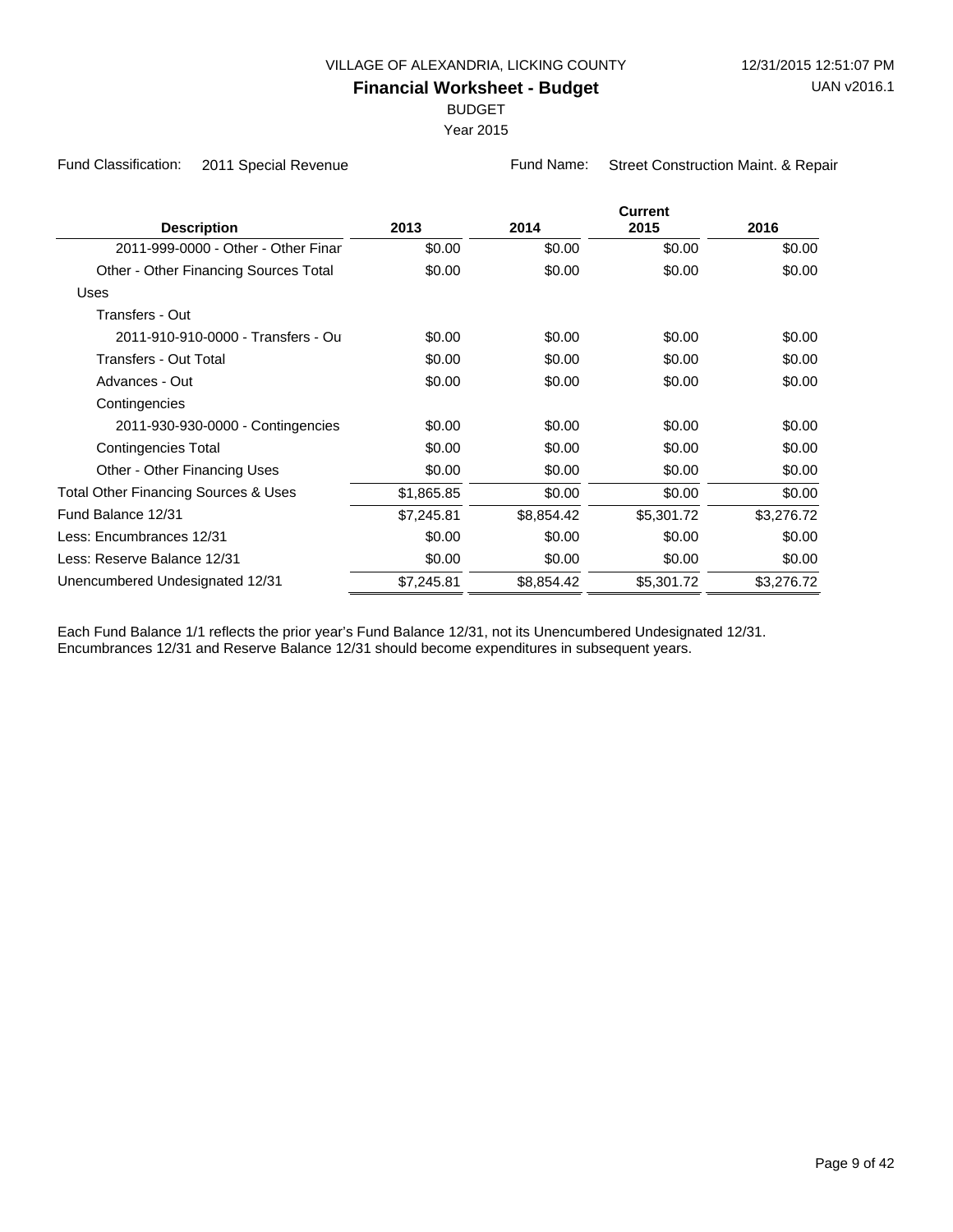BUDGET

Year 2015

Fund Classification: 2021 Special Revenue Fund Name: State Highway

| Fund Balance 1/1<br>\$1,596.97<br>\$1,114.89<br>\$2,028.31<br>\$2,028.31<br>\$0.00<br>\$0.00<br>\$0.00<br>\$0.00<br>Fund Balance Adjustments<br>Revenues<br>Property and Other Local Taxes<br><b>Real Estate Tax</b><br>\$0.00<br>\$0.00<br>\$0.00<br>\$0.00<br>\$0.00<br>Personal Property Tax<br>\$0.00<br>\$0.00<br>\$0.00<br>Municipal Income Tax<br>\$0.00<br>\$0.00<br>\$0.00<br>\$0.00<br>Other - Local Taxes<br>2021-140-0000 - Permissive Sales T<br>\$0.00<br>\$0.00<br>\$0.00<br>\$0.00<br>Other - Local Taxes Total<br>\$0.00<br>\$0.00<br>\$0.00<br>\$0.00<br><b>State Shared Taxes</b><br>\$0.00<br>\$0.00<br>\$0.00<br>\$0.00<br><b>Local Government</b><br>\$0.00<br><b>Inheritance Tax</b><br>\$0.00<br>\$0.00<br>\$0.00<br>Property Tax Allocation<br>\$0.00<br>\$0.00<br>\$0.00<br>\$0.00<br>Other - State Shared Taxes and Permits<br>\$1,500.00<br>2021-225-0000 - Gasoline Tax (State<br>\$1,331.86<br>\$1,783.32<br>\$1,700.00<br>Other - State Shared Taxes and Permits<br>\$1,331.86<br>\$1,783.32<br>\$1,700.00<br>\$1,500.00<br>Intergovernmental<br>2021-430-0000 - License Tax - County I<br>\$300.06<br>\$300.00<br>\$300.00<br>\$295.45<br>\$295.45<br>\$300.06<br>\$300.00<br>\$300.00<br>Intergovernmental Total<br><b>Special Assessments</b><br>\$0.00<br>\$0.00<br>\$0.00<br>\$0.00<br>\$0.00<br>\$0.00<br>\$0.00<br>\$0.00<br><b>Charges for Services</b><br>Fines, Licenses and Permits<br>\$0.00<br>\$0.00<br>\$0.00<br>\$0.00<br>Earnings on Investments<br>2021-701-0000 - Interest<br>\$4.27<br>\$0.00<br>\$0.00<br>\$0.00<br>\$4.27<br>\$0.00<br>\$0.00<br>\$0.00<br>Earnings on Investments Total<br>Miscellaneous<br>\$0.00<br>\$0.00<br>\$0.00<br>\$0.00<br><b>Total Revenue</b><br>\$1,631.58<br>\$2,083.38<br>\$2,000.00<br>\$1,800.00<br>Expenditures<br>Street Maintenance and Repair - Other<br>2021-620-420-0000 - Operating Supplie<br>\$1,313.66<br>\$1,169.96<br>\$2,000.00<br>\$2,800.00<br>2021-620-555-0000 - Streets, Highways<br>\$0.00<br>\$0.00<br>\$0.00<br>\$0.00<br>\$1,169.96<br>\$2,000.00<br>\$2,800.00<br>Street Maintenance and Repair - Other Tot<br>\$1,313.66<br>Lands and Buildings - Other<br>2021-730-399-0000 - Other - Other Con<br>\$0.00<br>\$800.00<br>\$0.00<br>\$0.00<br>\$0.00<br>\$0.00<br>Lands and Buildings - Other Total<br>\$800.00<br>\$0.00<br><b>Total Expenditures</b><br>\$1,169.96<br>\$2,113.66<br>\$2,000.00<br>\$2,800.00<br>Other Financing Sources & Uses<br>Sources<br>Sale of Bonds<br>\$0.00<br>\$0.00<br>\$0.00<br>\$0.00 |                    | 2013   | 2014   | <b>Current</b><br>2015 | 2016   |
|------------------------------------------------------------------------------------------------------------------------------------------------------------------------------------------------------------------------------------------------------------------------------------------------------------------------------------------------------------------------------------------------------------------------------------------------------------------------------------------------------------------------------------------------------------------------------------------------------------------------------------------------------------------------------------------------------------------------------------------------------------------------------------------------------------------------------------------------------------------------------------------------------------------------------------------------------------------------------------------------------------------------------------------------------------------------------------------------------------------------------------------------------------------------------------------------------------------------------------------------------------------------------------------------------------------------------------------------------------------------------------------------------------------------------------------------------------------------------------------------------------------------------------------------------------------------------------------------------------------------------------------------------------------------------------------------------------------------------------------------------------------------------------------------------------------------------------------------------------------------------------------------------------------------------------------------------------------------------------------------------------------------------------------------------------------------------------------------------------------------------------------------------------------------------------------------------------------------------------------------------------------------------------------------------------------------------------------------------------------------------------------------------------------------------------------------------------------------------------------------------------------------------------|--------------------|--------|--------|------------------------|--------|
|                                                                                                                                                                                                                                                                                                                                                                                                                                                                                                                                                                                                                                                                                                                                                                                                                                                                                                                                                                                                                                                                                                                                                                                                                                                                                                                                                                                                                                                                                                                                                                                                                                                                                                                                                                                                                                                                                                                                                                                                                                                                                                                                                                                                                                                                                                                                                                                                                                                                                                                                    | <b>Description</b> |        |        |                        |        |
|                                                                                                                                                                                                                                                                                                                                                                                                                                                                                                                                                                                                                                                                                                                                                                                                                                                                                                                                                                                                                                                                                                                                                                                                                                                                                                                                                                                                                                                                                                                                                                                                                                                                                                                                                                                                                                                                                                                                                                                                                                                                                                                                                                                                                                                                                                                                                                                                                                                                                                                                    |                    |        |        |                        |        |
|                                                                                                                                                                                                                                                                                                                                                                                                                                                                                                                                                                                                                                                                                                                                                                                                                                                                                                                                                                                                                                                                                                                                                                                                                                                                                                                                                                                                                                                                                                                                                                                                                                                                                                                                                                                                                                                                                                                                                                                                                                                                                                                                                                                                                                                                                                                                                                                                                                                                                                                                    |                    |        |        |                        |        |
|                                                                                                                                                                                                                                                                                                                                                                                                                                                                                                                                                                                                                                                                                                                                                                                                                                                                                                                                                                                                                                                                                                                                                                                                                                                                                                                                                                                                                                                                                                                                                                                                                                                                                                                                                                                                                                                                                                                                                                                                                                                                                                                                                                                                                                                                                                                                                                                                                                                                                                                                    |                    |        |        |                        |        |
|                                                                                                                                                                                                                                                                                                                                                                                                                                                                                                                                                                                                                                                                                                                                                                                                                                                                                                                                                                                                                                                                                                                                                                                                                                                                                                                                                                                                                                                                                                                                                                                                                                                                                                                                                                                                                                                                                                                                                                                                                                                                                                                                                                                                                                                                                                                                                                                                                                                                                                                                    |                    |        |        |                        |        |
|                                                                                                                                                                                                                                                                                                                                                                                                                                                                                                                                                                                                                                                                                                                                                                                                                                                                                                                                                                                                                                                                                                                                                                                                                                                                                                                                                                                                                                                                                                                                                                                                                                                                                                                                                                                                                                                                                                                                                                                                                                                                                                                                                                                                                                                                                                                                                                                                                                                                                                                                    |                    |        |        |                        |        |
|                                                                                                                                                                                                                                                                                                                                                                                                                                                                                                                                                                                                                                                                                                                                                                                                                                                                                                                                                                                                                                                                                                                                                                                                                                                                                                                                                                                                                                                                                                                                                                                                                                                                                                                                                                                                                                                                                                                                                                                                                                                                                                                                                                                                                                                                                                                                                                                                                                                                                                                                    |                    |        |        |                        |        |
|                                                                                                                                                                                                                                                                                                                                                                                                                                                                                                                                                                                                                                                                                                                                                                                                                                                                                                                                                                                                                                                                                                                                                                                                                                                                                                                                                                                                                                                                                                                                                                                                                                                                                                                                                                                                                                                                                                                                                                                                                                                                                                                                                                                                                                                                                                                                                                                                                                                                                                                                    |                    |        |        |                        |        |
|                                                                                                                                                                                                                                                                                                                                                                                                                                                                                                                                                                                                                                                                                                                                                                                                                                                                                                                                                                                                                                                                                                                                                                                                                                                                                                                                                                                                                                                                                                                                                                                                                                                                                                                                                                                                                                                                                                                                                                                                                                                                                                                                                                                                                                                                                                                                                                                                                                                                                                                                    |                    |        |        |                        |        |
|                                                                                                                                                                                                                                                                                                                                                                                                                                                                                                                                                                                                                                                                                                                                                                                                                                                                                                                                                                                                                                                                                                                                                                                                                                                                                                                                                                                                                                                                                                                                                                                                                                                                                                                                                                                                                                                                                                                                                                                                                                                                                                                                                                                                                                                                                                                                                                                                                                                                                                                                    |                    |        |        |                        |        |
|                                                                                                                                                                                                                                                                                                                                                                                                                                                                                                                                                                                                                                                                                                                                                                                                                                                                                                                                                                                                                                                                                                                                                                                                                                                                                                                                                                                                                                                                                                                                                                                                                                                                                                                                                                                                                                                                                                                                                                                                                                                                                                                                                                                                                                                                                                                                                                                                                                                                                                                                    |                    |        |        |                        |        |
|                                                                                                                                                                                                                                                                                                                                                                                                                                                                                                                                                                                                                                                                                                                                                                                                                                                                                                                                                                                                                                                                                                                                                                                                                                                                                                                                                                                                                                                                                                                                                                                                                                                                                                                                                                                                                                                                                                                                                                                                                                                                                                                                                                                                                                                                                                                                                                                                                                                                                                                                    |                    |        |        |                        |        |
|                                                                                                                                                                                                                                                                                                                                                                                                                                                                                                                                                                                                                                                                                                                                                                                                                                                                                                                                                                                                                                                                                                                                                                                                                                                                                                                                                                                                                                                                                                                                                                                                                                                                                                                                                                                                                                                                                                                                                                                                                                                                                                                                                                                                                                                                                                                                                                                                                                                                                                                                    |                    |        |        |                        |        |
|                                                                                                                                                                                                                                                                                                                                                                                                                                                                                                                                                                                                                                                                                                                                                                                                                                                                                                                                                                                                                                                                                                                                                                                                                                                                                                                                                                                                                                                                                                                                                                                                                                                                                                                                                                                                                                                                                                                                                                                                                                                                                                                                                                                                                                                                                                                                                                                                                                                                                                                                    |                    |        |        |                        |        |
|                                                                                                                                                                                                                                                                                                                                                                                                                                                                                                                                                                                                                                                                                                                                                                                                                                                                                                                                                                                                                                                                                                                                                                                                                                                                                                                                                                                                                                                                                                                                                                                                                                                                                                                                                                                                                                                                                                                                                                                                                                                                                                                                                                                                                                                                                                                                                                                                                                                                                                                                    |                    |        |        |                        |        |
|                                                                                                                                                                                                                                                                                                                                                                                                                                                                                                                                                                                                                                                                                                                                                                                                                                                                                                                                                                                                                                                                                                                                                                                                                                                                                                                                                                                                                                                                                                                                                                                                                                                                                                                                                                                                                                                                                                                                                                                                                                                                                                                                                                                                                                                                                                                                                                                                                                                                                                                                    |                    |        |        |                        |        |
|                                                                                                                                                                                                                                                                                                                                                                                                                                                                                                                                                                                                                                                                                                                                                                                                                                                                                                                                                                                                                                                                                                                                                                                                                                                                                                                                                                                                                                                                                                                                                                                                                                                                                                                                                                                                                                                                                                                                                                                                                                                                                                                                                                                                                                                                                                                                                                                                                                                                                                                                    |                    |        |        |                        |        |
|                                                                                                                                                                                                                                                                                                                                                                                                                                                                                                                                                                                                                                                                                                                                                                                                                                                                                                                                                                                                                                                                                                                                                                                                                                                                                                                                                                                                                                                                                                                                                                                                                                                                                                                                                                                                                                                                                                                                                                                                                                                                                                                                                                                                                                                                                                                                                                                                                                                                                                                                    |                    |        |        |                        |        |
|                                                                                                                                                                                                                                                                                                                                                                                                                                                                                                                                                                                                                                                                                                                                                                                                                                                                                                                                                                                                                                                                                                                                                                                                                                                                                                                                                                                                                                                                                                                                                                                                                                                                                                                                                                                                                                                                                                                                                                                                                                                                                                                                                                                                                                                                                                                                                                                                                                                                                                                                    |                    |        |        |                        |        |
|                                                                                                                                                                                                                                                                                                                                                                                                                                                                                                                                                                                                                                                                                                                                                                                                                                                                                                                                                                                                                                                                                                                                                                                                                                                                                                                                                                                                                                                                                                                                                                                                                                                                                                                                                                                                                                                                                                                                                                                                                                                                                                                                                                                                                                                                                                                                                                                                                                                                                                                                    |                    |        |        |                        |        |
|                                                                                                                                                                                                                                                                                                                                                                                                                                                                                                                                                                                                                                                                                                                                                                                                                                                                                                                                                                                                                                                                                                                                                                                                                                                                                                                                                                                                                                                                                                                                                                                                                                                                                                                                                                                                                                                                                                                                                                                                                                                                                                                                                                                                                                                                                                                                                                                                                                                                                                                                    |                    |        |        |                        |        |
|                                                                                                                                                                                                                                                                                                                                                                                                                                                                                                                                                                                                                                                                                                                                                                                                                                                                                                                                                                                                                                                                                                                                                                                                                                                                                                                                                                                                                                                                                                                                                                                                                                                                                                                                                                                                                                                                                                                                                                                                                                                                                                                                                                                                                                                                                                                                                                                                                                                                                                                                    |                    |        |        |                        |        |
|                                                                                                                                                                                                                                                                                                                                                                                                                                                                                                                                                                                                                                                                                                                                                                                                                                                                                                                                                                                                                                                                                                                                                                                                                                                                                                                                                                                                                                                                                                                                                                                                                                                                                                                                                                                                                                                                                                                                                                                                                                                                                                                                                                                                                                                                                                                                                                                                                                                                                                                                    |                    |        |        |                        |        |
|                                                                                                                                                                                                                                                                                                                                                                                                                                                                                                                                                                                                                                                                                                                                                                                                                                                                                                                                                                                                                                                                                                                                                                                                                                                                                                                                                                                                                                                                                                                                                                                                                                                                                                                                                                                                                                                                                                                                                                                                                                                                                                                                                                                                                                                                                                                                                                                                                                                                                                                                    |                    |        |        |                        |        |
|                                                                                                                                                                                                                                                                                                                                                                                                                                                                                                                                                                                                                                                                                                                                                                                                                                                                                                                                                                                                                                                                                                                                                                                                                                                                                                                                                                                                                                                                                                                                                                                                                                                                                                                                                                                                                                                                                                                                                                                                                                                                                                                                                                                                                                                                                                                                                                                                                                                                                                                                    |                    |        |        |                        |        |
|                                                                                                                                                                                                                                                                                                                                                                                                                                                                                                                                                                                                                                                                                                                                                                                                                                                                                                                                                                                                                                                                                                                                                                                                                                                                                                                                                                                                                                                                                                                                                                                                                                                                                                                                                                                                                                                                                                                                                                                                                                                                                                                                                                                                                                                                                                                                                                                                                                                                                                                                    |                    |        |        |                        |        |
|                                                                                                                                                                                                                                                                                                                                                                                                                                                                                                                                                                                                                                                                                                                                                                                                                                                                                                                                                                                                                                                                                                                                                                                                                                                                                                                                                                                                                                                                                                                                                                                                                                                                                                                                                                                                                                                                                                                                                                                                                                                                                                                                                                                                                                                                                                                                                                                                                                                                                                                                    |                    |        |        |                        |        |
|                                                                                                                                                                                                                                                                                                                                                                                                                                                                                                                                                                                                                                                                                                                                                                                                                                                                                                                                                                                                                                                                                                                                                                                                                                                                                                                                                                                                                                                                                                                                                                                                                                                                                                                                                                                                                                                                                                                                                                                                                                                                                                                                                                                                                                                                                                                                                                                                                                                                                                                                    |                    |        |        |                        |        |
|                                                                                                                                                                                                                                                                                                                                                                                                                                                                                                                                                                                                                                                                                                                                                                                                                                                                                                                                                                                                                                                                                                                                                                                                                                                                                                                                                                                                                                                                                                                                                                                                                                                                                                                                                                                                                                                                                                                                                                                                                                                                                                                                                                                                                                                                                                                                                                                                                                                                                                                                    |                    |        |        |                        |        |
|                                                                                                                                                                                                                                                                                                                                                                                                                                                                                                                                                                                                                                                                                                                                                                                                                                                                                                                                                                                                                                                                                                                                                                                                                                                                                                                                                                                                                                                                                                                                                                                                                                                                                                                                                                                                                                                                                                                                                                                                                                                                                                                                                                                                                                                                                                                                                                                                                                                                                                                                    |                    |        |        |                        |        |
|                                                                                                                                                                                                                                                                                                                                                                                                                                                                                                                                                                                                                                                                                                                                                                                                                                                                                                                                                                                                                                                                                                                                                                                                                                                                                                                                                                                                                                                                                                                                                                                                                                                                                                                                                                                                                                                                                                                                                                                                                                                                                                                                                                                                                                                                                                                                                                                                                                                                                                                                    |                    |        |        |                        |        |
|                                                                                                                                                                                                                                                                                                                                                                                                                                                                                                                                                                                                                                                                                                                                                                                                                                                                                                                                                                                                                                                                                                                                                                                                                                                                                                                                                                                                                                                                                                                                                                                                                                                                                                                                                                                                                                                                                                                                                                                                                                                                                                                                                                                                                                                                                                                                                                                                                                                                                                                                    |                    |        |        |                        |        |
|                                                                                                                                                                                                                                                                                                                                                                                                                                                                                                                                                                                                                                                                                                                                                                                                                                                                                                                                                                                                                                                                                                                                                                                                                                                                                                                                                                                                                                                                                                                                                                                                                                                                                                                                                                                                                                                                                                                                                                                                                                                                                                                                                                                                                                                                                                                                                                                                                                                                                                                                    |                    |        |        |                        |        |
|                                                                                                                                                                                                                                                                                                                                                                                                                                                                                                                                                                                                                                                                                                                                                                                                                                                                                                                                                                                                                                                                                                                                                                                                                                                                                                                                                                                                                                                                                                                                                                                                                                                                                                                                                                                                                                                                                                                                                                                                                                                                                                                                                                                                                                                                                                                                                                                                                                                                                                                                    |                    |        |        |                        |        |
|                                                                                                                                                                                                                                                                                                                                                                                                                                                                                                                                                                                                                                                                                                                                                                                                                                                                                                                                                                                                                                                                                                                                                                                                                                                                                                                                                                                                                                                                                                                                                                                                                                                                                                                                                                                                                                                                                                                                                                                                                                                                                                                                                                                                                                                                                                                                                                                                                                                                                                                                    |                    |        |        |                        |        |
|                                                                                                                                                                                                                                                                                                                                                                                                                                                                                                                                                                                                                                                                                                                                                                                                                                                                                                                                                                                                                                                                                                                                                                                                                                                                                                                                                                                                                                                                                                                                                                                                                                                                                                                                                                                                                                                                                                                                                                                                                                                                                                                                                                                                                                                                                                                                                                                                                                                                                                                                    |                    |        |        |                        |        |
|                                                                                                                                                                                                                                                                                                                                                                                                                                                                                                                                                                                                                                                                                                                                                                                                                                                                                                                                                                                                                                                                                                                                                                                                                                                                                                                                                                                                                                                                                                                                                                                                                                                                                                                                                                                                                                                                                                                                                                                                                                                                                                                                                                                                                                                                                                                                                                                                                                                                                                                                    |                    |        |        |                        |        |
|                                                                                                                                                                                                                                                                                                                                                                                                                                                                                                                                                                                                                                                                                                                                                                                                                                                                                                                                                                                                                                                                                                                                                                                                                                                                                                                                                                                                                                                                                                                                                                                                                                                                                                                                                                                                                                                                                                                                                                                                                                                                                                                                                                                                                                                                                                                                                                                                                                                                                                                                    |                    |        |        |                        |        |
|                                                                                                                                                                                                                                                                                                                                                                                                                                                                                                                                                                                                                                                                                                                                                                                                                                                                                                                                                                                                                                                                                                                                                                                                                                                                                                                                                                                                                                                                                                                                                                                                                                                                                                                                                                                                                                                                                                                                                                                                                                                                                                                                                                                                                                                                                                                                                                                                                                                                                                                                    |                    |        |        |                        |        |
|                                                                                                                                                                                                                                                                                                                                                                                                                                                                                                                                                                                                                                                                                                                                                                                                                                                                                                                                                                                                                                                                                                                                                                                                                                                                                                                                                                                                                                                                                                                                                                                                                                                                                                                                                                                                                                                                                                                                                                                                                                                                                                                                                                                                                                                                                                                                                                                                                                                                                                                                    |                    |        |        |                        |        |
|                                                                                                                                                                                                                                                                                                                                                                                                                                                                                                                                                                                                                                                                                                                                                                                                                                                                                                                                                                                                                                                                                                                                                                                                                                                                                                                                                                                                                                                                                                                                                                                                                                                                                                                                                                                                                                                                                                                                                                                                                                                                                                                                                                                                                                                                                                                                                                                                                                                                                                                                    |                    |        |        |                        |        |
|                                                                                                                                                                                                                                                                                                                                                                                                                                                                                                                                                                                                                                                                                                                                                                                                                                                                                                                                                                                                                                                                                                                                                                                                                                                                                                                                                                                                                                                                                                                                                                                                                                                                                                                                                                                                                                                                                                                                                                                                                                                                                                                                                                                                                                                                                                                                                                                                                                                                                                                                    | Sale of Notes      | \$0.00 | \$0.00 | \$0.00                 | \$0.00 |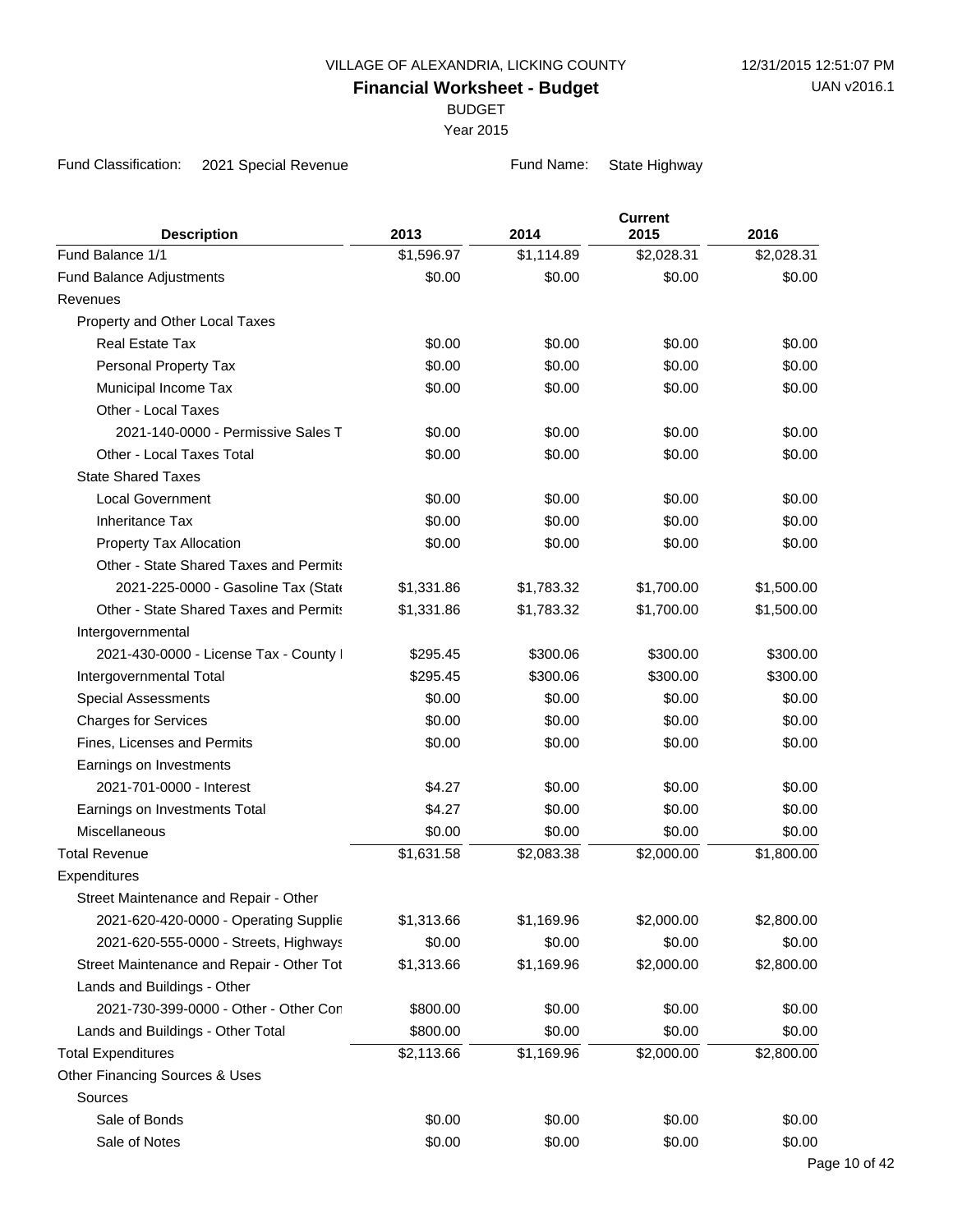BUDGET

Year 2015

Fund Classification: 2021 Special Revenue **Fund Name:** State Highway

| <b>Description</b>                              | 2013       | 2014       | <b>Current</b><br>2015 | 2016       |
|-------------------------------------------------|------------|------------|------------------------|------------|
| <b>Other Debt Proceeds</b>                      | \$0.00     | \$0.00     | \$0.00                 | \$0.00     |
| Sale of Fixed Assets                            | \$0.00     | \$0.00     | \$0.00                 | \$0.00     |
| Transfers - In                                  | \$0.00     | \$0.00     | \$0.00                 | \$0.00     |
| Advances - In                                   | \$0.00     | \$0.00     | \$0.00                 | \$0.00     |
| Special Items                                   | \$0.00     | \$0.00     | \$0.00                 | \$0.00     |
| <b>Extraordinary Items</b>                      | \$0.00     | \$0.00     | \$0.00                 | \$0.00     |
| Other - Other Financing Sources                 | \$0.00     | \$0.00     | \$0.00                 | \$0.00     |
| Uses                                            |            |            |                        |            |
| Transfers - Out                                 |            |            |                        |            |
| 2021-910-910-0000 - Transfers - Ou              | \$0.00     | \$0.00     | \$0.00                 | \$0.00     |
| <b>Transfers - Out Total</b>                    | \$0.00     | \$0.00     | \$0.00                 | \$0.00     |
| Advances - Out                                  | \$0.00     | \$0.00     | \$0.00                 | \$0.00     |
| Contingencies                                   |            |            |                        |            |
| 2021-930-930-0000 - Contingencies               | \$0.00     | \$0.00     | \$0.00                 | \$0.00     |
| <b>Contingencies Total</b>                      | \$0.00     | \$0.00     | \$0.00                 | \$0.00     |
| Other - Other Financing Uses                    | \$0.00     | \$0.00     | \$0.00                 | \$0.00     |
| <b>Total Other Financing Sources &amp; Uses</b> | \$0.00     | \$0.00     | \$0.00                 | \$0.00     |
| Fund Balance 12/31                              | \$1,114.89 | \$2,028.31 | \$2,028.31             | \$1,028.31 |
| Less: Encumbrances 12/31                        | \$0.00     | \$0.00     | \$0.00                 | \$0.00     |
| Less: Reserve Balance 12/31                     | \$0.00     | \$0.00     | \$0.00                 | \$0.00     |
| Unencumbered Undesignated 12/31                 | \$1,114.89 | \$2,028.31 | \$2,028.31             | \$1,028.31 |
|                                                 |            |            |                        |            |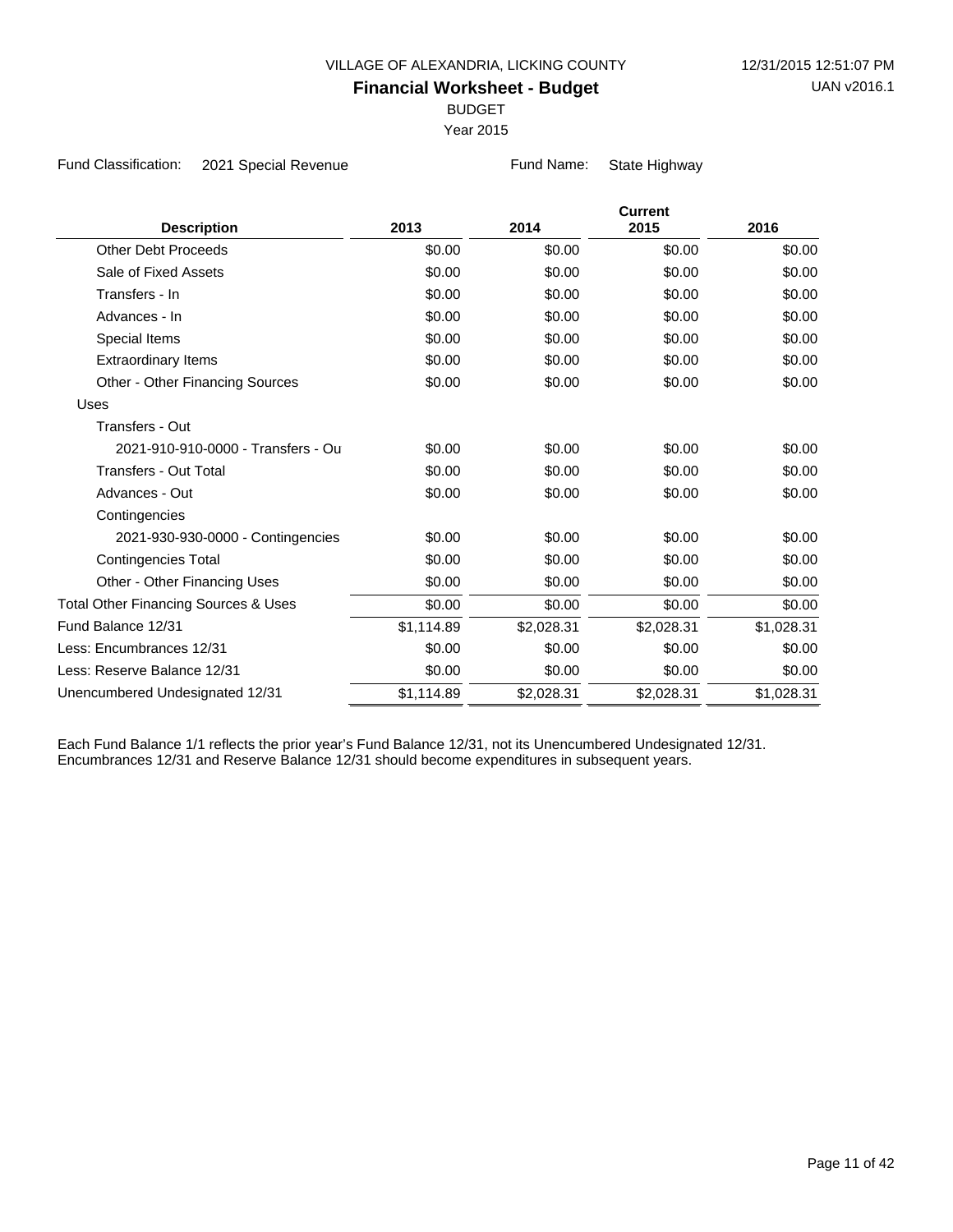BUDGET

Year 2015

Fund Classification: 2041 Special Revenue Fund Name: Parks and Recreation

| <b>Description</b>                         | 2013             | 2014       | <b>Current</b><br>2015 | 2016       |
|--------------------------------------------|------------------|------------|------------------------|------------|
| Fund Balance 1/1                           | \$1,215.48       | \$3,049.68 | \$5,586.12             | \$2,643.68 |
| Fund Balance Adjustments                   | \$0.00           | \$0.00     | \$0.00                 | \$0.00     |
| Revenues                                   |                  |            |                        |            |
| Property and Other Local Taxes             |                  |            |                        |            |
| <b>Real Estate Tax</b>                     | \$0.00           | \$0.00     | \$0.00                 | \$0.00     |
| Personal Property Tax                      | \$0.00           | \$0.00     | \$0.00                 | \$0.00     |
| Municipal Income Tax                       | \$0.00           | \$0.00     | \$0.00                 | \$0.00     |
| Other - Local Taxes                        | \$0.00           | \$0.00     | \$0.00                 | \$0.00     |
| <b>State Shared Taxes</b>                  |                  |            |                        |            |
| <b>Local Government</b>                    | \$0.00           | \$0.00     | \$0.00                 | \$0.00     |
| <b>Inheritance Tax</b>                     | \$0.00           | \$0.00     | \$0.00                 | \$0.00     |
| Property Tax Allocation                    | \$0.00           | \$0.00     | \$0.00                 | \$0.00     |
| Other - State Shared Taxes and Permits     | \$0.00           | \$0.00     | \$0.00                 | \$0.00     |
|                                            |                  |            |                        |            |
| Intergovernmental                          |                  | \$0.00     | \$0.00                 | \$0.00     |
| 2041-440-0000 - Grants or Aid (Non-Fe      | \$0.00<br>\$0.00 | \$0.00     | \$0.00                 | \$0.00     |
| Intergovernmental Total                    |                  |            | \$0.00                 |            |
| <b>Special Assessments</b>                 | \$0.00           | \$0.00     | \$0.00                 | \$0.00     |
| <b>Charges for Services</b>                | \$0.00           | \$0.00     |                        | \$0.00     |
| Fines, Licenses and Permits                | \$0.00           | \$0.00     | \$0.00                 | \$0.00     |
| Earnings on Investments                    |                  |            |                        |            |
| 2041-701-0000 - Interest                   | \$285.87         | \$0.00     | \$0.00                 | \$0.00     |
| Earnings on Investments Total              | \$285.87         | \$0.00     | \$0.00                 | \$0.00     |
| <b>Miscellaneous</b>                       |                  |            |                        |            |
| 2041-820-0000 - Contributions and Don      | \$4,813.88       | \$5,334.65 | \$1,500.00             | \$2,000.00 |
| 2041-892-0000 - Other - Miscellaneous      | \$0.00           | \$0.00     | \$0.00                 | \$0.00     |
| <b>Miscellaneous Total</b>                 | \$4,813.88       | \$5,334.65 | \$1,500.00             | \$2,000.00 |
| <b>Total Revenue</b>                       | \$5,099.75       | \$5,334.65 | \$1,500.00             | \$2,000.00 |
| Expenditures                               |                  |            |                        |            |
| Provide and Maintain Parks - Salaries      |                  |            |                        |            |
| 2041-320-190-0000 - Other - Personal {     | \$0.00           | \$0.00     | \$860.00               | \$975.00   |
| 2041-320-190-0000 - Other - Personal {     | \$0.00           | \$0.00     | \$0.00                 | \$0.00     |
| Provide and Maintain Parks - Salaries Tota | \$0.00           | \$0.00     | \$860.00               | \$975.00   |
| Provide and Maintain Parks - Other         |                  |            |                        |            |
| 2041-320-211-0000 - Ohio Public Emplo      | \$0.00           | \$0.00     | \$125.00               | \$125.00   |
| 2041-320-211-0000 - Ohio Public Emplo      | \$0.00           | \$0.00     | \$0.00                 | \$0.00     |
| 2041-320-213-0000 - Medicare               | \$0.00           | \$0.00     | \$0.00                 | \$0.00     |
| 2041-320-213-0000 - Medicare               | \$0.00           | \$0.00     | \$15.00                | \$15.00    |
| 2041-320-225-0000 - Workers' Compen        | \$0.00           | \$98.55    | \$156.04               | \$75.00    |
| 2041-320-225-0000 - Workers' Compen        | \$0.00           | \$0.00     | \$0.00                 | \$0.00     |
| 2041-320-311-0000 - Electricity            | \$453.82         | \$550.00   | \$1,000.00             | \$900.00   |
| 2041-320-340-0000 - Professional and       | \$792.11         | \$568.00   | \$800.00               | \$700.00   |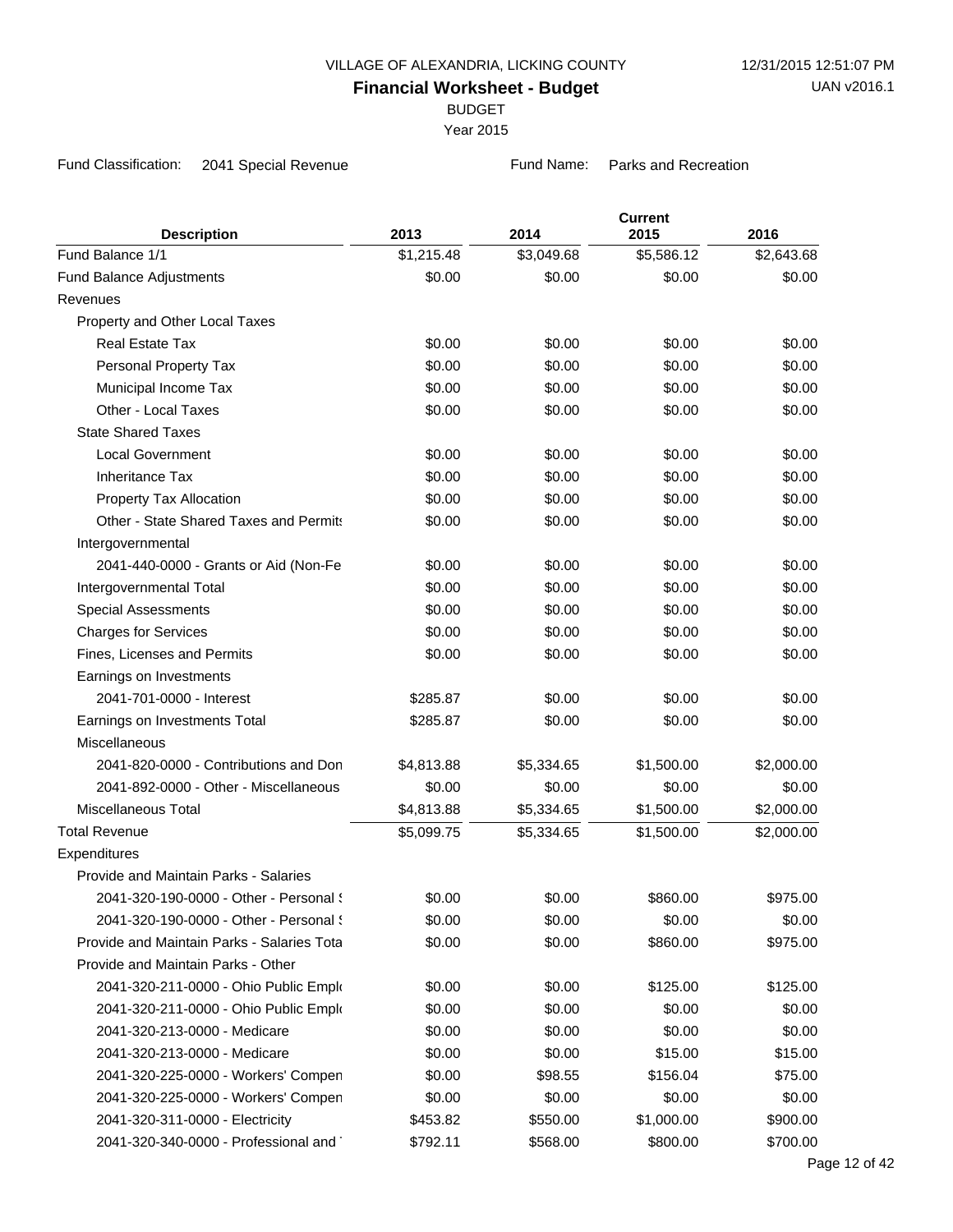BUDGET

Year 2015

Fund Classification: 2041 Special Revenue Fund Name: Parks and Recreation

| <b>Description</b>                              | 2013       | 2014       | <b>Current</b><br>2015 | 2016       |
|-------------------------------------------------|------------|------------|------------------------|------------|
| 2041-320-351-0000 - Insurance and Bo            | \$520.00   | \$374.40   | \$374.40               | \$275.00   |
| 2041-320-390-0000 - Other Contractual           | \$0.00     | \$0.00     | \$0.00                 | \$0.00     |
| 2041-320-395-0000 - Land and Improve            | \$0.00     | \$0.00     | \$0.00                 | \$500.00   |
| 2041-320-420-0000 - Operating Supplie           | \$888.72   | \$1,207.26 | \$1,000.00             | \$600.00   |
| 2041-320-430-0000 - Repairs and Main            | \$0.00     | \$0.00     | \$0.00                 | \$0.00     |
| 2041-320-432-0000 - Repairs and Main            | \$250.13   | \$0.00     | \$0.00                 | \$0.00     |
| 2041-320-440-0000 - Small Tools and N           | \$0.00     | \$0.00     | \$0.00                 | \$0.00     |
| 2041-320-600-0000 - Other                       | \$24.00    | \$0.00     | \$112.00               | \$0.00     |
| Provide and Maintain Parks - Other Total        | \$2,928.78 | \$2,798.21 | \$3,582.44             | \$3,190.00 |
| Capital Outlay - Other                          |            |            |                        |            |
| 2041-800-530-0000 - Buildings and Oth           | \$535.28   | \$0.00     | \$0.00                 | \$0.00     |
| Capital Outlay - Other Total                    | \$535.28   | \$0.00     | \$0.00                 | \$0.00     |
| <b>Total Expenditures</b>                       | \$3,464.06 | \$2,798.21 | \$4,442.44             | \$4,165.00 |
| Other Financing Sources & Uses                  |            |            |                        |            |
| Sources                                         |            |            |                        |            |
| Sale of Bonds                                   | \$0.00     | \$0.00     | \$0.00                 | \$0.00     |
| Sale of Notes                                   | \$0.00     | \$0.00     | \$0.00                 | \$0.00     |
| <b>Other Debt Proceeds</b>                      | \$0.00     | \$0.00     | \$0.00                 | \$0.00     |
| Sale of Fixed Assets                            |            |            |                        |            |
| 2041-961-0000 - Sale of Fixed Asset             | \$0.00     | \$0.00     | \$0.00                 | \$0.00     |
| Sale of Fixed Assets Total                      | \$0.00     | \$0.00     | \$0.00                 | \$0.00     |
| Transfers - In                                  |            |            |                        |            |
| 2041-931-0000 - Transfers - In                  | \$198.51   | \$0.00     | \$0.00                 | \$0.00     |
| Transfers - In Total                            | \$198.51   | \$0.00     | \$0.00                 | \$0.00     |
| Advances - In                                   |            |            |                        |            |
| 2041-941-0000 - Advances - In                   | \$0.00     | \$0.00     | \$0.00                 | \$0.00     |
| Advances - In Total                             | \$0.00     | \$0.00     | \$0.00                 | \$0.00     |
| Special Items                                   | \$0.00     | \$0.00     | \$0.00                 | \$0.00     |
| <b>Extraordinary Items</b>                      | \$0.00     | \$0.00     | \$0.00                 | \$0.00     |
| Other - Other Financing Sources                 | \$0.00     | \$0.00     | \$0.00                 | \$0.00     |
| Uses                                            |            |            |                        |            |
| Transfers - Out                                 | \$0.00     | \$0.00     | \$0.00                 | \$0.00     |
| Advances - Out                                  | \$0.00     | \$0.00     | \$0.00                 | \$0.00     |
| Contingencies                                   |            |            |                        |            |
| 2041-930-930-0000 - Contingencies               | \$0.00     | \$0.00     | \$0.00                 | \$0.00     |
| <b>Contingencies Total</b>                      | \$0.00     | \$0.00     | \$0.00                 | \$0.00     |
| Other - Other Financing Uses                    | \$0.00     | \$0.00     | \$0.00                 | \$0.00     |
| <b>Total Other Financing Sources &amp; Uses</b> | \$198.51   | \$0.00     | \$0.00                 | \$0.00     |
| Fund Balance 12/31                              | \$3,049.68 | \$5,586.12 | \$2,643.68             | \$478.68   |
| Less: Encumbrances 12/31                        | \$0.00     | \$0.00     | \$0.00                 | \$0.00     |
| Less: Reserve Balance 12/31                     | \$0.00     | \$0.00     | \$0.00                 | \$0.00     |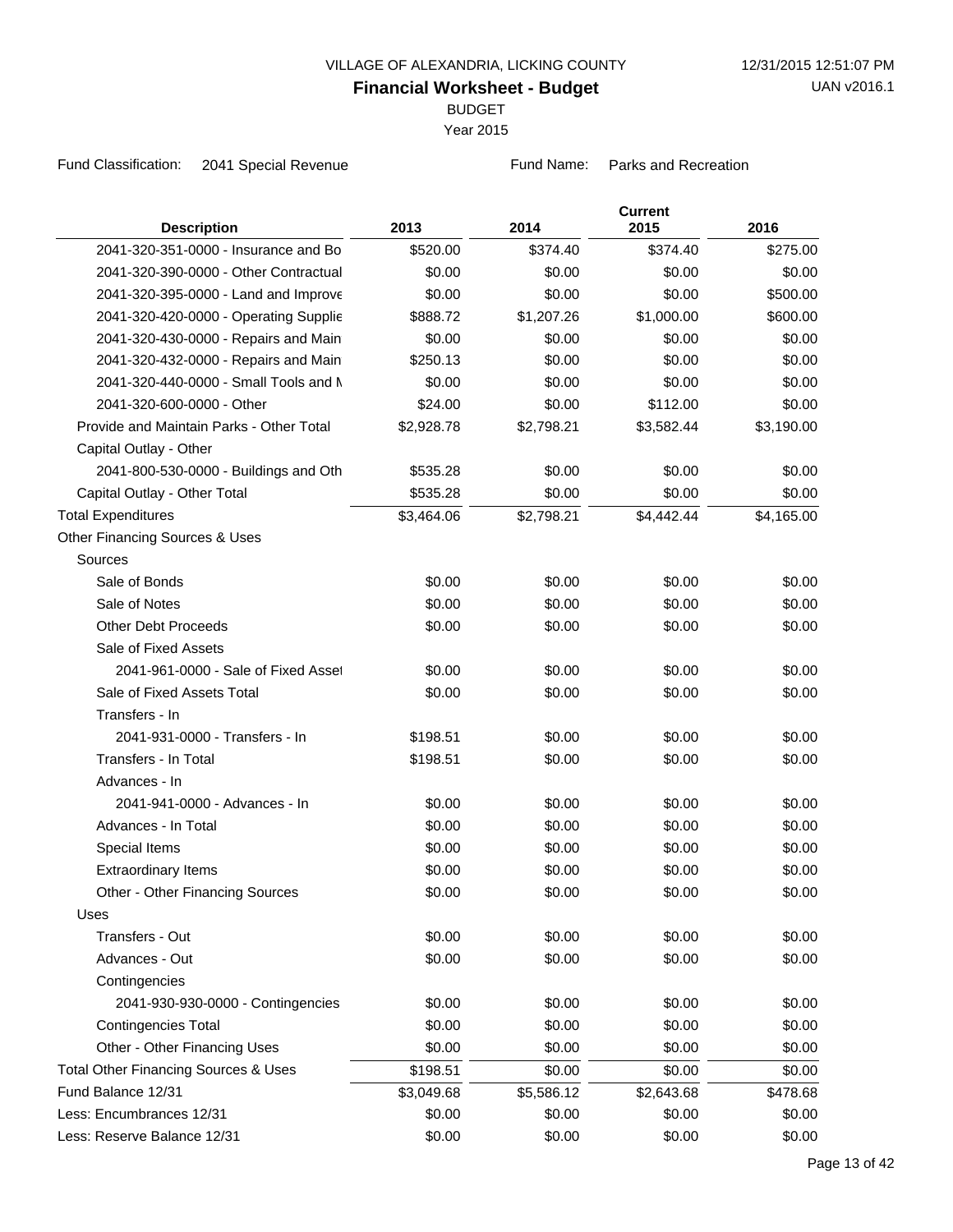BUDGET

Year 2015

| Fund Classification:<br>2041 Special Revenue |                    |            |            | Fund Name: Parks and Recreation |          |
|----------------------------------------------|--------------------|------------|------------|---------------------------------|----------|
|                                              | <b>Description</b> | 2013       | 2014       | <b>Current</b><br>2015          | 2016     |
| Unencumbered Undesignated 12/31              |                    | \$3,049.68 | \$5,586.12 | \$2,643.68                      | \$478.68 |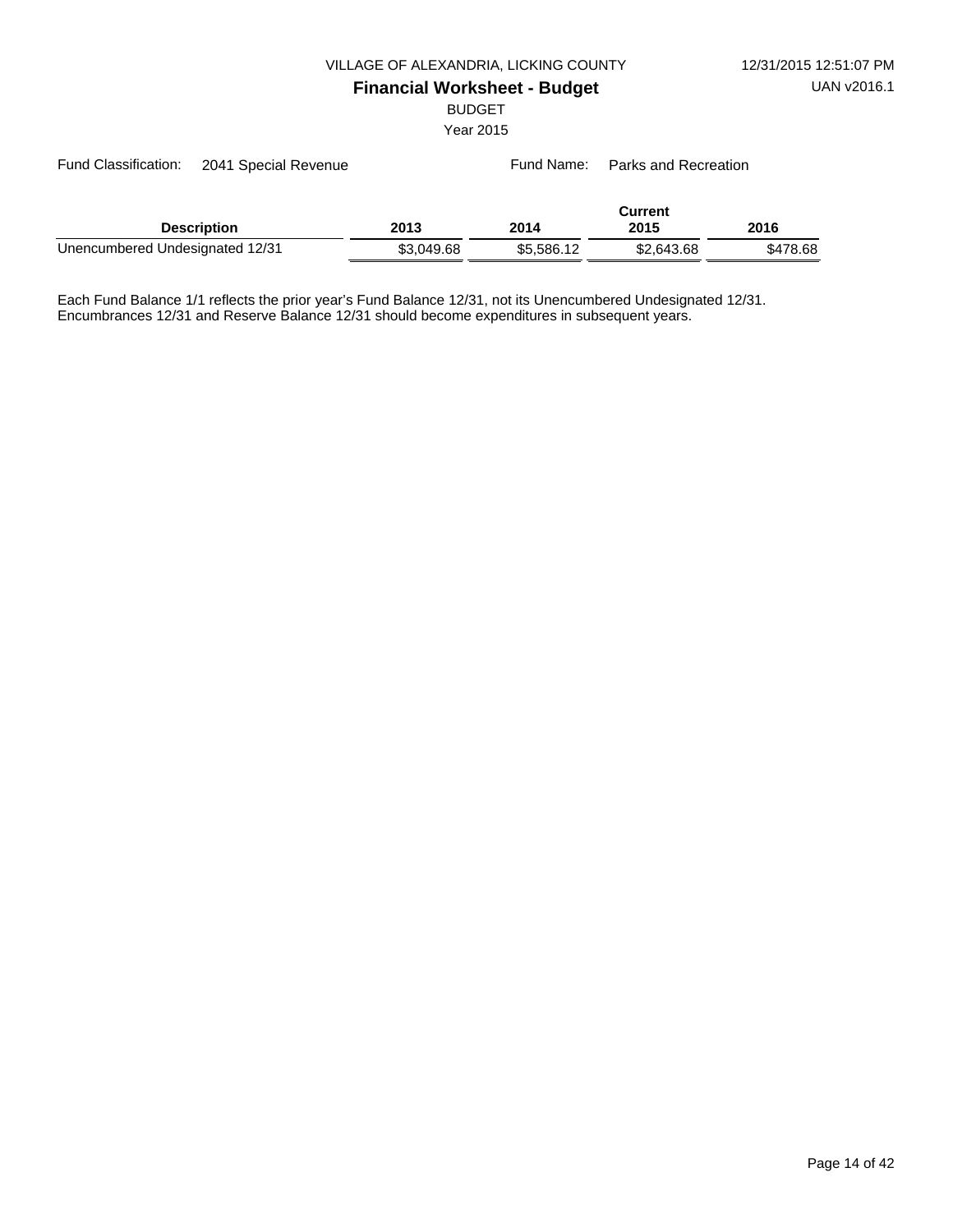BUDGET

Year 2015

Fund Classification: 2101 Special Revenue Fund Name: Permissive Motor Vehicle License Tax

| <b>Description</b>                      | 2013       | 2014       | <b>Current</b><br>2015 | 2016       |
|-----------------------------------------|------------|------------|------------------------|------------|
| Fund Balance 1/1                        | \$112.12   | \$7,004.58 | \$9,597.99             | \$2,432.84 |
| <b>Fund Balance Adjustments</b>         | \$0.00     | \$0.00     | $-$2,360.00$           | \$0.00     |
| Revenues                                |            |            |                        |            |
| Property and Other Local Taxes          |            |            |                        |            |
| <b>Real Estate Tax</b>                  | \$0.00     | \$0.00     | \$0.00                 | \$0.00     |
| Personal Property Tax                   | \$0.00     | \$0.00     | \$0.00                 | \$0.00     |
| Municipal Income Tax                    | \$0.00     | \$0.00     | \$0.00                 | \$0.00     |
| Other - Local Taxes                     |            |            |                        |            |
| 2101-140-0000 - Permissive Sales T      | \$2,417.87 | \$3,089.25 | \$3,000.00             | \$3,200.00 |
| Other - Local Taxes Total               | \$2,417.87 | \$3,089.25 | \$3,000.00             | \$3,200.00 |
| <b>State Shared Taxes</b>               |            |            |                        |            |
| <b>Local Government</b>                 | \$0.00     | \$0.00     | \$0.00                 | \$0.00     |
| <b>Inheritance Tax</b>                  | \$0.00     | \$0.00     | \$0.00                 | \$0.00     |
| Property Tax Allocation                 | \$0.00     | \$0.00     | \$0.00                 | \$0.00     |
| Other - State Shared Taxes and Permits  | \$0.00     | \$0.00     | \$0.00                 | \$0.00     |
| Intergovernmental                       |            |            |                        |            |
| 2101-430-0000 - License Tax - County I  | \$6,605.15 | \$0.00     | \$0.00                 | \$0.00     |
| Intergovernmental Total                 | \$6,605.15 | \$0.00     | \$0.00                 | \$0.00     |
| <b>Special Assessments</b>              | \$0.00     | \$0.00     | \$0.00                 | \$0.00     |
| <b>Charges for Services</b>             | \$0.00     | \$0.00     | \$0.00                 | \$0.00     |
| Fines, Licenses and Permits             | \$0.00     | \$0.00     | \$0.00                 | \$0.00     |
| Earnings on Investments                 |            |            |                        |            |
| 2101-701-0000 - Interest                | \$0.47     | \$0.00     | \$0.00                 | \$0.00     |
| Earnings on Investments Total           | \$0.47     | \$0.00     | \$0.00                 | \$0.00     |
| <b>Miscellaneous</b>                    | \$0.00     | \$0.00     | \$0.00                 | \$0.00     |
| <b>Total Revenue</b>                    | \$9,023.49 | \$3,089.25 | \$3,000.00             | \$3,200.00 |
| Expenditures                            |            |            |                        |            |
| Storm Sewers and Drains - Other         |            |            |                        |            |
| 2101-640-390-0000 - Other Contractual   | \$0.00     | \$0.00     | \$0.00                 | \$0.00     |
| Storm Sewers and Drains - Other Total   | \$0.00     | \$0.00     | \$0.00                 | \$0.00     |
| Traffic Signs and Signals - Other       |            |            |                        |            |
| 2101-650-311-0000 - Electricity         | \$750.00   | \$0.00     | \$2,200.00             | \$2,000.00 |
| 2101-650-420-0000 - Operating Supplie   | \$1,381.03 | \$495.84   | \$5,605.15             | \$3,500.00 |
| Traffic Signs and Signals - Other Total | \$2,131.03 | \$495.84   | \$7,805.15             | \$5,500.00 |
| Capital Outlay - Other                  |            |            |                        |            |
| 2101-800-390-0000 - Other Contractual   | \$0.00     | \$0.00     | \$0.00                 | \$0.00     |
| Capital Outlay - Other Total            | \$0.00     | \$0.00     | \$0.00                 | \$0.00     |
| <b>Total Expenditures</b>               | \$2,131.03 | \$495.84   | \$7,805.15             | \$5,500.00 |
| Other Financing Sources & Uses          |            |            |                        |            |
| Sources                                 |            |            |                        |            |
| Sale of Bonds                           | \$0.00     | \$0.00     | \$0.00                 | \$0.00     |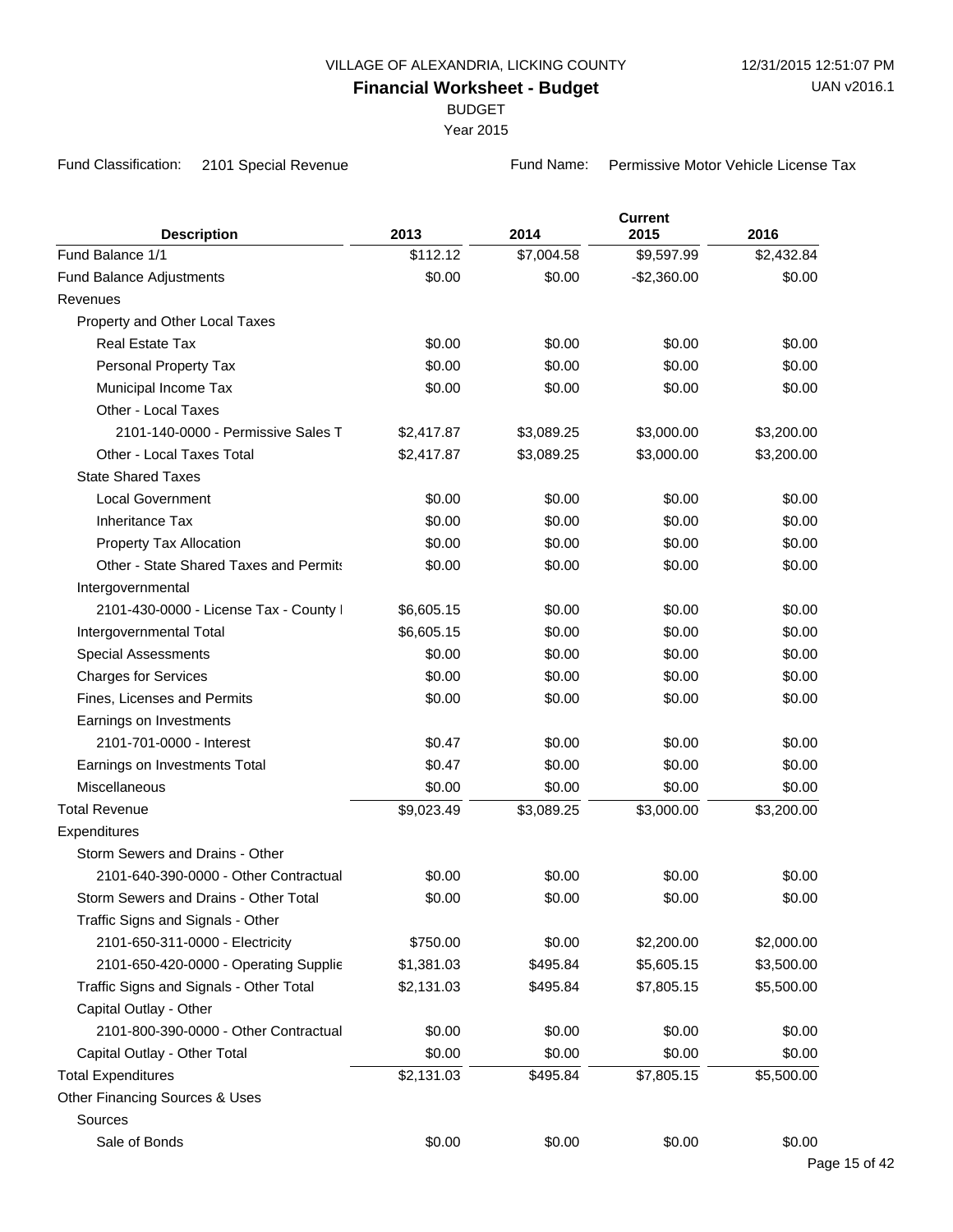BUDGET

Year 2015

Fund Classification: 2101 Special Revenue Fund Name: Permissive Motor Vehicle License Tax

| <b>Description</b>                              | 2013       | 2014       | <b>Current</b><br>2015 | 2016     |
|-------------------------------------------------|------------|------------|------------------------|----------|
| Sale of Notes                                   |            |            |                        |          |
|                                                 | \$0.00     | \$0.00     | \$0.00                 | \$0.00   |
| <b>Other Debt Proceeds</b>                      | \$0.00     | \$0.00     | \$0.00                 | \$0.00   |
| Sale of Fixed Assets                            | \$0.00     | \$0.00     | \$0.00                 | \$0.00   |
| Transfers - In                                  | \$0.00     | \$0.00     | \$0.00                 | \$0.00   |
| Advances - In                                   | \$0.00     | \$0.00     | \$0.00                 | \$0.00   |
| Special Items                                   | \$0.00     | \$0.00     | \$0.00                 | \$0.00   |
| <b>Extraordinary Items</b>                      | \$0.00     | \$0.00     | \$0.00                 | \$0.00   |
| Other - Other Financing Sources                 | \$0.00     | \$0.00     | \$0.00                 | \$0.00   |
| Uses                                            |            |            |                        |          |
| Transfers - Out                                 |            |            |                        |          |
| 2101-910-910-0000 - Transfers - Ou              | \$0.00     | \$0.00     | \$0.00                 | \$0.00   |
| Transfers - Out Total                           | \$0.00     | \$0.00     | \$0.00                 | \$0.00   |
| Advances - Out                                  | \$0.00     | \$0.00     | \$0.00                 | \$0.00   |
| Contingencies                                   |            |            |                        |          |
| 2101-930-930-0000 - Contingencies               | \$0.00     | \$0.00     | \$0.00                 | \$0.00   |
| <b>Contingencies Total</b>                      | \$0.00     | \$0.00     | \$0.00                 | \$0.00   |
| Other - Other Financing Uses                    | \$0.00     | \$0.00     | \$0.00                 | \$0.00   |
| <b>Total Other Financing Sources &amp; Uses</b> | \$0.00     | \$0.00     | \$0.00                 | \$0.00   |
| Fund Balance 12/31                              | \$7,004.58 | \$9,597.99 | \$2,432.84             | \$132.84 |
| Less: Encumbrances 12/31                        | \$0.00     | \$0.00     | \$0.00                 | \$0.00   |
| Less: Reserve Balance 12/31                     | \$0.00     | \$0.00     | \$0.00                 | \$0.00   |
| Unencumbered Undesignated 12/31                 | \$7,004.58 | \$9,597.99 | \$2,432.84             | \$132.84 |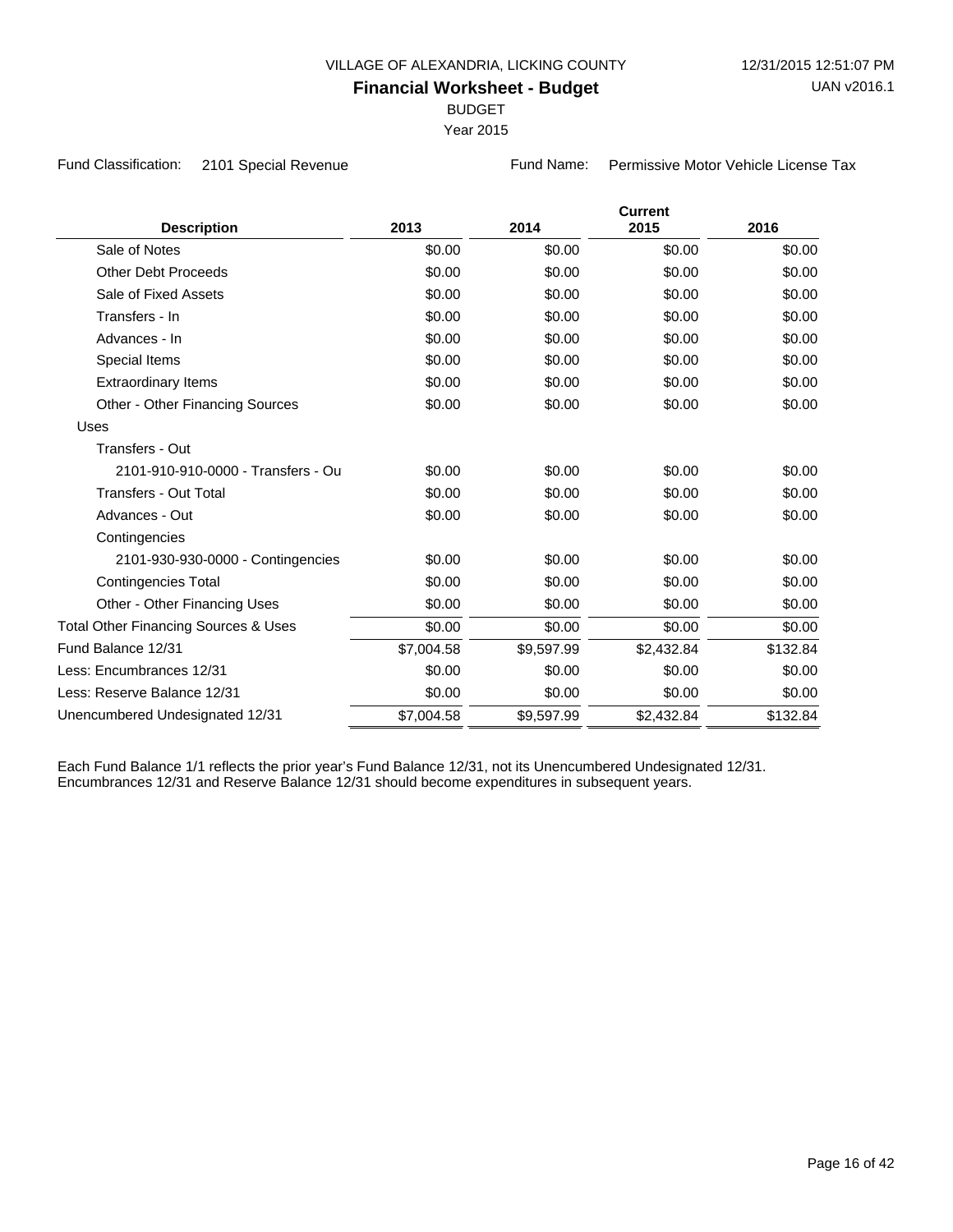BUDGET

Year 2015

Fund Classification: 2901 Special Revenue Fund Name: Police Operating Levy

| <b>Description</b>                     | 2013   | 2014   | <b>Current</b><br>2015 | 2016   |
|----------------------------------------|--------|--------|------------------------|--------|
| Fund Balance 1/1                       | \$4.58 | \$4.58 | \$4.58                 | \$4.58 |
| Fund Balance Adjustments               | \$0.00 | \$0.00 | \$0.00                 | \$0.00 |
| Revenues                               |        |        |                        |        |
| Property and Other Local Taxes         |        |        |                        |        |
| Real Estate Tax                        |        |        |                        |        |
| 2901-110-0000 - General Property T     | \$0.00 | \$0.00 | \$0.00                 | \$0.00 |
| <b>Real Estate Tax Total</b>           | \$0.00 | \$0.00 | \$0.00                 | \$0.00 |
| Personal Property Tax                  |        |        |                        |        |
| 2901-120-0000 - Tangible Personal I    | \$0.00 | \$0.00 | \$0.00                 | \$0.00 |
| Personal Property Tax Total            | \$0.00 | \$0.00 | \$0.00                 | \$0.00 |
| Municipal Income Tax                   | \$0.00 | \$0.00 | \$0.00                 | \$0.00 |
| Other - Local Taxes                    | \$0.00 | \$0.00 | \$0.00                 | \$0.00 |
| <b>State Shared Taxes</b>              |        |        |                        |        |
| <b>Local Government</b>                | \$0.00 | \$0.00 | \$0.00                 | \$0.00 |
| <b>Inheritance Tax</b>                 | \$0.00 | \$0.00 | \$0.00                 | \$0.00 |
| Property Tax Allocation                | \$0.00 | \$0.00 | \$0.00                 | \$0.00 |
| Other - State Shared Taxes and Permits | \$0.00 | \$0.00 | \$0.00                 | \$0.00 |
| Intergovernmental                      |        |        |                        |        |
| 2901-429-0000 - Other - State Receipts | \$0.00 | \$0.00 | \$0.00                 | \$0.00 |
| Intergovernmental Total                | \$0.00 | \$0.00 | \$0.00                 | \$0.00 |
| <b>Special Assessments</b>             | \$0.00 | \$0.00 | \$0.00                 | \$0.00 |
| <b>Charges for Services</b>            | \$0.00 | \$0.00 | \$0.00                 | \$0.00 |
| Fines, Licenses and Permits            | \$0.00 | \$0.00 | \$0.00                 | \$0.00 |
| Earnings on Investments                |        |        |                        |        |
| 2901-701-0000 - Interest               | \$0.00 | \$0.00 | \$0.00                 | \$0.00 |
| Earnings on Investments Total          | \$0.00 | \$0.00 | \$0.00                 | \$0.00 |
| Miscellaneous                          | \$0.00 | \$0.00 | \$0.00                 | \$0.00 |
| <b>Total Revenue</b>                   | \$0.00 | \$0.00 | \$0.00                 | \$0.00 |
| Expenditures                           |        |        |                        |        |
| Police Enforcement - Other             |        |        |                        |        |
| 2901-110-322-0000 - Postage            | \$0.00 | \$0.00 | \$0.00                 | \$0.00 |
| 2901-110-420-0000 - Operating Supplie  | \$0.00 | \$0.00 | \$0.00                 | \$0.00 |
| Police Enforcement - Other Total       | \$0.00 | \$0.00 | \$0.00                 | \$0.00 |
| <b>Total Expenditures</b>              | \$0.00 | \$0.00 | \$0.00                 | \$0.00 |
| Other Financing Sources & Uses         |        |        |                        |        |
| Sources                                |        |        |                        |        |
| Sale of Bonds                          | \$0.00 | \$0.00 | \$0.00                 | \$0.00 |
| Sale of Notes                          | \$0.00 | \$0.00 | \$0.00                 | \$0.00 |
| <b>Other Debt Proceeds</b>             | \$0.00 | \$0.00 | \$0.00                 | \$0.00 |
| Sale of Fixed Assets                   | \$0.00 | \$0.00 | \$0.00                 | \$0.00 |
| Transfers - In                         |        |        |                        |        |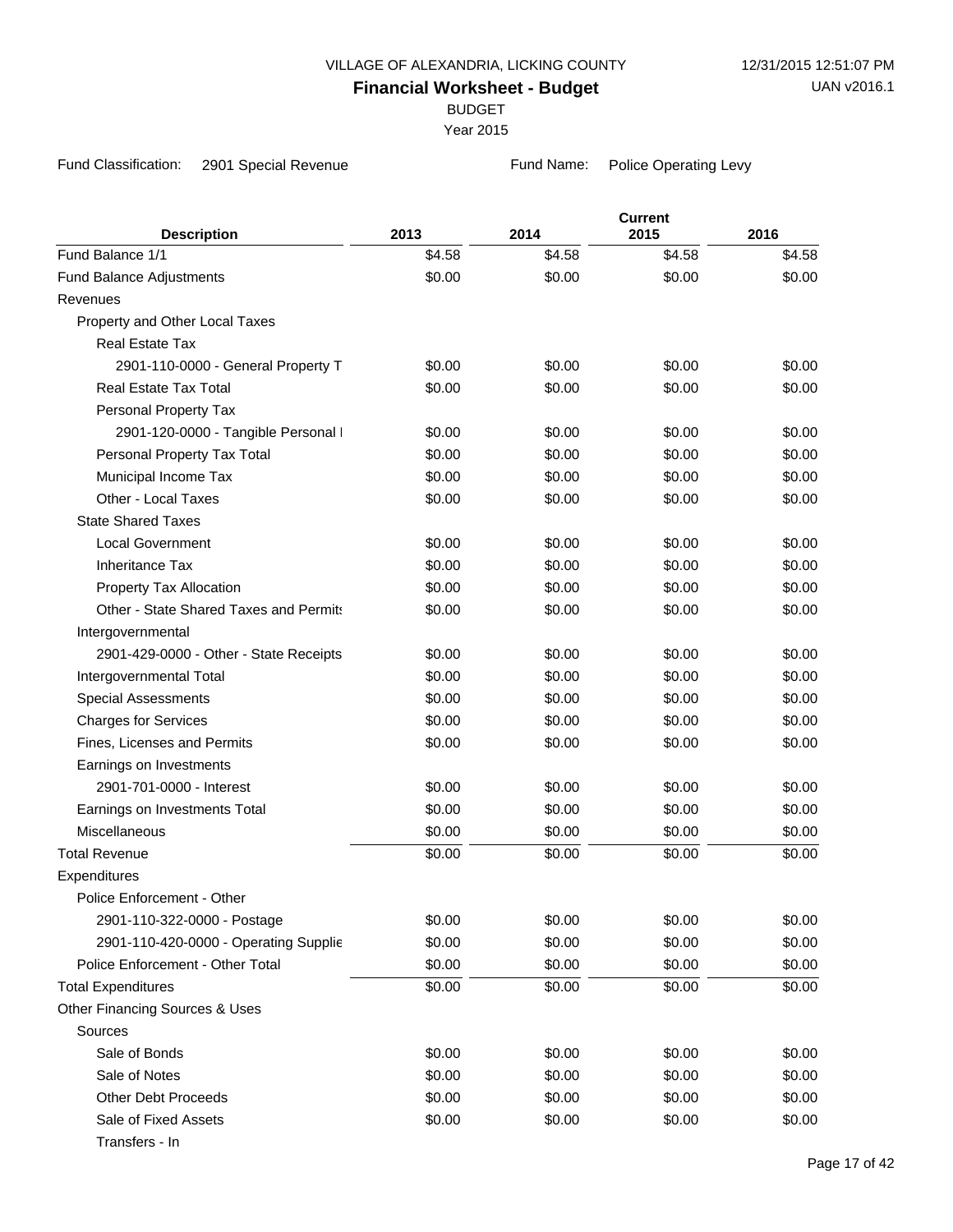BUDGET

Year 2015

Fund Classification: 2901 Special Revenue Fund Name: Police Operating Levy

|                                      |        |        | <b>Current</b> |        |
|--------------------------------------|--------|--------|----------------|--------|
| <b>Description</b>                   | 2013   | 2014   | 2015           | 2016   |
| 2901-931-0000 - Transfers - In       | \$0.00 | \$0.00 | \$0.00         | \$0.00 |
| Transfers - In Total                 | \$0.00 | \$0.00 | \$0.00         | \$0.00 |
| Advances - In                        |        |        |                |        |
| 2901-941-0000 - Advances - In        | \$0.00 | \$0.00 | \$0.00         | \$0.00 |
| Advances - In Total                  | \$0.00 | \$0.00 | \$0.00         | \$0.00 |
| Special Items                        | \$0.00 | \$0.00 | \$0.00         | \$0.00 |
| <b>Extraordinary Items</b>           | \$0.00 | \$0.00 | \$0.00         | \$0.00 |
| Other - Other Financing Sources      | \$0.00 | \$0.00 | \$0.00         | \$0.00 |
| Uses                                 |        |        |                |        |
| Transfers - Out                      | \$0.00 | \$0.00 | \$0.00         | \$0.00 |
| Advances - Out                       | \$0.00 | \$0.00 | \$0.00         | \$0.00 |
| Contingencies                        | \$0.00 | \$0.00 | \$0.00         | \$0.00 |
| Other - Other Financing Uses         | \$0.00 | \$0.00 | \$0.00         | \$0.00 |
| Total Other Financing Sources & Uses | \$0.00 | \$0.00 | \$0.00         | \$0.00 |
| Fund Balance 12/31                   | \$4.58 | \$4.58 | \$4.58         | \$4.58 |
| Less: Encumbrances 12/31             | \$0.00 | \$0.00 | \$0.00         | \$0.00 |
| Less: Reserve Balance 12/31          | \$0.00 | \$0.00 | \$0.00         | \$0.00 |
| Unencumbered Undesignated 12/31      | \$4.58 | \$4.58 | \$4.58         | \$4.58 |
|                                      |        |        |                |        |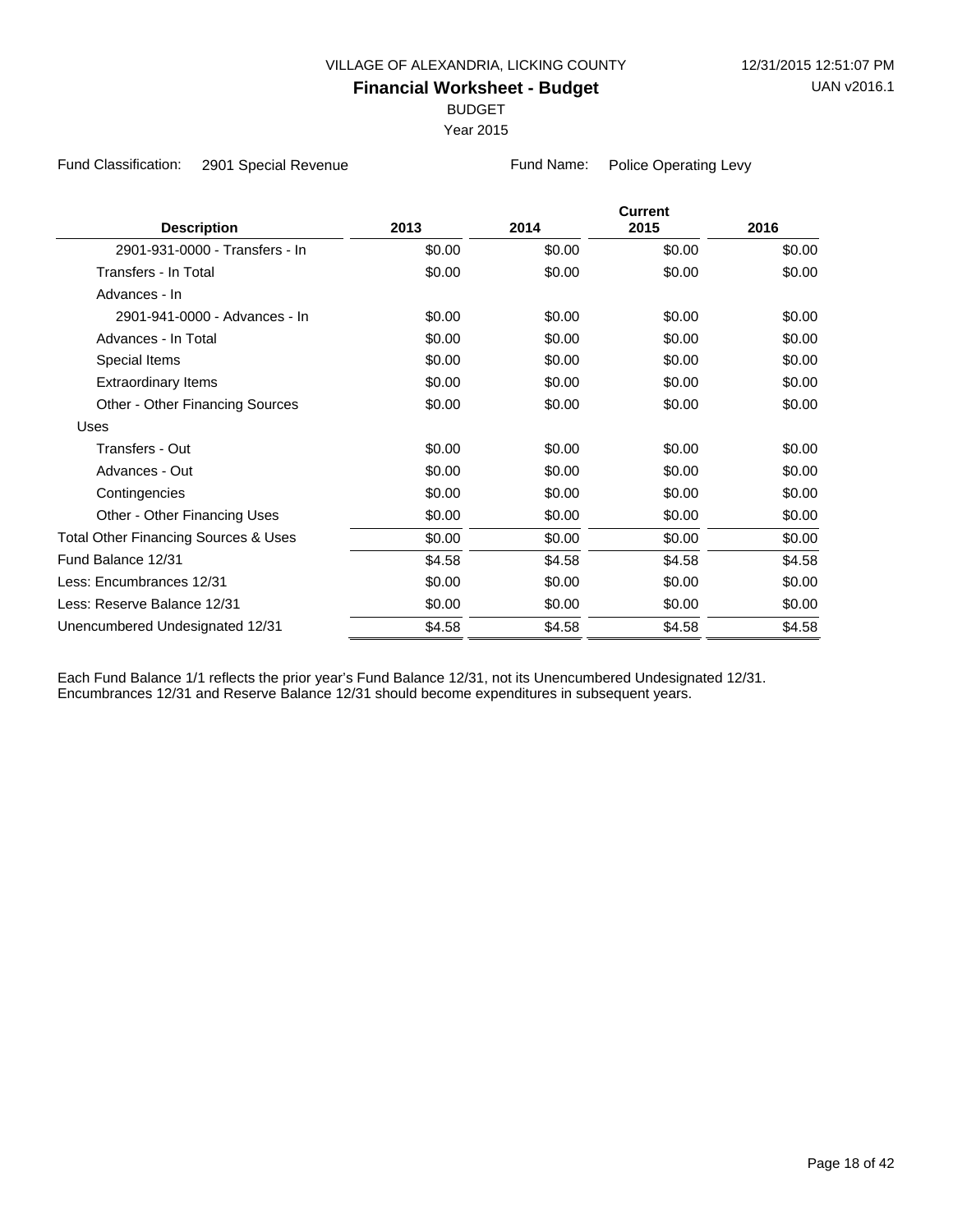BUDGET

Year 2015

Fund Classification: 2902 Special Revenue Fund Name: Mayor's Court Computer Fund

| <b>Description</b>                     | 2013     | 2014     | <b>Current</b><br>2015 | 2016   |
|----------------------------------------|----------|----------|------------------------|--------|
| Fund Balance 1/1                       | \$617.00 | \$617.00 | \$0.00                 | \$0.00 |
| <b>Fund Balance Adjustments</b>        | \$0.00   | \$0.00   | \$0.00                 | \$0.00 |
| Revenues                               |          |          |                        |        |
| Property and Other Local Taxes         |          |          |                        |        |
| <b>Real Estate Tax</b>                 | \$0.00   | \$0.00   | \$0.00                 | \$0.00 |
| Personal Property Tax                  | \$0.00   | \$0.00   | \$0.00                 | \$0.00 |
| Municipal Income Tax                   | \$0.00   | \$0.00   | \$0.00                 | \$0.00 |
| Other - Local Taxes                    | \$0.00   | \$0.00   | \$0.00                 | \$0.00 |
| <b>State Shared Taxes</b>              |          |          |                        |        |
| <b>Local Government</b>                | \$0.00   | \$0.00   | \$0.00                 | \$0.00 |
| <b>Inheritance Tax</b>                 | \$0.00   | \$0.00   | \$0.00                 | \$0.00 |
| Property Tax Allocation                | \$0.00   | \$0.00   | \$0.00                 | \$0.00 |
| Other - State Shared Taxes and Permits | \$0.00   | \$0.00   | \$0.00                 | \$0.00 |
| Intergovernmental                      | \$0.00   | \$0.00   | \$0.00                 | \$0.00 |
| <b>Special Assessments</b>             | \$0.00   | \$0.00   | \$0.00                 | \$0.00 |
| <b>Charges for Services</b>            | \$0.00   | \$0.00   | \$0.00                 | \$0.00 |
| Fines, Licenses and Permits            |          |          |                        |        |
| 2902-619-0000 - Other - Fines and Forf | \$0.00   | \$0.00   | \$0.00                 | \$0.00 |
| Fines, Licenses and Permits Total      | \$0.00   | \$0.00   | \$0.00                 | \$0.00 |
| Earnings on Investments                | \$0.00   | \$0.00   | \$0.00                 | \$0.00 |
| Miscellaneous                          | \$0.00   | \$0.00   | \$0.00                 | \$0.00 |
| <b>Total Revenue</b>                   | \$0.00   | \$0.00   | \$0.00                 | \$0.00 |
| Expenditures                           |          |          |                        |        |
| Mayor's Court - Other                  |          |          |                        |        |
| 2902-720-342-0000 - Auditing Services  | \$0.00   | \$617.00 | \$0.00                 | \$0.00 |
| Mayor's Court - Other Total            | \$0.00   | \$617.00 | \$0.00                 | \$0.00 |
| <b>Total Expenditures</b>              | \$0.00   | \$617.00 | \$0.00                 | \$0.00 |
| Other Financing Sources & Uses         |          |          |                        |        |
| Sources                                |          |          |                        |        |
| Sale of Bonds                          | \$0.00   | \$0.00   | \$0.00                 | \$0.00 |
| Sale of Notes                          | \$0.00   | \$0.00   | \$0.00                 | \$0.00 |
| <b>Other Debt Proceeds</b>             | \$0.00   | \$0.00   | \$0.00                 | \$0.00 |
| Sale of Fixed Assets                   | \$0.00   | \$0.00   | \$0.00                 | \$0.00 |
| Transfers - In                         | \$0.00   | \$0.00   | \$0.00                 | \$0.00 |
| Advances - In                          | \$0.00   | \$0.00   | \$0.00                 | \$0.00 |
| Special Items                          | \$0.00   | \$0.00   | \$0.00                 | \$0.00 |
| <b>Extraordinary Items</b>             | \$0.00   | \$0.00   | \$0.00                 | \$0.00 |
| Other - Other Financing Sources        | \$0.00   | \$0.00   | \$0.00                 | \$0.00 |
| Uses                                   |          |          |                        |        |
| Transfers - Out                        | \$0.00   | \$0.00   | \$0.00                 | \$0.00 |
| Advances - Out                         | \$0.00   | \$0.00   | \$0.00                 | \$0.00 |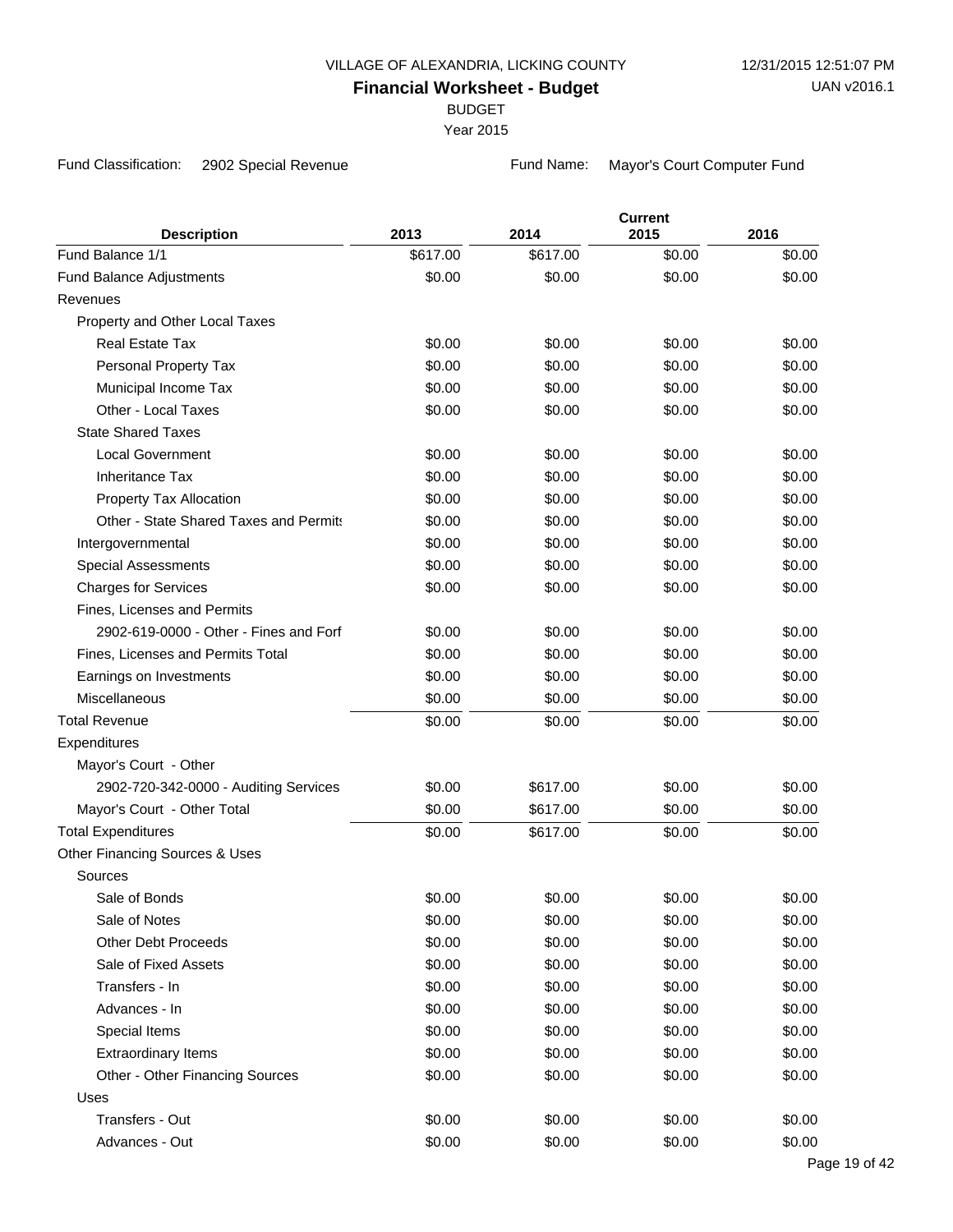BUDGET

Year 2015

Fund Classification: 2902 Special Revenue Fund Name: Mayor's Court Computer Fund

|                                                 |          |        | <b>Current</b> |        |
|-------------------------------------------------|----------|--------|----------------|--------|
| <b>Description</b>                              | 2013     | 2014   | 2015           | 2016   |
| Contingencies                                   | \$0.00   | \$0.00 | \$0.00         | \$0.00 |
| Other - Other Financing Uses                    | \$0.00   | \$0.00 | \$0.00         | \$0.00 |
| <b>Total Other Financing Sources &amp; Uses</b> | \$0.00   | \$0.00 | \$0.00         | \$0.00 |
| Fund Balance 12/31                              | \$617.00 | \$0.00 | \$0.00         | \$0.00 |
| Less: Encumbrances 12/31                        | \$0.00   | \$0.00 | \$0.00         | \$0.00 |
| Less: Reserve Balance 12/31                     | \$0.00   | \$0.00 | \$0.00         | \$0.00 |
| Unencumbered Undesignated 12/31                 | \$617.00 | \$0.00 | \$0.00         | \$0.00 |
|                                                 |          |        |                |        |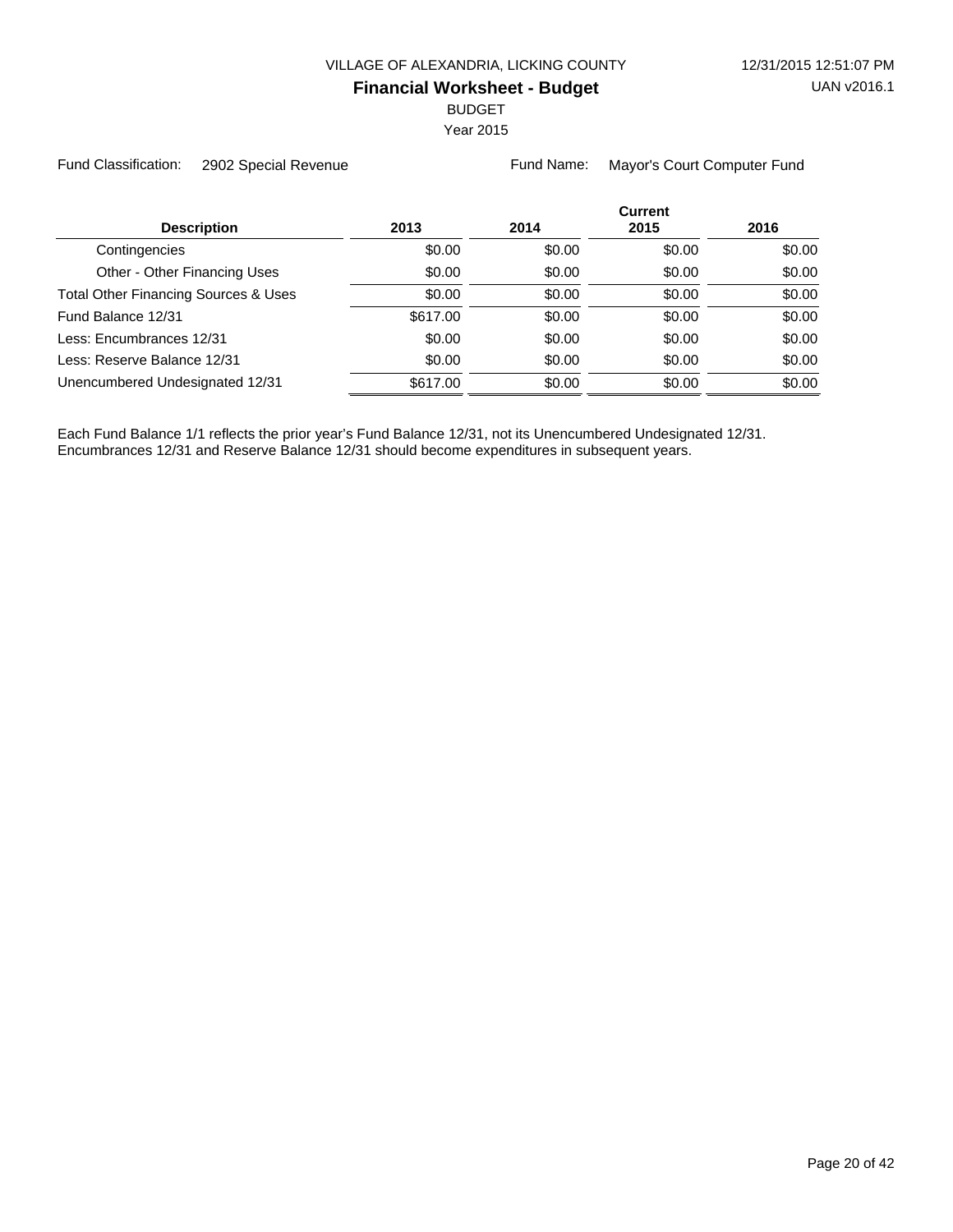BUDGET

Year 2015

Fund Classification: 4901 Capital Projects Fund Name: Park Other Capital Projects

| <b>Description</b>                                                | 2013    | 2014    | <b>Current</b><br>2015 | 2016     |
|-------------------------------------------------------------------|---------|---------|------------------------|----------|
| Fund Balance 1/1                                                  | \$13.97 | \$13.97 | \$13.97                | \$13.97  |
| <b>Fund Balance Adjustments</b>                                   | \$0.00  | \$0.00  | \$0.00                 | \$0.00   |
| Revenues                                                          |         |         |                        |          |
| Property and Other Local Taxes                                    |         |         |                        |          |
| <b>Real Estate Tax</b>                                            | \$0.00  | \$0.00  | \$0.00                 | \$0.00   |
| Personal Property Tax                                             | \$0.00  | \$0.00  | \$0.00                 | \$0.00   |
| Municipal Income Tax                                              | \$0.00  | \$0.00  | \$0.00                 | \$0.00   |
| Other - Local Taxes                                               | \$0.00  | \$0.00  | \$0.00                 | \$0.00   |
| <b>State Shared Taxes</b>                                         |         |         |                        |          |
| <b>Local Government</b>                                           | \$0.00  | \$0.00  |                        | \$0.00   |
| <b>Inheritance Tax</b>                                            |         |         | \$0.00                 |          |
|                                                                   | \$0.00  | \$0.00  | \$0.00                 | \$0.00   |
| Property Tax Allocation<br>Other - State Shared Taxes and Permits | \$0.00  | \$0.00  | \$0.00                 | \$0.00   |
|                                                                   | \$0.00  | \$0.00  | \$0.00                 | \$0.00   |
| Intergovernmental                                                 |         |         |                        |          |
| 4901-440-0000 - Grants or Aid (Non-Fe                             | \$0.00  | \$0.00  | \$0.00                 | \$0.00   |
| Intergovernmental Total                                           | \$0.00  | \$0.00  | \$0.00                 | \$0.00   |
| <b>Special Assessments</b>                                        | \$0.00  | \$0.00  | \$0.00                 | \$0.00   |
| <b>Charges for Services</b>                                       | \$0.00  | \$0.00  | \$0.00                 | \$0.00   |
| Fines, Licenses and Permits                                       | \$0.00  | \$0.00  | \$0.00                 | \$0.00   |
| Earnings on Investments                                           | \$0.00  | \$0.00  | \$0.00                 | \$0.00   |
| Miscellaneous                                                     |         |         |                        |          |
| 4901-891-0000 - Other - Miscellaneous                             | \$0.00  | \$0.00  | \$0.00                 | \$850.00 |
| <b>Miscellaneous Total</b>                                        | \$0.00  | \$0.00  | \$0.00                 | \$850.00 |
| <b>Total Revenue</b>                                              | \$0.00  | \$0.00  | \$0.00                 | \$850.00 |
| Expenditures                                                      |         |         |                        |          |
| Recreation - Other                                                |         |         |                        |          |
| 4901-310-590-0000 - Other - Capital Ou                            | \$0.00  | \$0.00  | \$0.00                 | \$0.00   |
| <b>Recreation - Other Total</b>                                   | \$0.00  | \$0.00  | \$0.00                 | \$0.00   |
| <b>Total Expenditures</b>                                         | \$0.00  | \$0.00  | \$0.00                 | \$0.00   |
| Other Financing Sources & Uses                                    |         |         |                        |          |
| Sources                                                           |         |         |                        |          |
| Sale of Bonds                                                     | \$0.00  | \$0.00  | \$0.00                 | \$0.00   |
| Sale of Notes                                                     | \$0.00  | \$0.00  | \$0.00                 | \$0.00   |
| <b>Other Debt Proceeds</b>                                        | \$0.00  | \$0.00  | \$0.00                 | \$0.00   |
| Sale of Fixed Assets                                              | \$0.00  | \$0.00  | \$0.00                 | \$0.00   |
| Transfers - In                                                    | \$0.00  | \$0.00  | \$0.00                 | \$0.00   |
| Advances - In                                                     | \$0.00  | \$0.00  | \$0.00                 | \$0.00   |
| Special Items                                                     | \$0.00  | \$0.00  | \$0.00                 | \$0.00   |
| <b>Extraordinary Items</b>                                        | \$0.00  | \$0.00  | \$0.00                 | \$0.00   |
| Other - Other Financing Sources                                   | \$0.00  | \$0.00  | \$0.00                 | \$0.00   |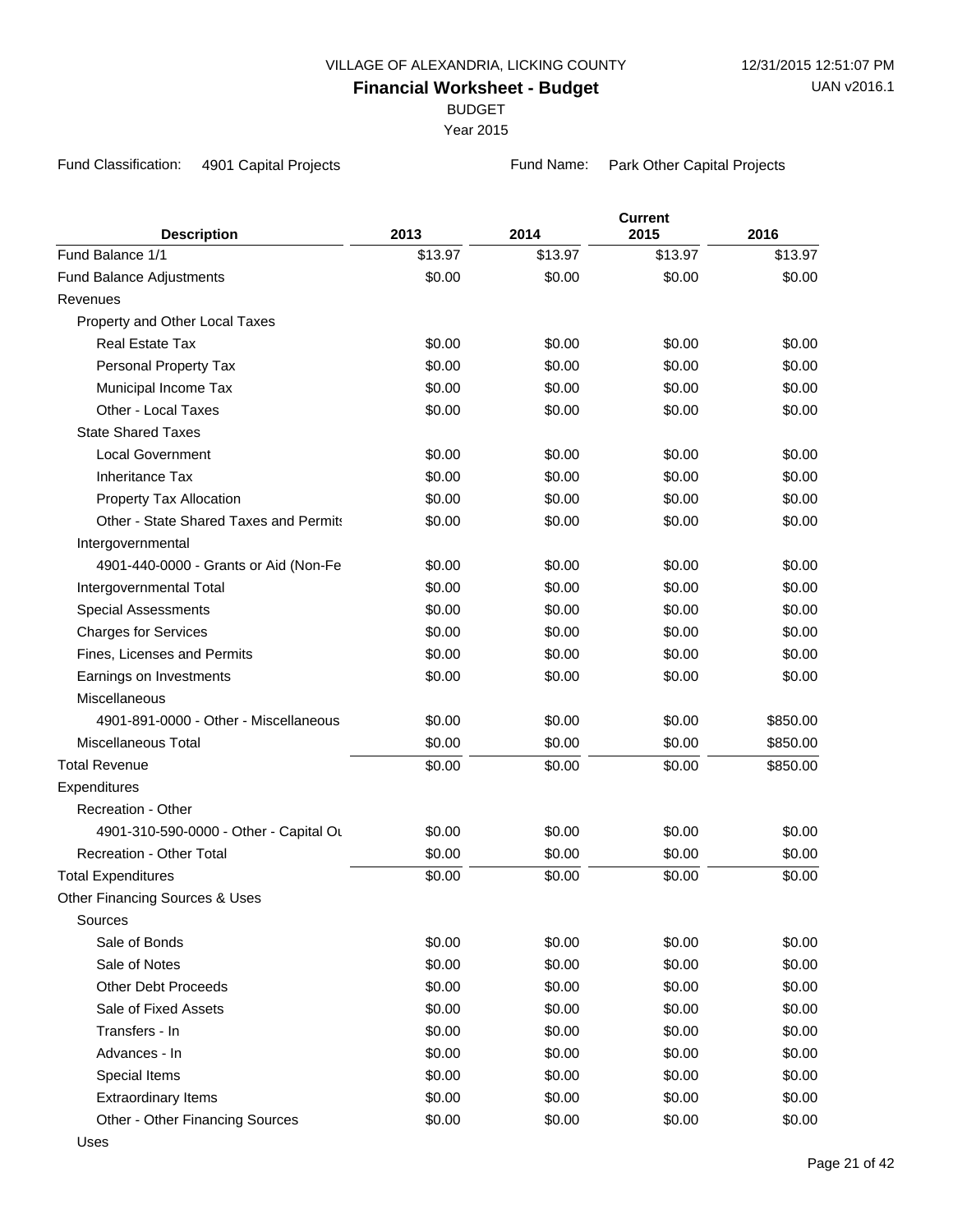BUDGET

Year 2015

Fund Classification: 4901 Capital Projects Fund Name: Park Other Capital Projects

| <b>Description</b>                   | 2013    | 2014    | <b>Current</b><br>2015 | 2016     |
|--------------------------------------|---------|---------|------------------------|----------|
| Transfers - Out                      | \$0.00  | \$0.00  | \$0.00                 | \$0.00   |
| Advances - Out                       | \$0.00  | \$0.00  | \$0.00                 | \$0.00   |
| Contingencies                        | \$0.00  | \$0.00  | \$0.00                 | \$0.00   |
| Other - Other Financing Uses         | \$0.00  | \$0.00  | \$0.00                 | \$0.00   |
| Total Other Financing Sources & Uses | \$0.00  | \$0.00  | \$0.00                 | \$0.00   |
| Fund Balance 12/31                   | \$13.97 | \$13.97 | \$13.97                | \$863.97 |
| Less: Encumbrances 12/31             | \$0.00  | \$0.00  | \$0.00                 | \$0.00   |
| Less: Reserve Balance 12/31          | \$0.00  | \$0.00  | \$0.00                 | \$0.00   |
| Unencumbered Undesignated 12/31      | \$13.97 | \$13.97 | \$13.97                | \$863.97 |
|                                      |         |         |                        |          |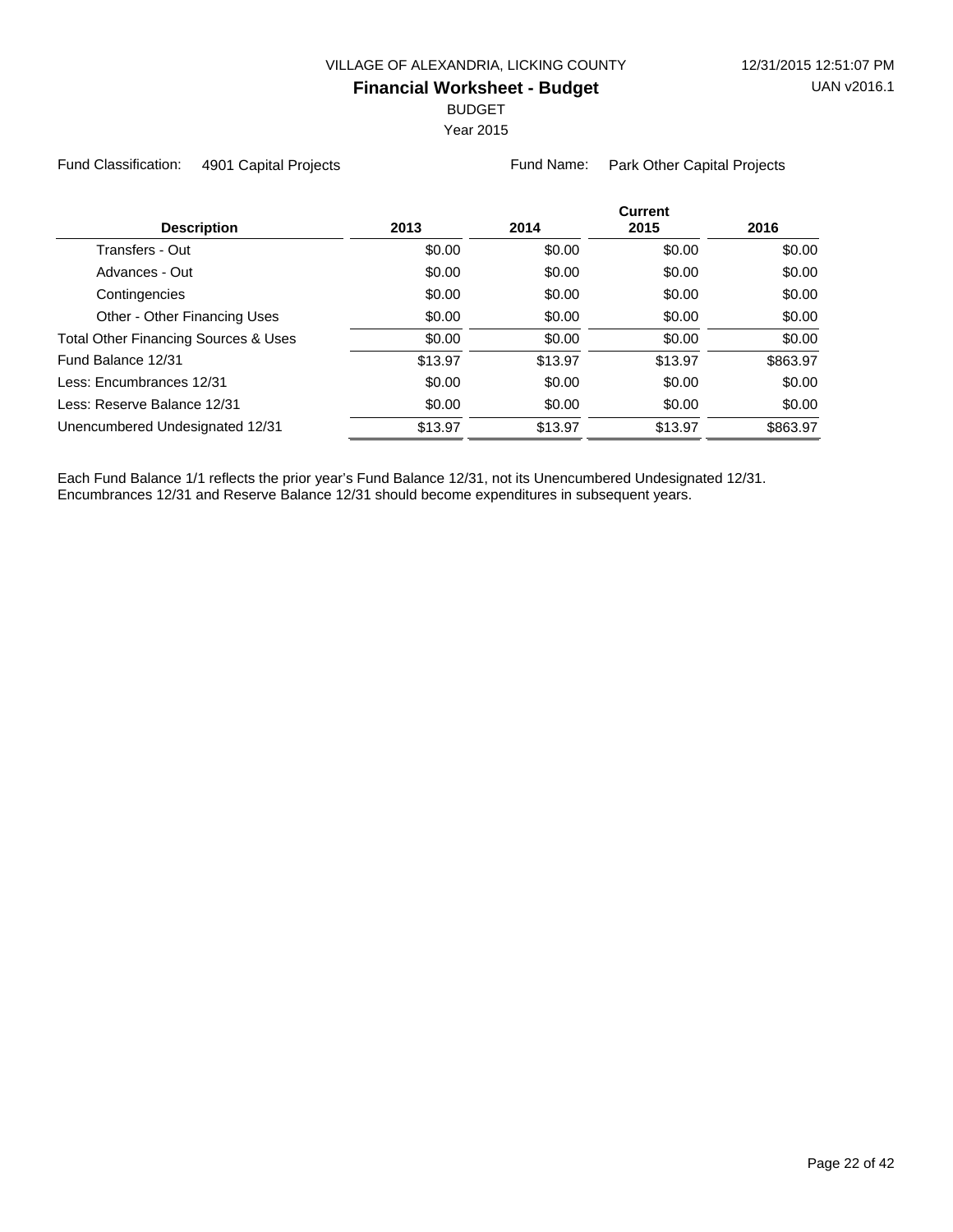BUDGET

Year 2015

Fund Classification: 4951 Permanent Fund Name: Parker's Park Permanent

| <b>Description</b>                       | 2013        | 2014        | <b>Current</b><br>2015 | 2016        |
|------------------------------------------|-------------|-------------|------------------------|-------------|
| Fund Balance 1/1                         | \$16,803.32 | \$16,634.89 | \$16,774.83            | \$16,774.83 |
| Fund Balance Adjustments                 | \$0.00      | \$0.00      | \$0.00                 | \$0.00      |
| Revenues                                 |             |             |                        |             |
| Property and Other Local Taxes           |             |             |                        |             |
| <b>Real Estate Tax</b>                   | \$0.00      | \$0.00      | \$0.00                 | \$0.00      |
| Personal Property Tax                    | \$0.00      | \$0.00      | \$0.00                 | \$0.00      |
| Municipal Income Tax                     | \$0.00      | \$0.00      | \$0.00                 | \$0.00      |
| Other - Local Taxes                      | \$0.00      | \$0.00      | \$0.00                 | \$0.00      |
| <b>State Shared Taxes</b>                |             |             |                        |             |
| Local Government                         | \$0.00      | \$0.00      | \$0.00                 | \$0.00      |
| <b>Inheritance Tax</b>                   | \$0.00      | \$0.00      | \$0.00                 | \$0.00      |
| Property Tax Allocation                  | \$0.00      | \$0.00      | \$0.00                 | \$0.00      |
| Other - State Shared Taxes and Permits   | \$0.00      | \$0.00      | \$0.00                 | \$0.00      |
| Intergovernmental                        | \$0.00      | \$0.00      | \$0.00                 | \$0.00      |
| <b>Special Assessments</b>               | \$0.00      | \$0.00      | \$0.00                 | \$0.00      |
| <b>Charges for Services</b>              | \$0.00      | \$0.00      | \$0.00                 | \$0.00      |
| Fines, Licenses and Permits              | \$0.00      | \$0.00      | \$0.00                 | \$0.00      |
| Earnings on Investments                  |             |             |                        |             |
| 4951-701-0000 - Interest                 | \$117.44    | \$139.94    | \$100.00               | \$0.00      |
| Earnings on Investments Total            | \$117.44    | \$139.94    | \$100.00               | \$0.00      |
| Miscellaneous                            | \$0.00      | \$0.00      | \$0.00                 | \$0.00      |
| <b>Total Revenue</b>                     | \$117.44    | \$139.94    | \$100.00               | \$0.00      |
| Expenditures                             |             |             |                        |             |
| Provide and Maintain Parks - Other       |             |             |                        |             |
| 4951-320-600-0000 - Other                | \$285.87    | \$0.00      | \$0.00                 | \$0.00      |
| Provide and Maintain Parks - Other Total | \$285.87    | \$0.00      | \$0.00                 | \$0.00      |
| <b>Total Expenditures</b>                | \$285.87    | \$0.00      | \$0.00                 | \$0.00      |
| Other Financing Sources & Uses           |             |             |                        |             |
| Sources                                  |             |             |                        |             |
| Sale of Bonds                            | \$0.00      | \$0.00      | \$0.00                 | \$0.00      |
| Sale of Notes                            | \$0.00      | \$0.00      | \$0.00                 | \$0.00      |
| <b>Other Debt Proceeds</b>               | \$0.00      | \$0.00      | \$0.00                 | \$0.00      |
| Sale of Fixed Assets                     | \$0.00      | \$0.00      | \$0.00                 | \$0.00      |
| Transfers - In                           | \$0.00      | \$0.00      | \$0.00                 | \$0.00      |
| Advances - In                            | \$0.00      | \$0.00      | \$0.00                 | \$0.00      |
| Special Items                            | \$0.00      | \$0.00      | \$0.00                 | \$0.00      |
| <b>Extraordinary Items</b>               | \$0.00      | \$0.00      | \$0.00                 | \$0.00      |
| Other - Other Financing Sources          | \$0.00      | \$0.00      | \$0.00                 | \$0.00      |
| Uses                                     |             |             |                        |             |
| Transfers - Out                          |             |             |                        |             |
| 4951-910-910-0000 - Transfers - Ou       | \$0.00      | \$0.00      | $-$100.00$             | \$0.00      |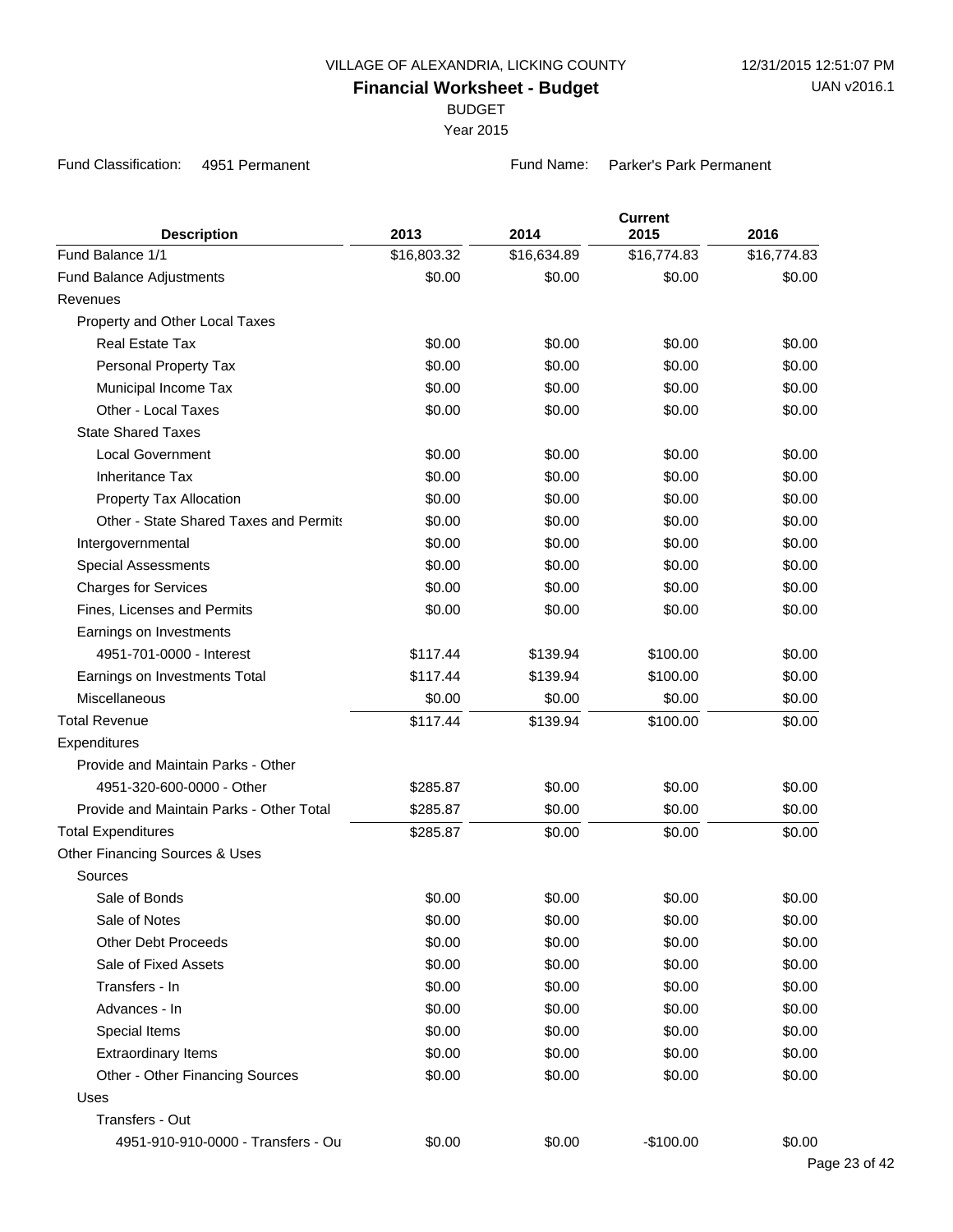BUDGET

Year 2015

Fund Classification: 4951 Permanent Fund Name: Parker's Park Permanent

| <b>Description</b>                   | 2013        | 2014        | <b>Current</b><br>2015 | 2016        |
|--------------------------------------|-------------|-------------|------------------------|-------------|
| <b>Transfers - Out Total</b>         | \$0.00      | \$0.00      | $-$100.00$             | \$0.00      |
| Advances - Out                       | \$0.00      | \$0.00      | \$0.00                 | \$0.00      |
| Contingencies                        | \$0.00      | \$0.00      | \$0.00                 | \$0.00      |
| Other - Other Financing Uses         | \$0.00      | \$0.00      | \$0.00                 | \$0.00      |
| Total Other Financing Sources & Uses | \$0.00      | \$0.00      | $-$100.00$             | \$0.00      |
| Fund Balance 12/31                   | \$16,634.89 | \$16,774.83 | \$16,774.83            | \$16,774.83 |
| Less: Encumbrances 12/31             | \$0.00      | \$0.00      | \$0.00                 | \$0.00      |
| Less: Reserve Balance 12/31          | \$0.00      | \$0.00      | \$0.00                 | \$0.00      |
| Unencumbered Undesignated 12/31      | \$16,634.89 | \$16,774.83 | \$16,774.83            | \$16,774.83 |
|                                      |             |             |                        |             |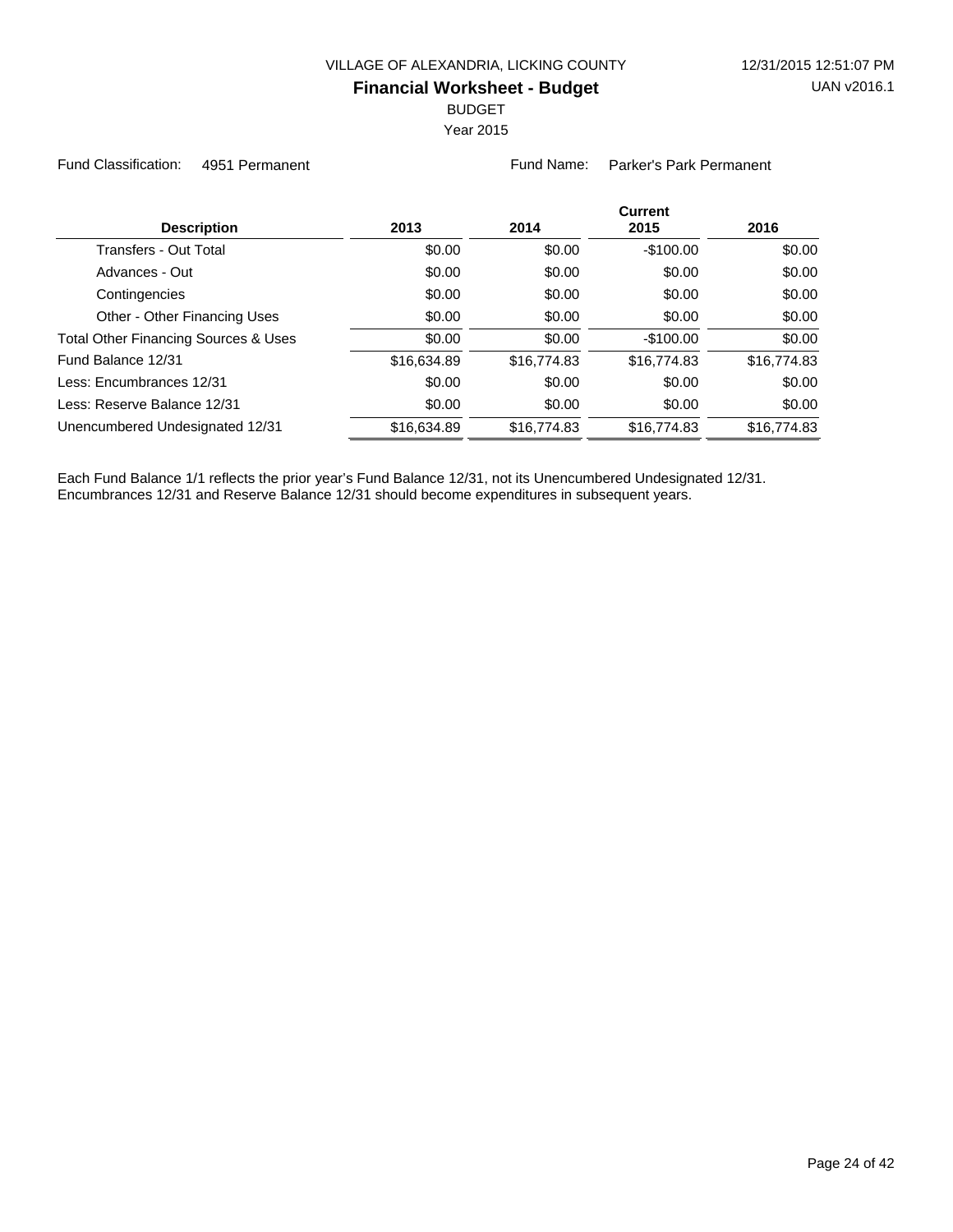BUDGET

Year 2015

Fund Classification: 5101 Enterprise Fund Name: Water Operating

| <b>Description</b>                     | 2013         | 2014         | <b>Current</b><br>2015 | 2016         |
|----------------------------------------|--------------|--------------|------------------------|--------------|
| Fund Balance 1/1                       | \$20,063.07  | \$28,660.60  | \$7,108.45             | \$6,105.50   |
| Fund Balance Adjustments               | \$0.00       | \$0.00       | \$4,393.06             | \$0.00       |
| Revenues                               |              |              |                        |              |
| Property and Other Local Taxes         |              |              |                        |              |
| <b>Real Estate Tax</b>                 | \$0.00       | \$0.00       | \$0.00                 | \$0.00       |
| Personal Property Tax                  | \$0.00       | \$0.00       | \$0.00                 | \$0.00       |
| Municipal Income Tax                   | \$0.00       | \$0.00       | \$0.00                 | \$0.00       |
| Other - Local Taxes                    | \$0.00       | \$0.00       | \$0.00                 | \$0.00       |
| <b>State Shared Taxes</b>              |              |              |                        |              |
| <b>Local Government</b>                | \$0.00       | \$0.00       | \$0.00                 | \$0.00       |
| <b>Inheritance Tax</b>                 | \$0.00       | \$0.00       | \$0.00                 | \$0.00       |
| Property Tax Allocation                | \$0.00       | \$0.00       | \$0.00                 | \$0.00       |
| Other - State Shared Taxes and Permits | \$0.00       | \$0.00       | \$0.00                 | \$0.00       |
| Intergovernmental                      |              |              |                        |              |
| 5101-490-0000 - Other - Intergovernme  | \$0.00       | \$0.00       | \$0.00                 | \$0.00       |
| Intergovernmental Total                | \$0.00       | \$0.00       | \$0.00                 | \$0.00       |
| <b>Special Assessments</b>             | \$0.00       | \$0.00       | \$0.00                 | \$0.00       |
| <b>Charges for Services</b>            |              |              |                        |              |
| 5101-542-0000 - Tap Fees               | \$3,200.00   | \$0.00       | \$0.00                 | \$0.00       |
| 5101-543-0000 - Bulk Sales             | \$122,839.61 | \$116,712.70 | \$120,438.88           | \$120,000.00 |
| 5101-544-0000 - Deposits               | \$0.00       | \$0.00       | \$0.00                 | \$0.00       |
| 5101-590-0000 - Other - Charges for Se | \$5,809.95   | \$6,104.74   | \$4,000.00             | \$2,100.00   |
| <b>Charges for Services Total</b>      | \$131,849.56 | \$122,817.44 | \$124,438.88           | \$122,100.00 |
| Fines, Licenses and Permits            | \$0.00       | \$0.00       | \$0.00                 | \$0.00       |
| Earnings on Investments                |              |              |                        |              |
| 5101-701-0000 - Interest               | \$0.00       | \$0.00       | \$0.00                 | \$0.00       |
| Earnings on Investments Total          | \$0.00       | \$0.00       | \$0.00                 | \$0.00       |
| Miscellaneous                          |              |              |                        |              |
| 5101-891-0002 - Other - Miscellaneous  | \$0.00       | \$0.00       | \$0.00                 | \$0.00       |
| <b>Miscellaneous Total</b>             | \$0.00       | \$0.00       | \$0.00                 | \$0.00       |
| <b>Total Revenue</b>                   | \$131,849.56 | \$122,817.44 | \$124,438.88           | \$122,100.00 |
| Expenditures                           |              |              |                        |              |
| Water - Salaries                       |              |              |                        |              |
| 5101-539-190-0000 - Other - Personal { | \$12,471.44  | \$8,278.27   | \$10,330.00            | \$10,000.00  |
| Water - Salaries Total                 | \$12,471.44  | \$8,278.27   | \$10,330.00            | \$10,000.00  |
| Water - Other                          |              |              |                        |              |
| 5101-531-391-0000 - Dues and Fees      | \$0.00       | \$0.00       | \$0.00                 | \$0.00       |
| 5101-531-391-0000 - Dues and Fees      | \$0.00       | \$0.00       | \$0.00                 | \$0.00       |
| 5101-539-211-0000 - Ohio Public Emplo  | \$1,697.00   | \$1,740.08   | \$2,146.20             | \$2,000.00   |
| 5101-539-213-0000 - Medicare           | \$175.76     | \$40.14      | \$222.29               | \$200.00     |
| 5101-539-225-0000 - Workers' Compen    | \$188.90     | \$66.35      | \$139.48               | \$125.00     |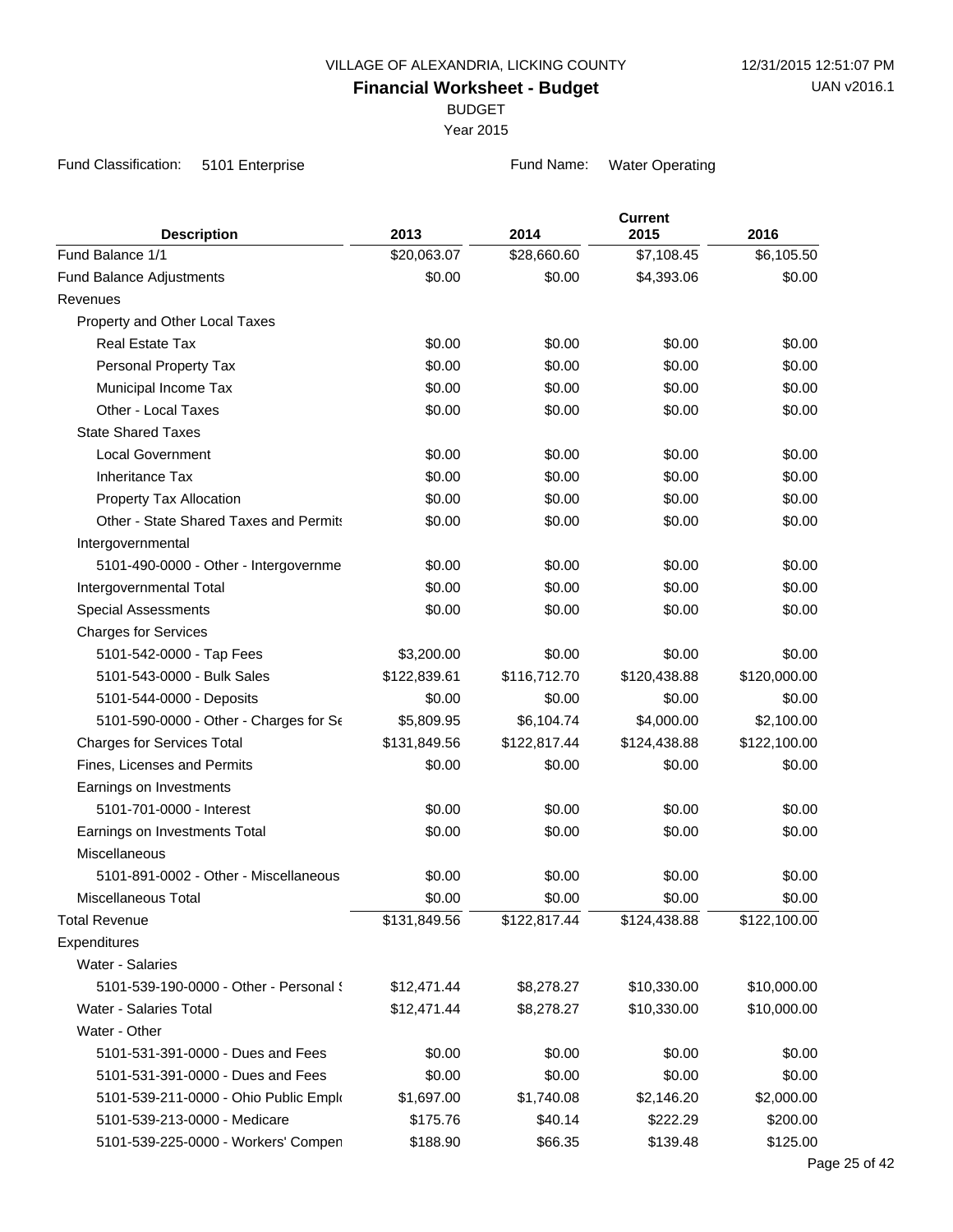BUDGET

Year 2015

Fund Classification: 5101 Enterprise Fund Name: Water Operating

| <b>Description</b>                         | 2013         | 2014         | <b>Current</b><br>2015 | 2016         |
|--------------------------------------------|--------------|--------------|------------------------|--------------|
| 5101-539-311-0000 - Electricity            | \$125.00     | \$890.44     | \$700.00               | \$700.00     |
| 5101-539-312-0000 - Water and Sewag        | \$80,327.80  | \$95,353.60  | \$95,000.00            | \$97,000.00  |
| 5101-539-322-0000 - Postage                | \$1,129.70   | \$1,500.00   | \$1,800.00             | \$800.00     |
| 5101-539-342-0000 - Auditing Services      | \$0.00       | \$647.40     | \$0.00                 | \$0.00       |
| 5101-539-349-0000 - Other - Professior     | \$1,500.00   | \$3,615.54   | \$1,562.93             | \$1,500.00   |
| 5101-539-351-0000 - Insurance and Bo       | \$715.00     | \$2,416.84   | \$1,416.84             | \$1,400.00   |
| 5101-539-391-0000 - Dues and Fees          | \$337.92     | \$250.00     | \$0.00                 | \$0.00       |
| 5101-539-399-0000 - Other - Other Con      | \$3,581.50   | \$4,866.51   | \$0.00                 | \$0.00       |
| 5101-539-410-0000 - Office Supplies ar     | \$3,000.00   | \$2,773.07   | \$0.00                 | \$0.00       |
| 5101-539-420-0000 - Operating Supplie      | \$1,709.08   | \$340.33     | \$0.00                 | \$100.00     |
| 5101-539-430-0000 - Repairs and Main       | \$2,940.30   | \$12,793.50  | \$9,810.00             | \$9,700.00   |
| 5101-539-440-0000 - Small Tools and N      | \$0.00       | \$0.00       | \$1,327.07             | \$850.00     |
| Water - Other Total                        | \$97,427.96  | \$127,293.80 | \$114,124.81           | \$114,375.00 |
| Sanitary Sewers and Sewage - Other         |              |              |                        |              |
| 5101-542-391-0000 - Dues and Fees          | \$0.00       | \$50.00      | \$0.00                 | \$0.00       |
| Sanitary Sewers and Sewage - Other Total   | \$0.00       | \$50.00      | \$0.00                 | \$0.00       |
| Property Tax Collection Fees - Other       |              |              |                        |              |
| 5101-740-344-0000 - Tax Collection Fe      | \$0.00       | \$0.00       | \$0.00                 | \$0.00       |
| Property Tax Collection Fees - Other Total | \$0.00       | \$0.00       | \$0.00                 | \$0.00       |
| Solicitor - Salaries                       |              |              |                        |              |
| 5101-750-141-0000 - Salary - Legal Cor     | \$3,037.25   | \$0.00       | \$0.00                 | \$0.00       |
| Solicitor - Salaries Total                 | \$3,037.25   | \$0.00       | \$0.00                 | \$0.00       |
| Debt Service - Other                       |              |              |                        |              |
| 5101-850-710-0000 - Principal              | \$9,657.63   | \$6,418.98   | \$3,321.84             | \$3,300.00   |
| 5101-850-710-0001 - Principal{Muni Co      | \$0.00       | \$0.00       | \$0.00                 | \$0.00       |
| 5101-850-720-0000 - Interest               | \$657.75     | \$315.18     | \$44.88                | \$50.00      |
| Debt Service - Other Total                 | \$10,315.38  | \$6,734.16   | \$3,366.72             | \$3,350.00   |
| <b>Total Expenditures</b>                  | \$123,252.03 | \$142,356.23 | \$127,821.53           | \$127,725.00 |
| Other Financing Sources & Uses             |              |              |                        |              |
| Sources                                    |              |              |                        |              |
| Sale of Bonds                              |              |              |                        |              |
| 5101-911-0000 - Sale of Bonds              | \$0.00       | \$0.00       | \$0.00                 | \$0.00       |
| Sale of Bonds Total                        | \$0.00       | \$0.00       | \$0.00                 | \$0.00       |
| Sale of Notes                              | \$0.00       | \$0.00       | \$0.00                 | \$0.00       |
| <b>Other Debt Proceeds</b>                 | \$0.00       | \$0.00       | \$0.00                 | \$0.00       |
| Sale of Fixed Assets                       | \$0.00       | \$0.00       | \$0.00                 | \$0.00       |
| Transfers - In                             |              |              |                        |              |
| 5101-931-0000 - Transfers - In             | \$0.00       | \$0.00       | \$0.00                 | \$0.00       |
| 5101-931-0002 - Transfers - In{GEN         | \$0.00       | \$0.00       | \$0.00                 | \$0.00       |
| Transfers - In Total                       | \$0.00       | \$0.00       | \$0.00                 | \$0.00       |
| Advances - In                              | \$0.00       | \$0.00       | \$0.00                 | \$0.00       |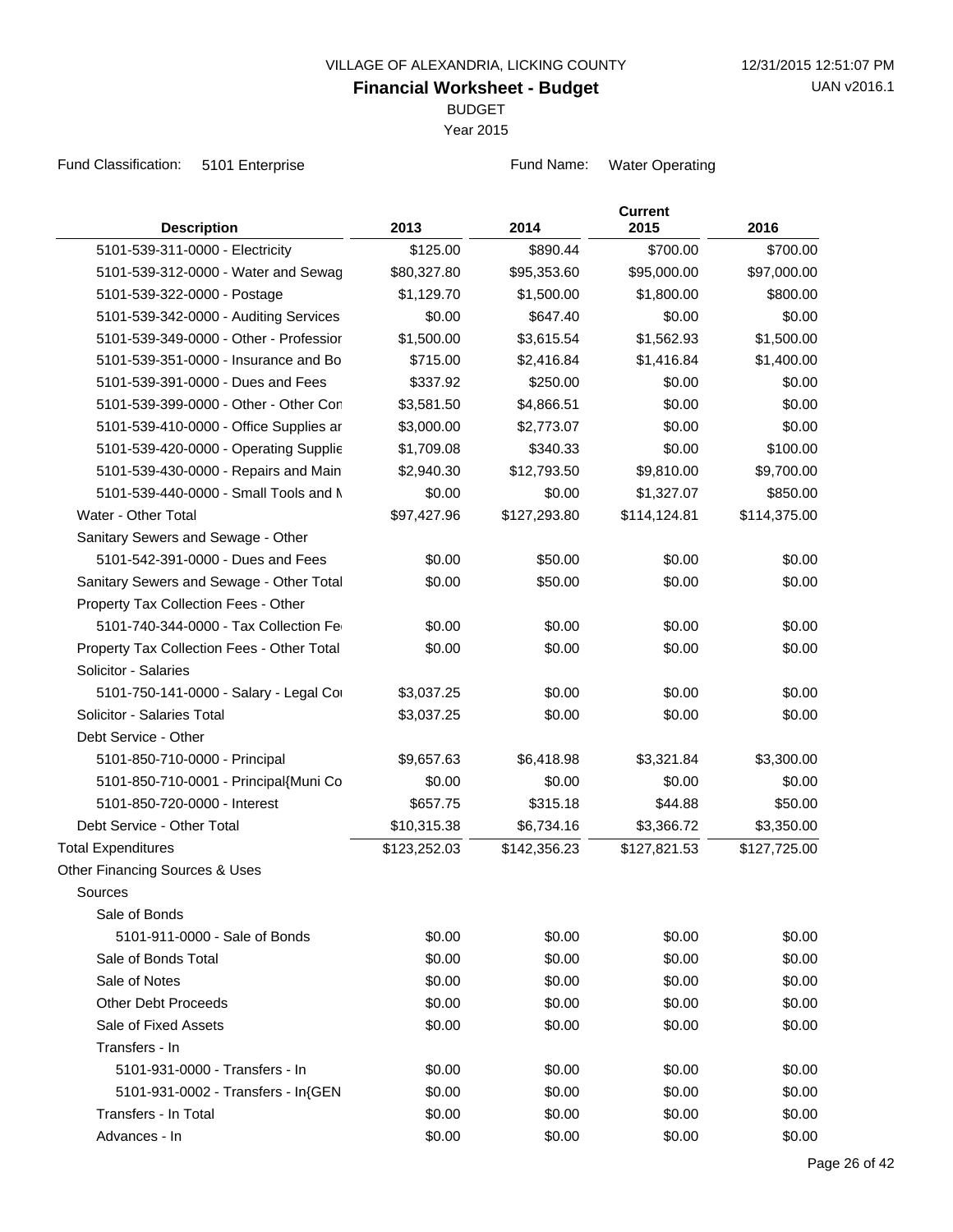BUDGET

Year 2015

Fund Classification: 5101 Enterprise Fund Name: Water Operating

|                                                 |             |              | <b>Current</b> |          |  |
|-------------------------------------------------|-------------|--------------|----------------|----------|--|
| <b>Description</b>                              | 2013        | 2014         | 2015           | 2016     |  |
| Special Items                                   | \$0.00      | \$0.00       | \$0.00         | \$0.00   |  |
| <b>Extraordinary Items</b>                      |             |              |                |          |  |
| 5101-982-0000 - Extraordinary Items             | \$0.00      | \$0.00       | \$0.00         | \$0.00   |  |
| <b>Extraordinary Items Total</b>                | \$0.00      | \$0.00       | \$0.00         | \$0.00   |  |
| <b>Other - Other Financing Sources</b>          | \$0.00      | \$0.00       | \$0.00         | \$0.00   |  |
| Uses                                            |             |              |                |          |  |
| Transfers - Out                                 |             |              |                |          |  |
| 5101-910-910-0000 - Transfers - Ou              | \$0.00      | $-$2,013.36$ | $-$2,013.36$   | \$0.00   |  |
| Transfers - Out Total                           | \$0.00      | $-$2,013.36$ | $-$2,013.36$   | \$0.00   |  |
| Advances - Out                                  |             |              |                |          |  |
| 5101-920-920-0000 - Advances - Ou               | \$0.00      | \$0.00       | \$0.00         | \$0.00   |  |
| Advances - Out Total                            | \$0.00      | \$0.00       | \$0.00         | \$0.00   |  |
| Contingencies                                   |             |              |                |          |  |
| 5101-930-930-0000 - Contingencies               | \$0.00      | \$0.00       | \$0.00         | \$0.00   |  |
| <b>Contingencies Total</b>                      | \$0.00      | \$0.00       | \$0.00         | \$0.00   |  |
| Other - Other Financing Uses                    | \$0.00      | \$0.00       | \$0.00         | \$0.00   |  |
| <b>Total Other Financing Sources &amp; Uses</b> | \$0.00      | $-$2,013.36$ | $-$2,013.36$   | \$0.00   |  |
| Fund Balance 12/31                              | \$28,660.60 | \$7,108.45   | \$6,105.50     | \$480.50 |  |
| Less: Encumbrances 12/31                        | \$0.00      | \$485.61     | \$0.00         | \$0.00   |  |
| Less: Reserve Balance 12/31                     | \$0.00      | \$0.00       | \$0.00         | \$0.00   |  |
| Unencumbered Undesignated 12/31                 | \$28,660.60 | \$6,622.84   | \$6,105.50     | \$480.50 |  |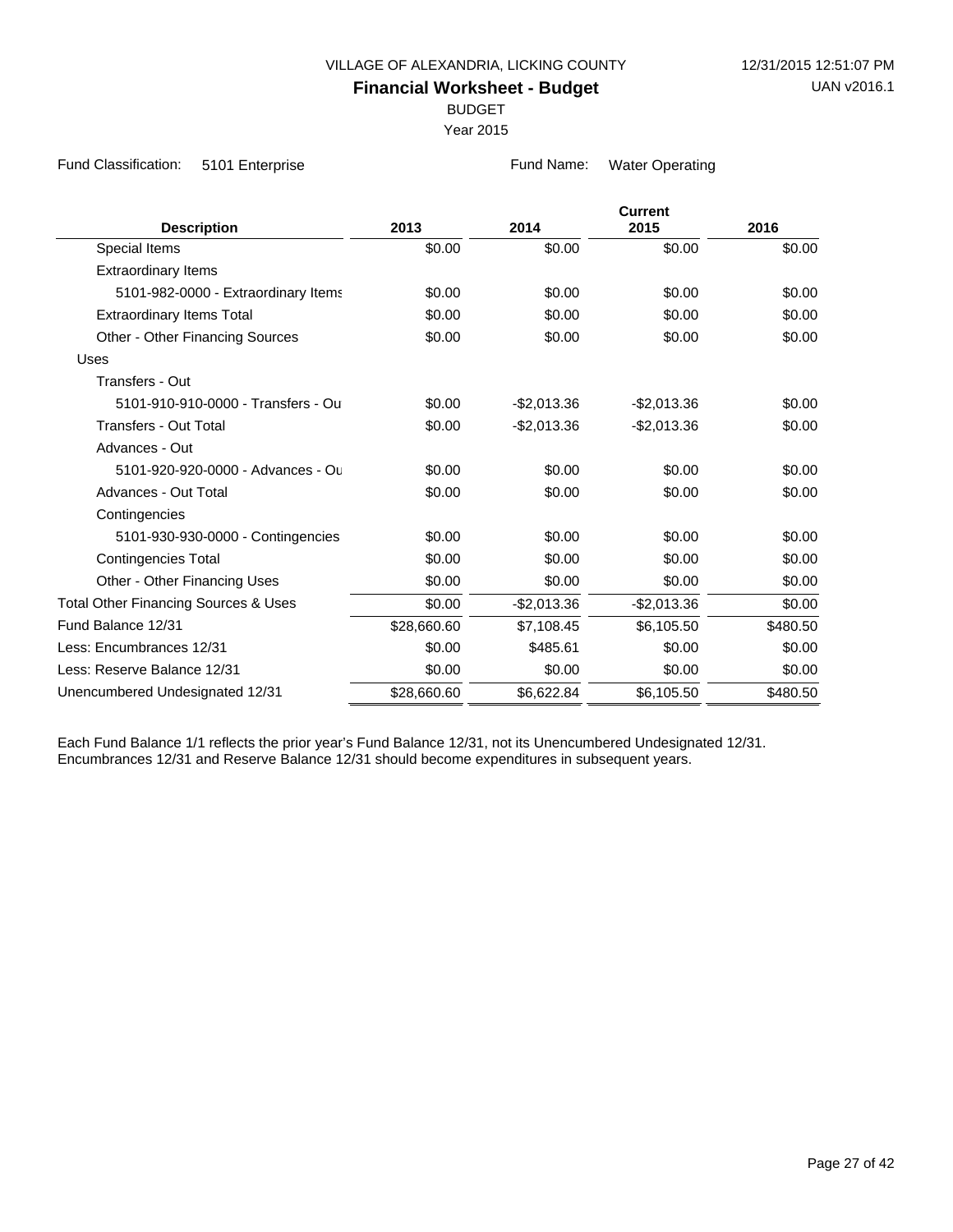BUDGET

Year 2015

Fund Classification: 5201 Enterprise Fund Name: Sewer Operating

| <b>Description</b>                       | 2013         | 2014         | <b>Current</b><br>2015 | 2016         |
|------------------------------------------|--------------|--------------|------------------------|--------------|
| Fund Balance 1/1                         | \$61,143.54  | \$72,139.00  | \$116,932.42           | \$23,620.73  |
| Fund Balance Adjustments                 | \$0.00       | \$0.00       | \$0.00                 | \$0.00       |
| Revenues                                 |              |              |                        |              |
| Property and Other Local Taxes           |              |              |                        |              |
| <b>Real Estate Tax</b>                   | \$0.00       | \$0.00       | \$0.00                 | \$0.00       |
| Personal Property Tax                    | \$0.00       | \$0.00       | \$0.00                 | \$0.00       |
| Municipal Income Tax                     | \$0.00       | \$0.00       | \$0.00                 | \$0.00       |
| Other - Local Taxes                      | \$0.00       | \$0.00       | \$0.00                 | \$0.00       |
| <b>State Shared Taxes</b>                |              |              |                        |              |
| <b>Local Government</b>                  | \$0.00       | \$0.00       | \$0.00                 | \$0.00       |
| <b>Inheritance Tax</b>                   | \$0.00       | \$0.00       | \$0.00                 | \$0.00       |
| Property Tax Allocation                  | \$0.00       | \$0.00       | \$0.00                 | \$0.00       |
| Other - State Shared Taxes and Permits   | \$0.00       | \$0.00       | \$0.00                 | \$0.00       |
| Intergovernmental                        |              |              |                        |              |
| 5201-490-0000 - Other - Intergovernme    | \$0.00       | \$0.00       | \$0.00                 | \$0.00       |
| Intergovernmental Total                  | \$0.00       | \$0.00       | \$0.00                 | \$0.00       |
| <b>Special Assessments</b>               | \$0.00       | \$0.00       | \$0.00                 | \$0.00       |
| <b>Charges for Services</b>              |              |              |                        |              |
| 5201-542-0000 - Tap Fees                 | \$5,350.00   | \$0.00       | \$0.00                 | \$0.00       |
| 5201-543-0000 - Bulk Sales               | \$154,234.33 | \$152,062.08 | \$149,000.00           | \$150,000.00 |
| 5201-544-0000 - Deposits                 | \$0.00       | \$0.00       | \$0.00                 | \$0.00       |
| 5201-590-0000 - Other - Charges for Se   | \$10,663.92  | \$2,697.10   | \$1,000.00             | \$5,900.00   |
| <b>Charges for Services Total</b>        | \$170,248.25 | \$154,759.18 | \$150,000.00           | \$155,900.00 |
| Fines, Licenses and Permits              | \$0.00       | \$0.00       | \$0.00                 | \$0.00       |
| Earnings on Investments                  |              |              |                        |              |
| 5201-701-0000 - Interest                 | \$35.20      | \$0.00       | \$0.00                 | \$0.00       |
| Earnings on Investments Total            | \$35.20      | \$0.00       | \$0.00                 | \$0.00       |
| Miscellaneous                            | \$0.00       | \$0.00       | \$0.00                 | \$0.00       |
| <b>Total Revenue</b>                     | \$170,283.45 | \$154,759.18 | \$150,000.00           | \$155,900.00 |
| Expenditures                             |              |              |                        |              |
| Sanitary Sewers and Sewage - Salaries    |              |              |                        |              |
| 5201-541-100-0000 - Personal Services    | \$15,439.26  | \$27,077.52  | \$25,550.00            | \$26,000.00  |
| Sanitary Sewers and Sewage - Salaries To | \$15,439.26  | \$27,077.52  | \$25,550.00            | \$26,000.00  |
| Sanitary Sewers and Sewage - Other       |              |              |                        |              |
| 5201-541-211-0000 - Ohio Public Emplo    | \$3,165.10   | \$3,167.09   | \$4,555.00             | \$4,500.00   |
| 5201-541-213-0000 - Medicare             | \$187.74     | \$328.00     | \$714.63               | \$700.00     |
| 5201-541-225-0000 - Workers' Compen      | \$231.65     | \$255.62     | \$69.48                | \$75.00      |
| 5201-541-311-0000 - Electricity          | \$15,000.00  | \$15,567.43  | \$12,000.00            | \$15,000.00  |
| 5201-541-321-0000 - Telephone            | \$1,000.00   | \$797.48     | \$900.00               | \$700.00     |
| 5201-541-322-0000 - Postage              | \$1,129.70   | \$1,500.00   | \$1,800.00             | \$800.00     |
| 5201-541-340-0000 - Professional and     | \$7,675.60   | \$7,240.75   | \$10,000.00            | \$11,000.00  |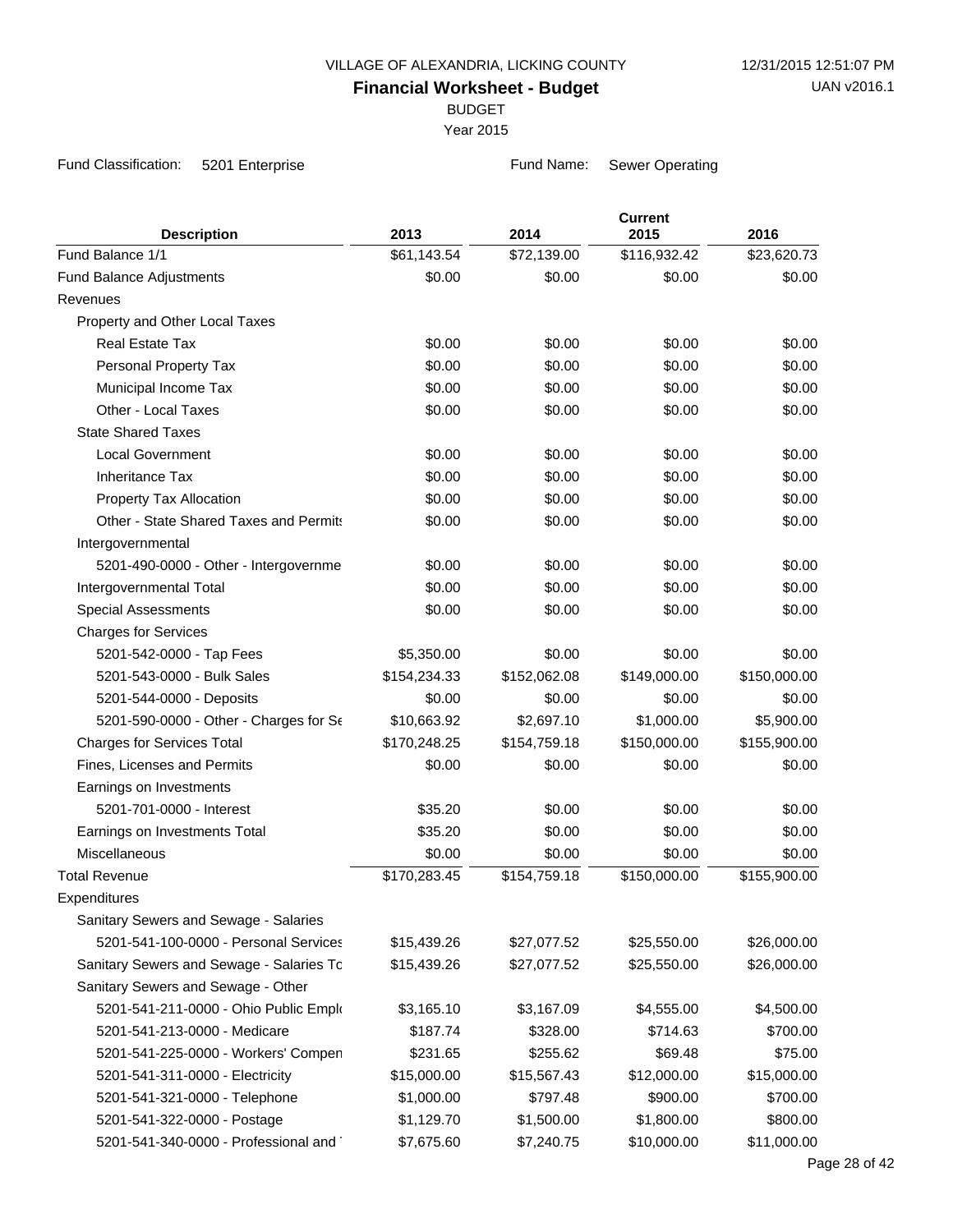BUDGET

Year 2015

Fund Classification: 5201 Enterprise Fund Name: Sewer Operating

| <b>Description</b>                         | 2013          | 2014          | <b>Current</b><br>2015 | 2016         |
|--------------------------------------------|---------------|---------------|------------------------|--------------|
| 5201-541-350-0000 - Insurance and Bo       | \$4,233.40    | \$6,495.77    | \$4,701.30             | \$3,000.00   |
| 5201-541-390-0000 - Other Contractual      | \$1,963.00    | \$3,905.73    | \$400.00               | \$500.00     |
| 5201-541-400-0000 - Supplies and Mate      | \$7,500.00    | \$2,937.34    | \$0.00                 | \$0.00       |
| 5201-541-600-0000 - Other                  | \$933.38      | \$0.00        | \$0.00                 | \$0.00       |
| 5201-542-391-0000 - Dues and Fees          | \$300.00      | \$350.00      | \$300.00               | \$300.00     |
| 5201-542-410-0000 - Office Supplies ar     | \$0.00        | \$1,479.31    | \$800.00               | \$600.00     |
| 5201-543-342-0000 - Auditing Services      | \$0.00        | \$647.40      | \$0.00                 | \$0.00       |
| 5201-543-390-0000 - Other Contractual      | \$1,037.00    | \$4,398.22    | \$3,400.00             | \$5,700.00   |
| 5201-543-430-0000 - Repairs and Main       | \$3,370.79    | \$4,715.00    | \$0.00                 | \$12,700.00  |
| 5201-549-300-0000 - Contractual Servic     | \$1,500.00    | \$4,314.05    | \$200.00               | \$0.00       |
| 5201-549-420-0000 - Operating Supplie      | \$0.00        | \$340.32      | \$0.00                 | \$0.00       |
| Sanitary Sewers and Sewage - Other Total   | \$49,227.36   | \$58,439.51   | \$39,840.41            | \$55,575.00  |
| Storm Sewers and Drains - Salaries         |               |               |                        |              |
| 5201-553-141-0000 - Salary - Legal Cor     | \$5,085.25    | \$0.00        | \$0.00                 | \$0.00       |
| Storm Sewers and Drains - Salaries Total   | \$5,085.25    | \$0.00        | \$0.00                 | \$0.00       |
| Property Tax Collection Fees - Other       |               |               |                        |              |
| 5201-740-344-0000 - Tax Collection Fe      | \$25.22       | \$1,298.48    | \$0.00                 | \$0.00       |
| Property Tax Collection Fees - Other Total | \$25.22       | \$1,298.48    | \$0.00                 | \$0.00       |
| Capital Outlay - Other                     |               |               |                        |              |
| 5201-800-590-0000 - Other - Capital Ou     | \$0.00        | \$13,150.25   | \$8,000.00             | \$3,000.00   |
| Capital Outlay - Other Total               | \$0.00        | \$13,150.25   | \$8,000.00             | \$3,000.00   |
| Debt Service - Other                       |               |               |                        |              |
| 5201-850-710-0000 - Principal              | \$10,000.00   | \$0.00        | \$0.00                 | \$0.00       |
| Debt Service - Other Total                 | \$10,000.00   | \$0.00        | \$0.00                 | \$0.00       |
| <b>Total Expenditures</b>                  | \$79,777.09   | \$99,965.76   | \$73,390.41            | \$84,575.00  |
| Other Financing Sources & Uses             |               |               |                        |              |
| Sources                                    |               |               |                        |              |
| Sale of Bonds                              | \$0.00        | \$0.00        | \$0.00                 | \$0.00       |
| Sale of Notes                              | \$0.00        | \$0.00        | \$0.00                 | \$0.00       |
| <b>Other Debt Proceeds</b>                 | \$0.00        | \$0.00        | \$0.00                 | \$0.00       |
| Sale of Fixed Assets                       | \$0.00        | \$0.00        | \$0.00                 | \$0.00       |
| Transfers - In                             |               |               |                        |              |
| 5201-931-0000 - Transfers - In             | \$317.64      | \$0.00        | \$0.00                 | \$0.00       |
| Transfers - In Total                       | \$317.64      | \$0.00        | \$0.00                 | \$0.00       |
| Advances - In                              | \$0.00        | \$0.00        | \$0.00                 | \$0.00       |
| Special Items                              | \$0.00        | \$0.00        | \$0.00                 | \$0.00       |
| <b>Extraordinary Items</b>                 | \$0.00        | \$0.00        | \$0.00                 | \$0.00       |
| Other - Other Financing Sources            | \$0.00        | \$0.00        | \$0.00                 | \$0.00       |
| Uses                                       |               |               |                        |              |
| Transfers - Out                            |               |               |                        |              |
| 5201-910-910-0000 - Transfers - Ou         | $-$79,828.54$ | $-$10,000.00$ | -\$169,921.28          | -\$87,000.00 |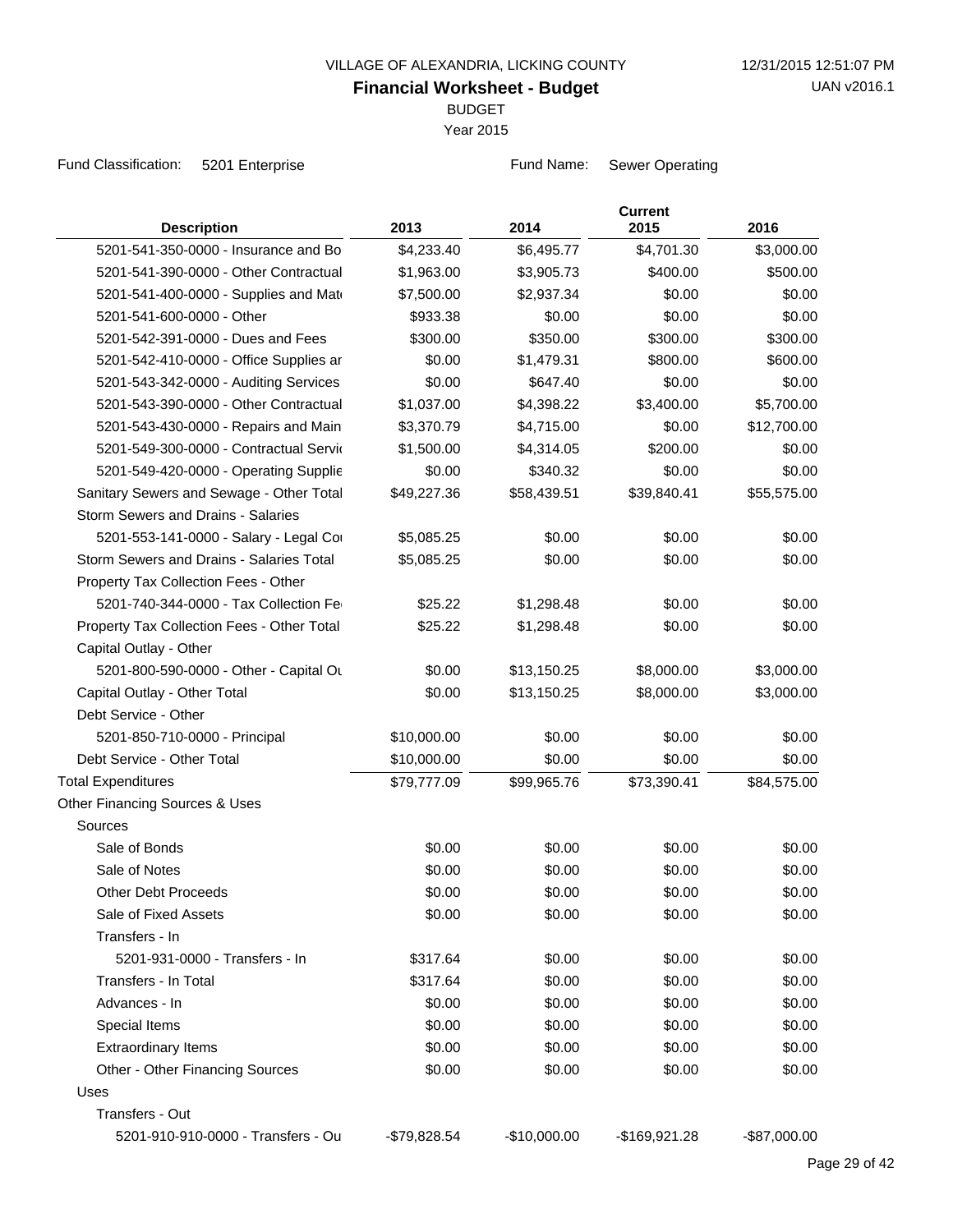BUDGET

Year 2015

Fund Classification: 5201 Enterprise Fund Name: Sewer Operating

| <b>Description</b>                   | 2013          | 2014          | <b>Current</b><br>2015 | 2016            |
|--------------------------------------|---------------|---------------|------------------------|-----------------|
| Transfers - Out Total                | -\$79,828.54  | $-$10,000.00$ | -\$169,921.28          | $-$ \$87,000.00 |
| Advances - Out                       | \$0.00        | \$0.00        | \$0.00                 | \$0.00          |
| Contingencies                        |               |               |                        |                 |
| 5201-930-930-0000 - Contingencies    | \$0.00        | \$0.00        | \$0.00                 | \$0.00          |
| 5201-930-930-0000 - Contingencies    | \$0.00        | \$0.00        | \$0.00                 | \$0.00          |
| <b>Contingencies Total</b>           | \$0.00        | \$0.00        | \$0.00                 | \$0.00          |
| Other - Other Financing Uses         |               |               |                        |                 |
| 5201-990-990-0000 - Other - Other F  | \$0.00        | \$0.00        | \$0.00                 | \$0.00          |
| Other - Other Financing Uses Total   | \$0.00        | \$0.00        | \$0.00                 | \$0.00          |
| Total Other Financing Sources & Uses | $-$79,510.90$ | $-$10,000.00$ | -\$169,921.28          | $-$ \$87,000.00 |
| Fund Balance 12/31                   | \$72,139.00   | \$116,932.42  | \$23,620.73            | \$7,945.73      |
| Less: Encumbrances 12/31             | \$0.00        | \$1,888.69    | \$0.00                 | \$0.00          |
| Less: Reserve Balance 12/31          | \$0.00        | \$0.00        | \$0.00                 | \$0.00          |
| Unencumbered Undesignated 12/31      | \$72,139.00   | \$115,043.73  | \$23,620.73            | \$7,945.73      |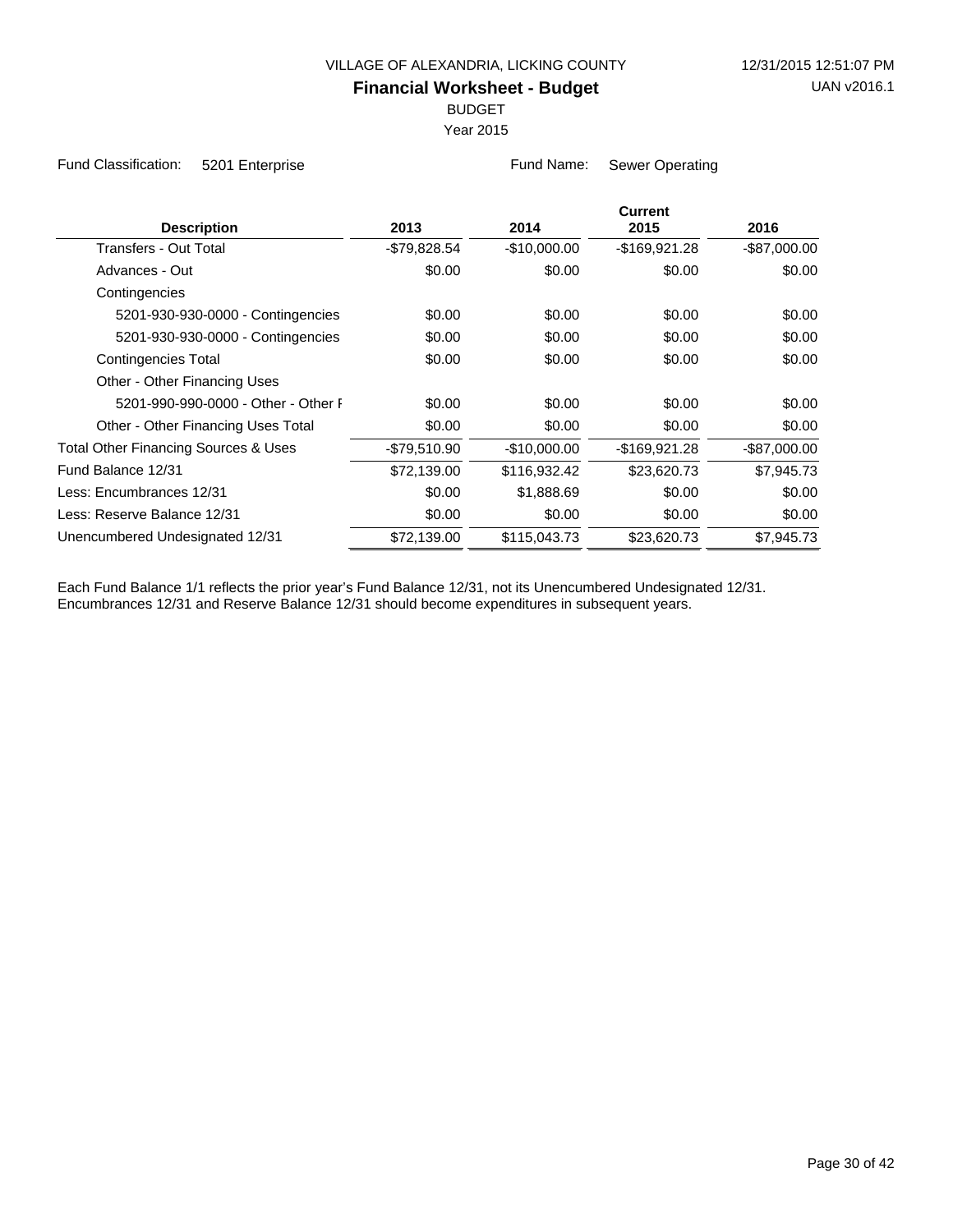BUDGET

Year 2015

Fund Classification: 5721 Enterprise **Fund Name:** USDA Debt Service

| <b>Description</b>                     | 2013        | 2014   | <b>Current</b><br>2015 | 2016         |
|----------------------------------------|-------------|--------|------------------------|--------------|
| Fund Balance 1/1                       | \$87,195.64 | \$0.02 | \$0.02                 | \$0.02       |
| Fund Balance Adjustments               | \$0.00      | \$0.00 | \$0.00                 | \$0.00       |
| Revenues                               |             |        |                        |              |
| Property and Other Local Taxes         |             |        |                        |              |
| <b>Real Estate Tax</b>                 | \$0.00      | \$0.00 | \$0.00                 | \$0.00       |
| Personal Property Tax                  | \$0.00      | \$0.00 | \$0.00                 | \$0.00       |
| Municipal Income Tax                   | \$0.00      | \$0.00 | \$0.00                 | \$0.00       |
| Other - Local Taxes                    | \$0.00      | \$0.00 | \$0.00                 | \$0.00       |
| <b>State Shared Taxes</b>              |             |        |                        |              |
| <b>Local Government</b>                | \$0.00      | \$0.00 | \$0.00                 | \$0.00       |
| <b>Inheritance Tax</b>                 | \$0.00      | \$0.00 | \$0.00                 | \$0.00       |
| Property Tax Allocation                | \$0.00      | \$0.00 | \$0.00                 | \$0.00       |
| Other - State Shared Taxes and Permits | \$0.00      | \$0.00 | \$0.00                 | \$0.00       |
| Intergovernmental                      | \$0.00      | \$0.00 | \$0.00                 | \$0.00       |
| <b>Special Assessments</b>             | \$0.00      | \$0.00 | \$0.00                 | \$0.00       |
| <b>Charges for Services</b>            | \$0.00      | \$0.00 | \$0.00                 | \$0.00       |
| Fines, Licenses and Permits            | \$0.00      | \$0.00 | \$0.00                 | \$0.00       |
| Earnings on Investments                | \$0.00      | \$0.00 | \$0.00                 | \$0.00       |
| Miscellaneous                          | \$0.00      | \$0.00 | \$0.00                 | \$0.00       |
| <b>Total Revenue</b>                   | \$0.00      | \$0.00 | \$0.00                 | \$0.00       |
| Expenditures                           |             |        |                        |              |
| Debt Service - Other                   |             |        |                        |              |
| 5721-850-710-0000 - Principal          | \$18,600.00 | \$0.00 | \$39,700.00            | \$55,000.00  |
| 5721-850-720-0000 - Interest           | \$68,595.62 | \$0.00 | \$120,221.28           | \$90,000.00  |
| 5721-850-730-0000 - Discount on Debt   | \$0.00      | \$0.00 | \$0.00                 | \$0.00       |
| 5721-850-790-0000 - Other - Debt Serv  | \$0.00      | \$0.00 | \$0.00                 | \$0.00       |
| Debt Service - Other Total             | \$87,195.62 | \$0.00 | \$159,921.28           | \$145,000.00 |
| <b>Total Expenditures</b>              | \$87,195.62 | \$0.00 | \$159,921.28           | \$145,000.00 |
| Other Financing Sources & Uses         |             |        |                        |              |
| Sources                                |             |        |                        |              |
| Sale of Bonds                          | \$0.00      | \$0.00 | \$0.00                 | \$0.00       |
| Sale of Notes                          | \$0.00      | \$0.00 | \$0.00                 | \$0.00       |
| <b>Other Debt Proceeds</b>             | \$0.00      | \$0.00 | \$0.00                 | \$0.00       |
| Sale of Fixed Assets                   | \$0.00      | \$0.00 | \$0.00                 | \$0.00       |
| Transfers - In                         |             |        |                        |              |
| 5721-931-0000 - Transfers - In         | \$0.00      | \$0.00 | \$159,921.28           | \$150,000.00 |
| Transfers - In Total                   | \$0.00      | \$0.00 | \$159,921.28           | \$150,000.00 |
| Advances - In                          | \$0.00      | \$0.00 | \$0.00                 | \$0.00       |
| Special Items                          | \$0.00      | \$0.00 | \$0.00                 | \$0.00       |
| <b>Extraordinary Items</b>             | \$0.00      | \$0.00 | \$0.00                 | \$0.00       |
| Other - Other Financing Sources        | \$0.00      | \$0.00 | \$0.00                 | \$0.00       |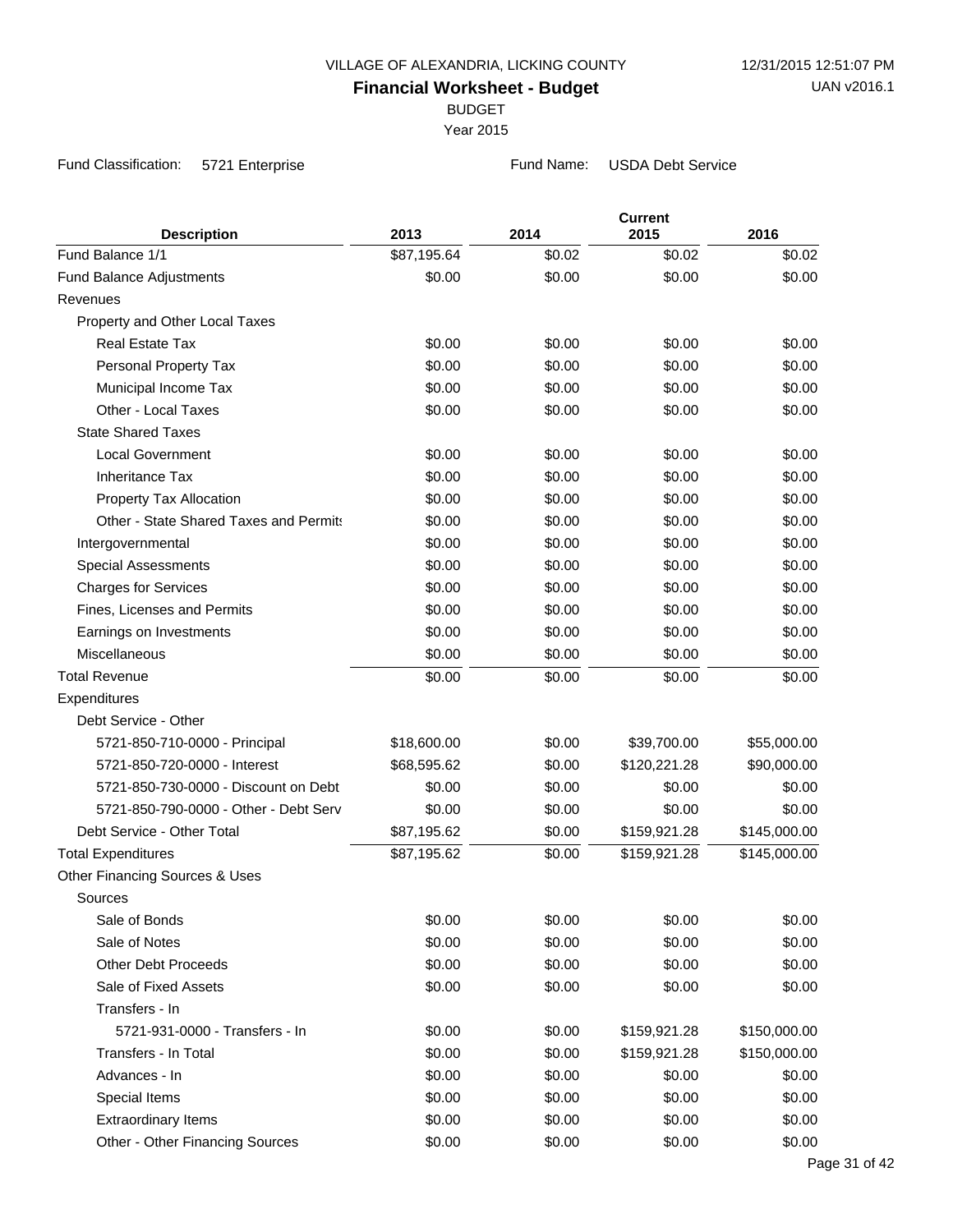BUDGET

Year 2015

Fund Classification: 5721 Enterprise Fund Name: USDA Debt Service

| <b>Description</b>                   | 2013   | 2014   | <b>Current</b><br>2015 | 2016         |
|--------------------------------------|--------|--------|------------------------|--------------|
| Uses                                 |        |        |                        |              |
| Transfers - Out                      |        |        |                        |              |
| 5721-910-910-0000 - Transfers - Ou   | \$0.00 | \$0.00 | \$0.00                 | \$0.00       |
| Transfers - Out Total                | \$0.00 | \$0.00 | \$0.00                 | \$0.00       |
| Advances - Out                       | \$0.00 | \$0.00 | \$0.00                 | \$0.00       |
| Contingencies                        | \$0.00 | \$0.00 | \$0.00                 | \$0.00       |
| Other - Other Financing Uses         | \$0.00 | \$0.00 | \$0.00                 | \$0.00       |
| Total Other Financing Sources & Uses | \$0.00 | \$0.00 | \$159,921.28           | \$150,000.00 |
| Fund Balance 12/31                   | \$0.02 | \$0.02 | \$0.02                 | \$5,000.02   |
| Less: Encumbrances 12/31             | \$0.00 | \$0.00 | \$0.00                 | \$0.00       |
| Less: Reserve Balance 12/31          | \$0.00 | \$0.00 | \$0.00                 | \$0.00       |
| Unencumbered Undesignated 12/31      | \$0.02 | \$0.02 | \$0.02                 | \$5,000.02   |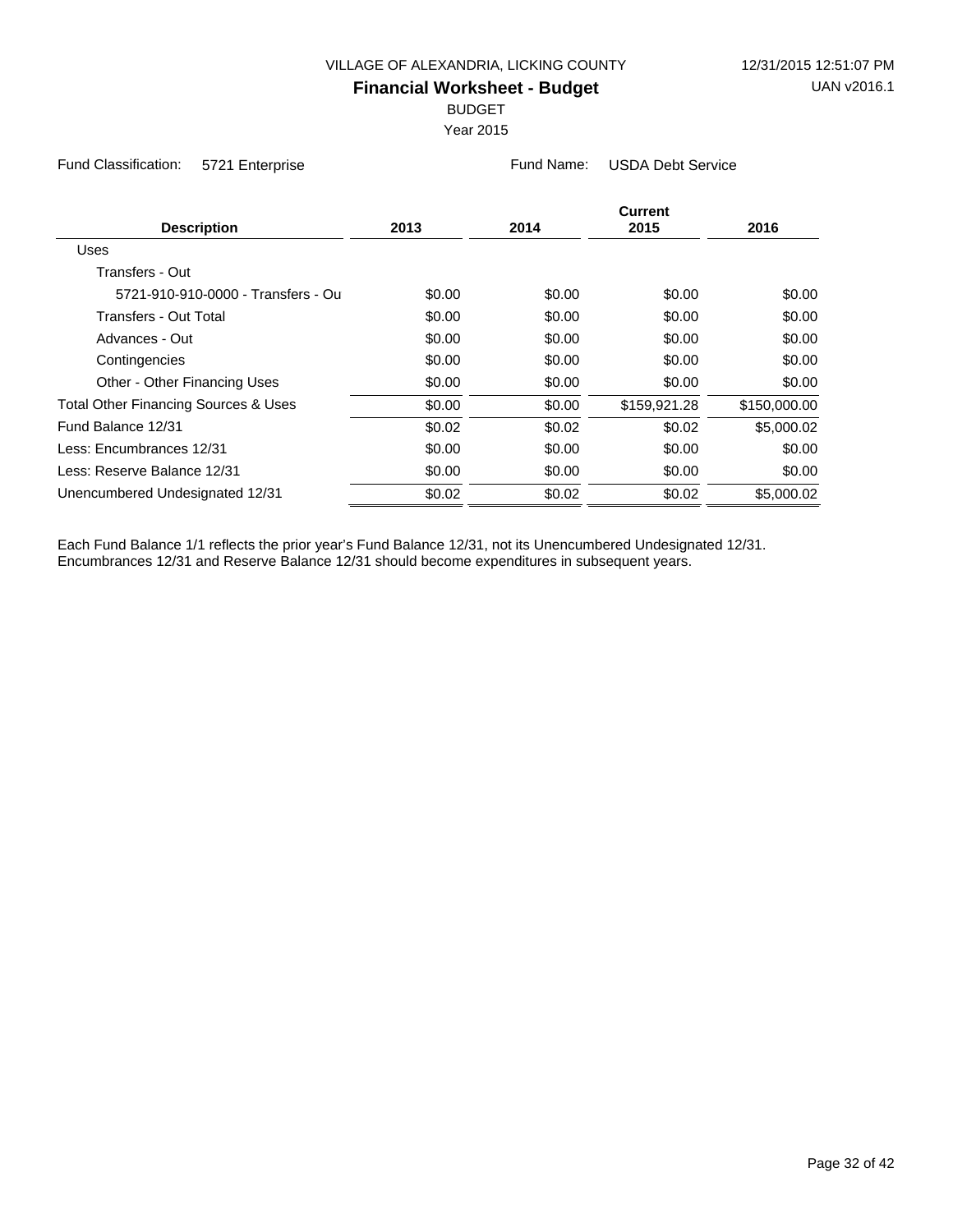BUDGET

Year 2015

Fund Classification: 5722 Enterprise **Fund Name:** OPWC Debt Service

| <b>Description</b>                     | 2013       | 2014        | <b>Current</b><br>2015 | 2016        |
|----------------------------------------|------------|-------------|------------------------|-------------|
| Fund Balance 1/1                       | \$2,038.39 | \$2,038.39  | \$2,038.39             | \$25.03     |
| Fund Balance Adjustments               | \$0.00     | \$0.00      | \$0.00                 | \$0.00      |
| Revenues                               |            |             |                        |             |
| Property and Other Local Taxes         |            |             |                        |             |
| <b>Real Estate Tax</b>                 | \$0.00     | \$0.00      | \$0.00                 | \$0.00      |
| Personal Property Tax                  | \$0.00     | \$0.00      | \$0.00                 | \$0.00      |
| Municipal Income Tax                   | \$0.00     | \$0.00      | \$0.00                 | \$0.00      |
| Other - Local Taxes                    | \$0.00     | \$0.00      | \$0.00                 | \$0.00      |
| <b>State Shared Taxes</b>              |            |             |                        |             |
| <b>Local Government</b>                | \$0.00     | \$0.00      | \$0.00                 | \$0.00      |
| Inheritance Tax                        | \$0.00     | \$0.00      | \$0.00                 | \$0.00      |
| Property Tax Allocation                | \$0.00     | \$0.00      | \$0.00                 | \$0.00      |
| Other - State Shared Taxes and Permits | \$0.00     | \$0.00      | \$0.00                 | \$0.00      |
| Intergovernmental                      | \$0.00     | \$0.00      | \$0.00                 | \$0.00      |
| <b>Special Assessments</b>             | \$0.00     | \$0.00      | \$0.00                 | \$0.00      |
| <b>Charges for Services</b>            | \$0.00     | \$0.00      | \$0.00                 | \$0.00      |
| Fines, Licenses and Permits            | \$0.00     | \$0.00      | \$0.00                 | \$0.00      |
| Earnings on Investments                | \$0.00     | \$0.00      | \$0.00                 | \$0.00      |
| Miscellaneous                          | \$0.00     | \$0.00      | \$0.00                 | \$0.00      |
| <b>Total Revenue</b>                   | \$0.00     | \$0.00      | \$0.00                 | \$0.00      |
| Expenditures                           |            |             |                        |             |
| Debt Service - Other                   |            |             |                        |             |
| 5722-850-710-0000 - Principal          | \$0.00     | \$12,013.36 | \$12,013.36            | \$12,100.00 |
| 5722-850-720-0000 - Interest           | \$0.00     | \$0.00      | \$0.00                 | \$0.00      |
| 5722-850-730-0000 - Discount on Debt   | \$0.00     | \$0.00      | \$0.00                 | \$0.00      |
| 5722-850-790-0000 - Other - Debt Serv  | \$0.00     | \$0.00      | \$0.00                 | \$0.00      |
| Debt Service - Other Total             | \$0.00     | \$12,013.36 | \$12,013.36            | \$12,100.00 |
| <b>Total Expenditures</b>              | \$0.00     | \$12,013.36 | \$12,013.36            | \$12,100.00 |
| Other Financing Sources & Uses         |            |             |                        |             |
| Sources                                |            |             |                        |             |
| Sale of Bonds                          | \$0.00     | \$0.00      | \$0.00                 | \$0.00      |
| Sale of Notes                          | \$0.00     | \$0.00      | \$0.00                 | \$0.00      |
| <b>Other Debt Proceeds</b>             | \$0.00     | \$0.00      | \$0.00                 | \$0.00      |
| Sale of Fixed Assets                   | \$0.00     | \$0.00      | \$0.00                 | \$0.00      |
| Transfers - In                         |            |             |                        |             |
| 5722-931-0000 - Transfers - In         | \$0.00     | \$12,013.36 | \$10,000.00            | \$12,100.00 |
| Transfers - In Total                   | \$0.00     | \$12,013.36 | \$10,000.00            | \$12,100.00 |
| Advances - In                          | \$0.00     | \$0.00      | \$0.00                 | \$0.00      |
| Special Items                          | \$0.00     | \$0.00      | \$0.00                 | \$0.00      |
| <b>Extraordinary Items</b>             | \$0.00     | \$0.00      | \$0.00                 | \$0.00      |
| Other - Other Financing Sources        | \$0.00     | \$0.00      | \$0.00                 | \$0.00      |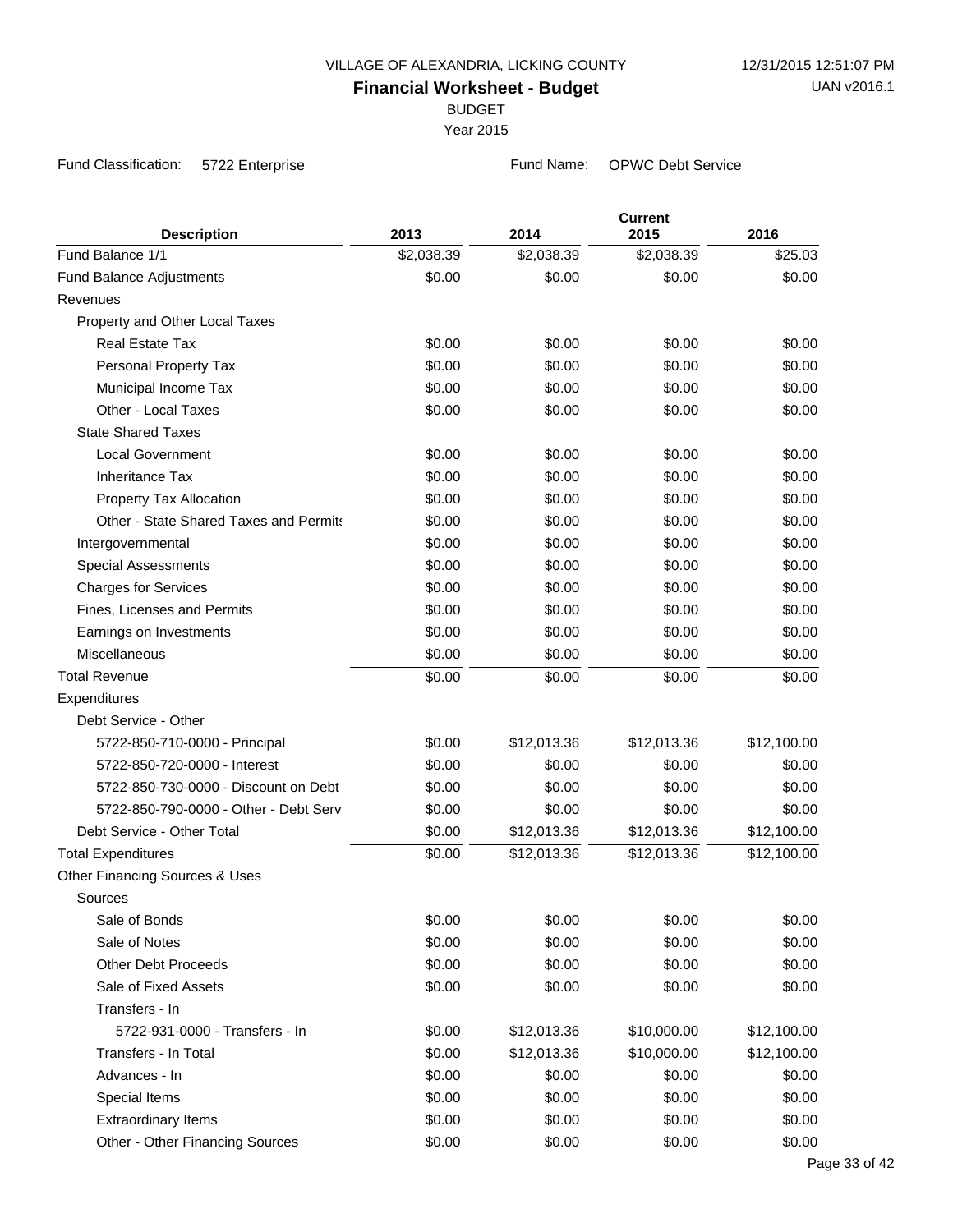BUDGET

Year 2015

Fund Classification: 5722 Enterprise Fund Name: OPWC Debt Service

| <b>Description</b>                              | 2013       | 2014        | Current<br>2015 | 2016        |
|-------------------------------------------------|------------|-------------|-----------------|-------------|
| Uses                                            |            |             |                 |             |
| Transfers - Out                                 |            |             |                 |             |
| 5722-910-910-0000 - Transfers - Ou              | \$0.00     | \$0.00      | \$0.00          | \$0.00      |
| Transfers - Out Total                           | \$0.00     | \$0.00      | \$0.00          | \$0.00      |
| Advances - Out                                  | \$0.00     | \$0.00      | \$0.00          | \$0.00      |
| Contingencies                                   | \$0.00     | \$0.00      | \$0.00          | \$0.00      |
| Other - Other Financing Uses                    | \$0.00     | \$0.00      | \$0.00          | \$0.00      |
| <b>Total Other Financing Sources &amp; Uses</b> | \$0.00     | \$12,013.36 | \$10,000.00     | \$12,100.00 |
| Fund Balance 12/31                              | \$2,038.39 | \$2,038.39  | \$25.03         | \$25.03     |
| Less: Encumbrances 12/31                        | \$0.00     | \$0.00      | \$0.00          | \$0.00      |
| Less: Reserve Balance 12/31                     | \$0.00     | \$0.00      | \$0.00          | \$0.00      |
| Unencumbered Undesignated 12/31                 | \$2,038.39 | \$2,038.39  | \$25.03         | \$25.03     |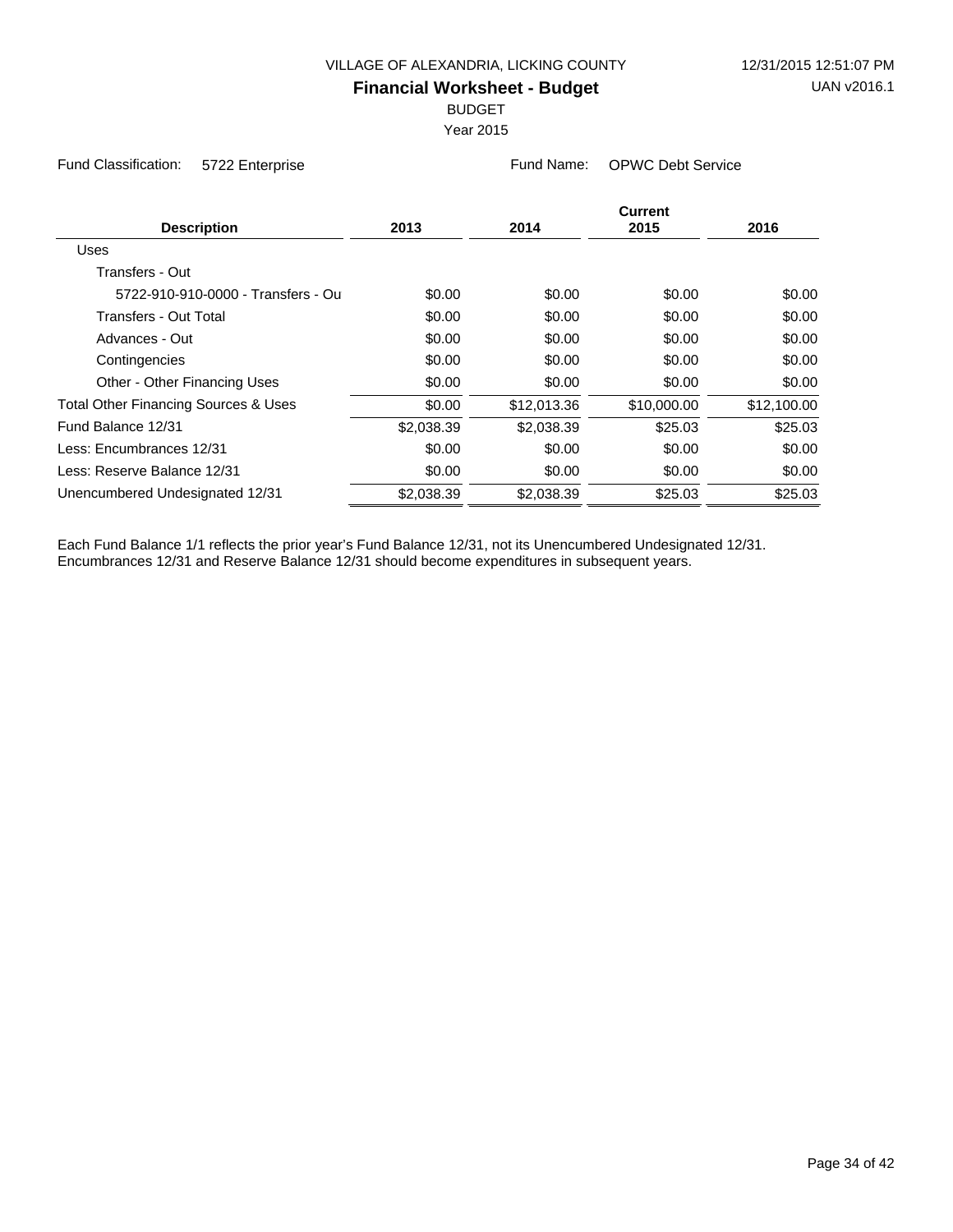BUDGET

Year 2015

Fund Classification: 5741 Enterprise **Fund Name:** USDA Sewer Debt Service Reserve

| <b>Description</b>                     | 2013        | 2014         | <b>Current</b><br>2015 | 2016         |
|----------------------------------------|-------------|--------------|------------------------|--------------|
| Fund Balance 1/1                       | \$92,245.01 | \$174,665.88 | \$89,876.44            | \$177,258.32 |
| <b>Fund Balance Adjustments</b>        | \$0.00      | \$0.00       | \$0.00                 | \$0.00       |
| Revenues                               |             |              |                        |              |
| Property and Other Local Taxes         |             |              |                        |              |
| <b>Real Estate Tax</b>                 | \$0.00      | \$0.00       | \$0.00                 | \$0.00       |
| Personal Property Tax                  | \$0.00      | \$0.00       | \$0.00                 | \$0.00       |
| Municipal Income Tax                   | \$0.00      | \$0.00       | \$0.00                 | \$0.00       |
| Other - Local Taxes                    | \$0.00      | \$0.00       | \$0.00                 | \$0.00       |
| <b>State Shared Taxes</b>              |             |              |                        |              |
| <b>Local Government</b>                | \$0.00      | \$0.00       | \$0.00                 | \$0.00       |
| <b>Inheritance Tax</b>                 | \$0.00      | \$0.00       | \$0.00                 | \$0.00       |
| Property Tax Allocation                | \$0.00      | \$0.00       | \$0.00                 | \$0.00       |
| Other - State Shared Taxes and Permits | \$0.00      | \$0.00       | \$0.00                 | \$0.00       |
| Intergovernmental                      |             |              |                        |              |
| 5741-411-0000 - Federal - Restricted   | \$0.00      | \$0.00       | \$0.00                 | \$0.00       |
| Intergovernmental Total                | \$0.00      | \$0.00       | \$0.00                 | \$0.00       |
| <b>Special Assessments</b>             | \$0.00      | \$0.00       | \$0.00                 | \$0.00       |
| <b>Charges for Services</b>            | \$0.00      | \$0.00       | \$0.00                 | \$0.00       |
| Fines, Licenses and Permits            | \$0.00      | \$0.00       | \$0.00                 | \$0.00       |
| Earnings on Investments                |             |              |                        |              |
| 5741-701-0000 - Interest               | \$2,592.33  | \$2,592.44   | \$0.00                 | \$900.00     |
| Earnings on Investments Total          | \$2,592.33  | \$2,592.44   | \$0.00                 | \$900.00     |
| Miscellaneous                          | \$0.00      | \$0.00       | \$0.00                 | \$0.00       |
| <b>Total Revenue</b>                   | \$2,592.33  | \$2,592.44   | \$0.00                 | \$900.00     |
| Expenditures                           |             |              |                        |              |
| Debt Service - Other                   |             |              |                        |              |
| 5741-850-710-0000 - Principal          | \$0.00      | \$19,600.00  | \$0.00                 | \$0.00       |
| 5741-850-720-0000 - Interest           | \$0.00      | \$67,781.88  | \$0.00                 | \$0.00       |
| 5741-850-730-0000 - Discount on Debt   | \$0.00      | \$0.00       | \$0.00                 | \$0.00       |
| 5741-850-790-0000 - Other - Debt Serv  | \$0.00      | \$0.00       | \$0.00                 | \$0.00       |
| Debt Service - Other Total             | \$0.00      | \$87,381.88  | \$0.00                 | \$0.00       |
| <b>Total Expenditures</b>              | \$0.00      | \$87,381.88  | \$0.00                 | \$0.00       |
| Other Financing Sources & Uses         |             |              |                        |              |
| Sources                                |             |              |                        |              |
| Sale of Bonds                          | \$0.00      | \$0.00       | \$0.00                 | \$0.00       |
| Sale of Notes                          | \$0.00      | \$0.00       | \$0.00                 | \$0.00       |
| <b>Other Debt Proceeds</b>             | \$0.00      | \$0.00       | \$0.00                 | \$0.00       |
| Sale of Fixed Assets                   | \$0.00      | \$0.00       | \$0.00                 | \$0.00       |
| Transfers - In                         |             |              |                        |              |
| 5741-931-0000 - Transfers - In         | \$0.00      | \$0.00       | \$87,381.88            | \$87,000.00  |
| 5741-931-0000 - Transfers - In         | \$79,828.54 | \$0.00       | \$0.00                 | \$0.00       |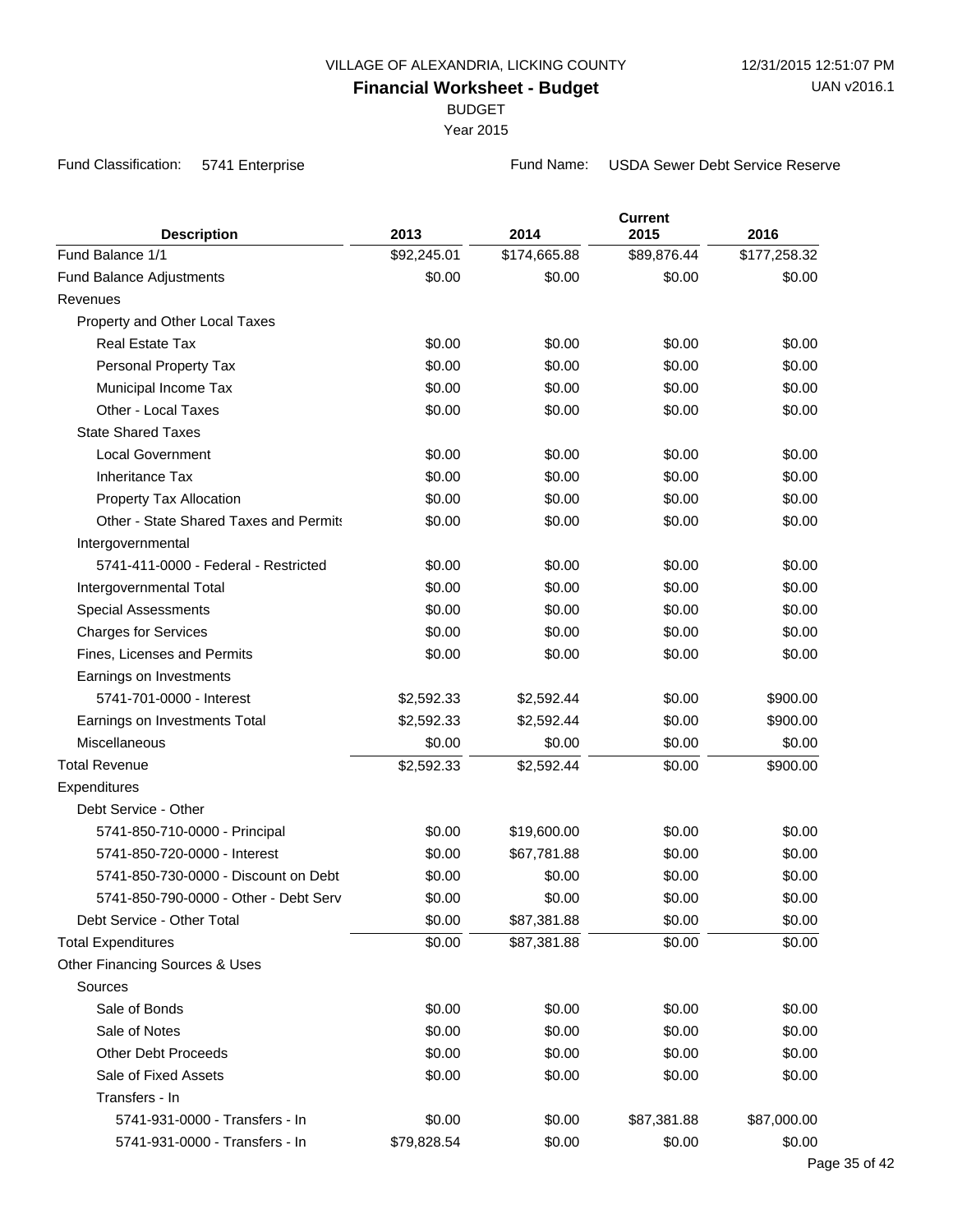BUDGET

Year 2015

Fund Classification: 5741 Enterprise **Fund Name:** USDA Sewer Debt Service Reserve

|              |                     | <b>Current</b> | 2016                |
|--------------|---------------------|----------------|---------------------|
|              | \$0.00              |                | \$87,000.00         |
| \$0.00       | \$0.00              | \$0.00         | \$0.00              |
| \$0.00       | \$0.00              | \$0.00         | \$0.00              |
|              |                     |                |                     |
| \$0.00       | \$0.00              | \$0.00         | \$0.00              |
| \$0.00       | \$0.00              | \$0.00         | \$0.00              |
| \$0.00       | \$0.00              | \$0.00         | \$0.00              |
|              |                     |                |                     |
|              |                     |                |                     |
| \$0.00       | \$0.00              | \$0.00         | \$0.00              |
| \$0.00       | \$0.00              | \$0.00         | \$0.00              |
| \$0.00       | \$0.00              | \$0.00         | \$0.00              |
| \$0.00       | \$0.00              | \$0.00         | \$0.00              |
| \$0.00       | \$0.00              | \$0.00         | \$0.00              |
| \$79,828.54  | \$0.00              | \$87,381.88    | \$87,000.00         |
| \$174,665.88 | \$89,876.44         | \$177,258.32   | \$265,158.32        |
| \$0.00       | \$0.00              | \$0.00         | \$0.00              |
| \$0.00       | \$0.00              | \$0.00         | \$0.00              |
| \$174,665.88 | \$89,876.44         | \$177,258.32   | \$265,158.32        |
|              | 2013<br>\$79,828.54 | 2014           | 2015<br>\$87,381.88 |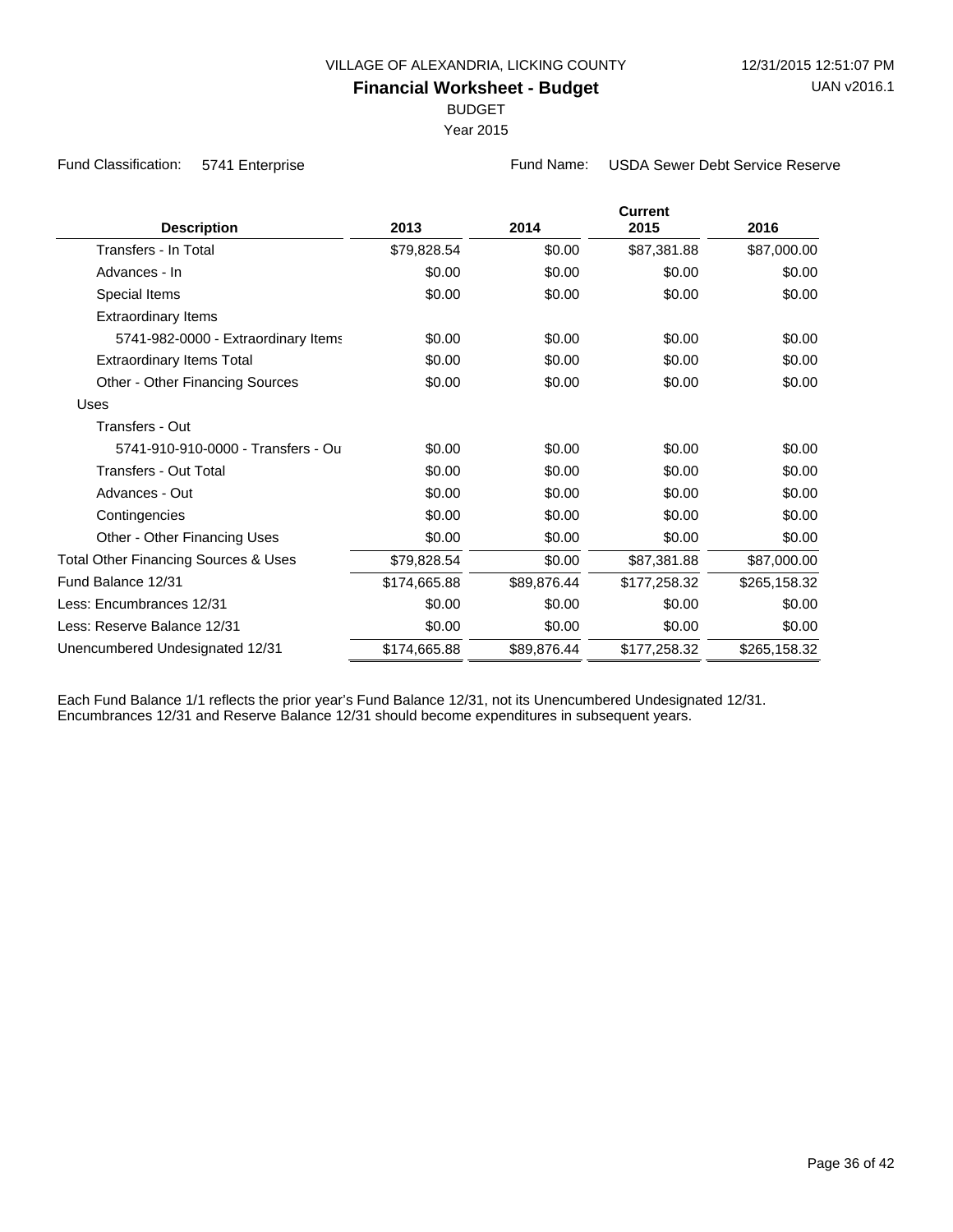BUDGET

Year 2015

Fund Classification: 5901 Enterprise Fund Name: Sewer Surplus

| <b>Description</b>                     | 2013       | 2014       | <b>Current</b><br>2015 | 2016       |
|----------------------------------------|------------|------------|------------------------|------------|
| Fund Balance 1/1                       | \$1,000.00 | \$1,000.00 | \$1,000.00             | \$1,000.00 |
| Fund Balance Adjustments               | \$0.00     | \$0.00     | \$0.00                 | \$0.00     |
| Revenues                               |            |            |                        |            |
| Property and Other Local Taxes         |            |            |                        |            |
| <b>Real Estate Tax</b>                 | \$0.00     | \$0.00     | \$0.00                 | \$0.00     |
| Personal Property Tax                  | \$0.00     | \$0.00     | \$0.00                 | \$0.00     |
| Municipal Income Tax                   | \$0.00     | \$0.00     | \$0.00                 | \$0.00     |
| Other - Local Taxes                    | \$0.00     | \$0.00     | \$0.00                 | \$0.00     |
| <b>State Shared Taxes</b>              |            |            |                        |            |
| <b>Local Government</b>                | \$0.00     | \$0.00     | \$0.00                 | \$0.00     |
| <b>Inheritance Tax</b>                 | \$0.00     | \$0.00     | \$0.00                 | \$0.00     |
| Property Tax Allocation                | \$0.00     | \$0.00     | \$0.00                 | \$0.00     |
| Other - State Shared Taxes and Permits | \$0.00     | \$0.00     | \$0.00                 | \$0.00     |
| Intergovernmental                      | \$0.00     | \$0.00     | \$0.00                 | \$0.00     |
| <b>Special Assessments</b>             | \$0.00     | \$0.00     | \$0.00                 | \$0.00     |
| <b>Charges for Services</b>            | \$0.00     | \$0.00     | \$0.00                 | \$0.00     |
| Fines, Licenses and Permits            | \$0.00     | \$0.00     | \$0.00                 | \$0.00     |
| Earnings on Investments                | \$0.00     | \$0.00     | \$0.00                 | \$0.00     |
| Miscellaneous                          | \$0.00     | \$0.00     | \$0.00                 | \$0.00     |
| <b>Total Revenue</b>                   | \$0.00     | \$0.00     | \$0.00                 | \$0.00     |
| Expenditures                           |            |            |                        |            |
| Debt Service - Other                   |            |            |                        |            |
| 5901-850-710-0000 - Principal          | \$0.00     | \$0.00     | \$0.00                 | \$0.00     |
| 5901-850-720-0000 - Interest           | \$0.00     | \$0.00     | \$0.00                 | \$0.00     |
| 5901-850-730-0000 - Discount on Debt   | \$0.00     | \$0.00     | \$0.00                 | \$0.00     |
| 5901-850-790-0000 - Other - Debt Serv  | \$0.00     | \$0.00     | \$0.00                 | \$0.00     |
| Debt Service - Other Total             | \$0.00     | \$0.00     | \$0.00                 | \$0.00     |
| <b>Total Expenditures</b>              | \$0.00     | \$0.00     | \$0.00                 | \$0.00     |
| Other Financing Sources & Uses         |            |            |                        |            |
| Sources                                |            |            |                        |            |
| Sale of Bonds                          | \$0.00     | \$0.00     | \$0.00                 | \$0.00     |
| Sale of Notes                          | \$0.00     | \$0.00     | \$0.00                 | \$0.00     |
| <b>Other Debt Proceeds</b>             |            |            |                        |            |
| 5901-971-0000 - Other Debt Procee      | \$0.00     | \$0.00     | \$0.00                 | \$0.00     |
| <b>Other Debt Proceeds Total</b>       | \$0.00     | \$0.00     | \$0.00                 | \$0.00     |
| Sale of Fixed Assets                   | \$0.00     | \$0.00     | \$0.00                 | \$0.00     |
| Transfers - In                         |            |            |                        |            |
| 5901-931-0000 - Transfers - In         | \$0.00     | \$0.00     | \$0.00                 | \$0.00     |
| Transfers - In Total                   | \$0.00     | \$0.00     | \$0.00                 | \$0.00     |
| Advances - In                          | \$0.00     | \$0.00     | \$0.00                 | \$0.00     |
| Special Items                          |            |            |                        |            |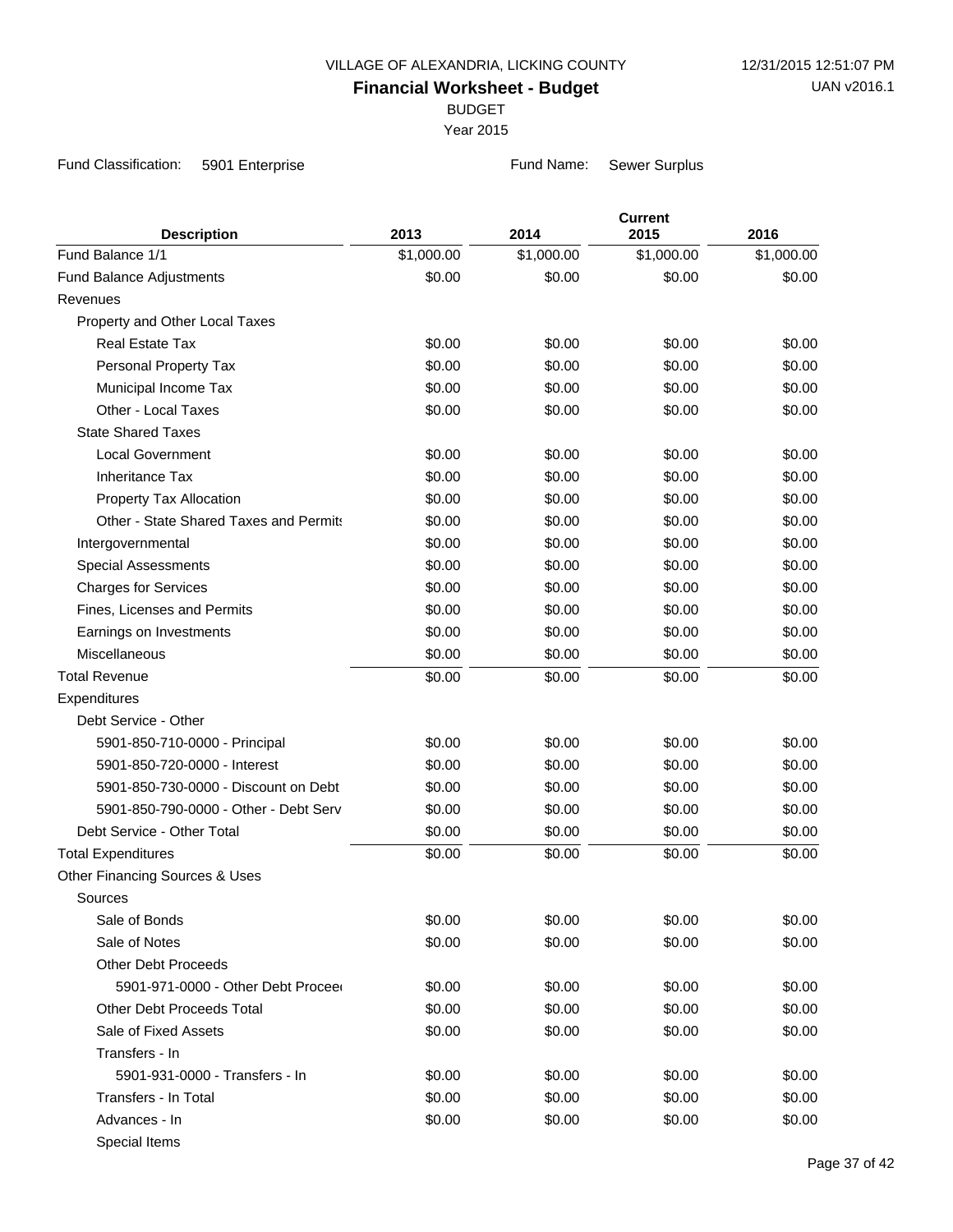BUDGET

Year 2015

Fund Classification: 5901 Enterprise Fund Name: Sewer Surplus

| <b>Description</b>                              | 2013       | 2014       | <b>Current</b><br>2015 | 2016       |
|-------------------------------------------------|------------|------------|------------------------|------------|
| 5901-981-0000 - Special Items                   | \$0.00     | \$0.00     | \$0.00                 | \$0.00     |
| Special Items Total                             | \$0.00     | \$0.00     | \$0.00                 | \$0.00     |
| <b>Extraordinary Items</b>                      | \$0.00     | \$0.00     | \$0.00                 | \$0.00     |
| Other - Other Financing Sources                 | \$0.00     | \$0.00     | \$0.00                 | \$0.00     |
| Uses                                            |            |            |                        |            |
| Transfers - Out                                 | \$0.00     | \$0.00     | \$0.00                 | \$0.00     |
| Advances - Out                                  | \$0.00     | \$0.00     | \$0.00                 | \$0.00     |
| Contingencies                                   | \$0.00     | \$0.00     | \$0.00                 | \$0.00     |
| Other - Other Financing Uses                    | \$0.00     | \$0.00     | \$0.00                 | \$0.00     |
| <b>Total Other Financing Sources &amp; Uses</b> | \$0.00     | \$0.00     | \$0.00                 | \$0.00     |
| Fund Balance 12/31                              | \$1,000.00 | \$1,000.00 | \$1,000.00             | \$1,000.00 |
| Less: Encumbrances 12/31                        | \$0.00     | \$0.00     | \$0.00                 | \$0.00     |
| Less: Reserve Balance 12/31                     | \$0.00     | \$0.00     | \$0.00                 | \$0.00     |
| Unencumbered Undesignated 12/31                 | \$1,000.00 | \$1,000.00 | \$1,000.00             | \$1,000.00 |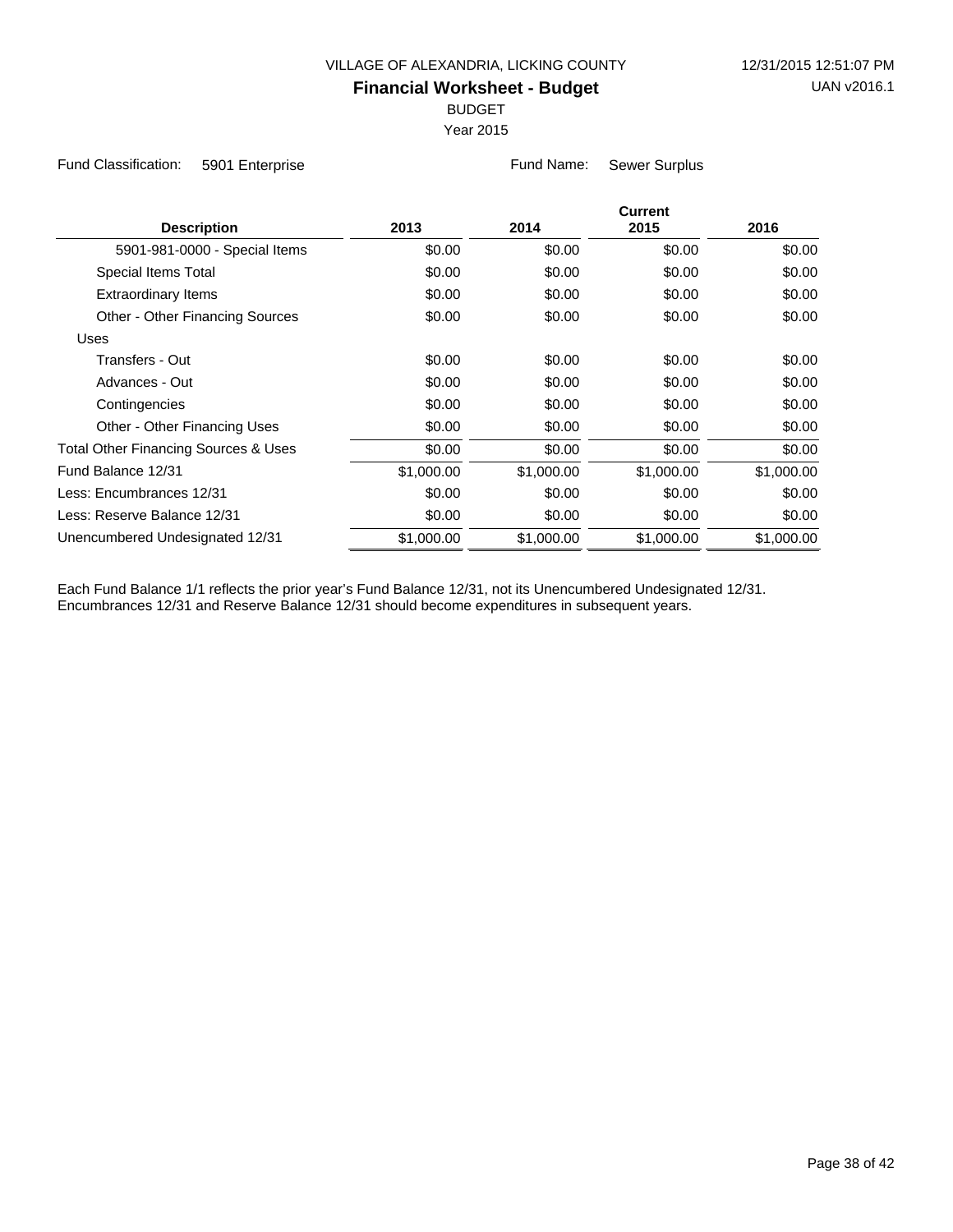BUDGET

Year 2015

Fund Classification: 9976 Private - Purpose Trust Fund Name: Museum Expendable

| <b>Description</b>                     | 2013       | 2014       | <b>Current</b><br>2015 | 2016       |
|----------------------------------------|------------|------------|------------------------|------------|
| Fund Balance 1/1                       | \$634.08   | \$913.81   | \$1,445.38             | \$1,273.90 |
| <b>Fund Balance Adjustments</b>        | \$0.00     | \$0.00     | \$0.00                 | \$0.00     |
| Revenues                               |            |            |                        |            |
| Property and Other Local Taxes         |            |            |                        |            |
| <b>Real Estate Tax</b>                 | \$0.00     | \$0.00     | \$0.00                 | \$0.00     |
| Personal Property Tax                  | \$0.00     | \$0.00     | \$0.00                 | \$0.00     |
| Municipal Income Tax                   | \$0.00     | \$0.00     | \$0.00                 | \$0.00     |
| Other - Local Taxes                    | \$0.00     | \$0.00     | \$0.00                 | \$0.00     |
| <b>State Shared Taxes</b>              |            |            |                        |            |
| <b>Local Government</b>                | \$0.00     | \$0.00     | \$0.00                 | \$0.00     |
| <b>Inheritance Tax</b>                 | \$0.00     | \$0.00     | \$0.00                 | \$0.00     |
| Property Tax Allocation                | \$0.00     | \$0.00     | \$0.00                 | \$0.00     |
| Other - State Shared Taxes and Permits | \$0.00     | \$0.00     | \$0.00                 | \$0.00     |
| Intergovernmental                      | \$0.00     | \$0.00     | \$0.00                 | \$0.00     |
| <b>Special Assessments</b>             | \$0.00     | \$0.00     | \$0.00                 | \$0.00     |
| <b>Charges for Services</b>            | \$0.00     | \$0.00     | \$0.00                 | \$0.00     |
| Fines, Licenses and Permits            | \$0.00     | \$0.00     | \$0.00                 | \$0.00     |
| Earnings on Investments                |            |            |                        |            |
| 9976-701-0000 - Interest               | \$144.24   | \$0.00     | \$0.00                 | \$0.00     |
| Earnings on Investments Total          | \$144.24   | \$0.00     | \$0.00                 | \$0.00     |
| <b>Miscellaneous</b>                   |            |            |                        |            |
| 9976-820-0000 - Contributions and Don  | \$702.10   | \$906.24   | \$1,200.00             | \$500.00   |
| <b>Miscellaneous Total</b>             | \$702.10   | \$906.24   | \$1,200.00             | \$500.00   |
| <b>Total Revenue</b>                   | \$846.34   | \$906.24   | \$1,200.00             | \$500.00   |
| Expenditures                           |            |            |                        |            |
| Lands and Buildings - Other            |            |            |                        |            |
| 9976-730-352-0000 - Property Insuranc  | \$800.00   | \$580.11   | \$580.11               | \$220.00   |
| 9976-730-420-0000 - Operating Supplie  | \$245.00   | \$442.00   | \$378.22               | \$350.00   |
| 9976-730-600-0000 - Other              | \$12.00    | \$722.21   | \$257.11               | \$220.00   |
| Lands and Buildings - Other Total      | \$1,057.00 | \$1,744.32 | \$1,215.44             | \$790.00   |
| Boards and Commissions - Other         |            |            |                        |            |
| 9976-735-225-0000 - Workers' Compen    | \$0.00     | \$98.54    | \$156.04               | \$75.00    |
| Boards and Commissions - Other Total   | \$0.00     | \$98.54    | \$156.04               | \$75.00    |
| <b>Total Expenditures</b>              | \$1,057.00 | \$1,842.86 | \$1,371.48             | \$865.00   |
| Other Financing Sources & Uses         |            |            |                        |            |
| Sources                                |            |            |                        |            |
| Sale of Bonds                          | \$0.00     | \$0.00     | \$0.00                 | \$0.00     |
| Sale of Notes                          | \$0.00     | \$0.00     | \$0.00                 | \$0.00     |
| <b>Other Debt Proceeds</b>             | \$0.00     | \$0.00     | \$0.00                 | \$0.00     |
| Sale of Fixed Assets                   | \$0.00     | \$0.00     | \$0.00                 | \$0.00     |
|                                        |            |            |                        |            |

Transfers - In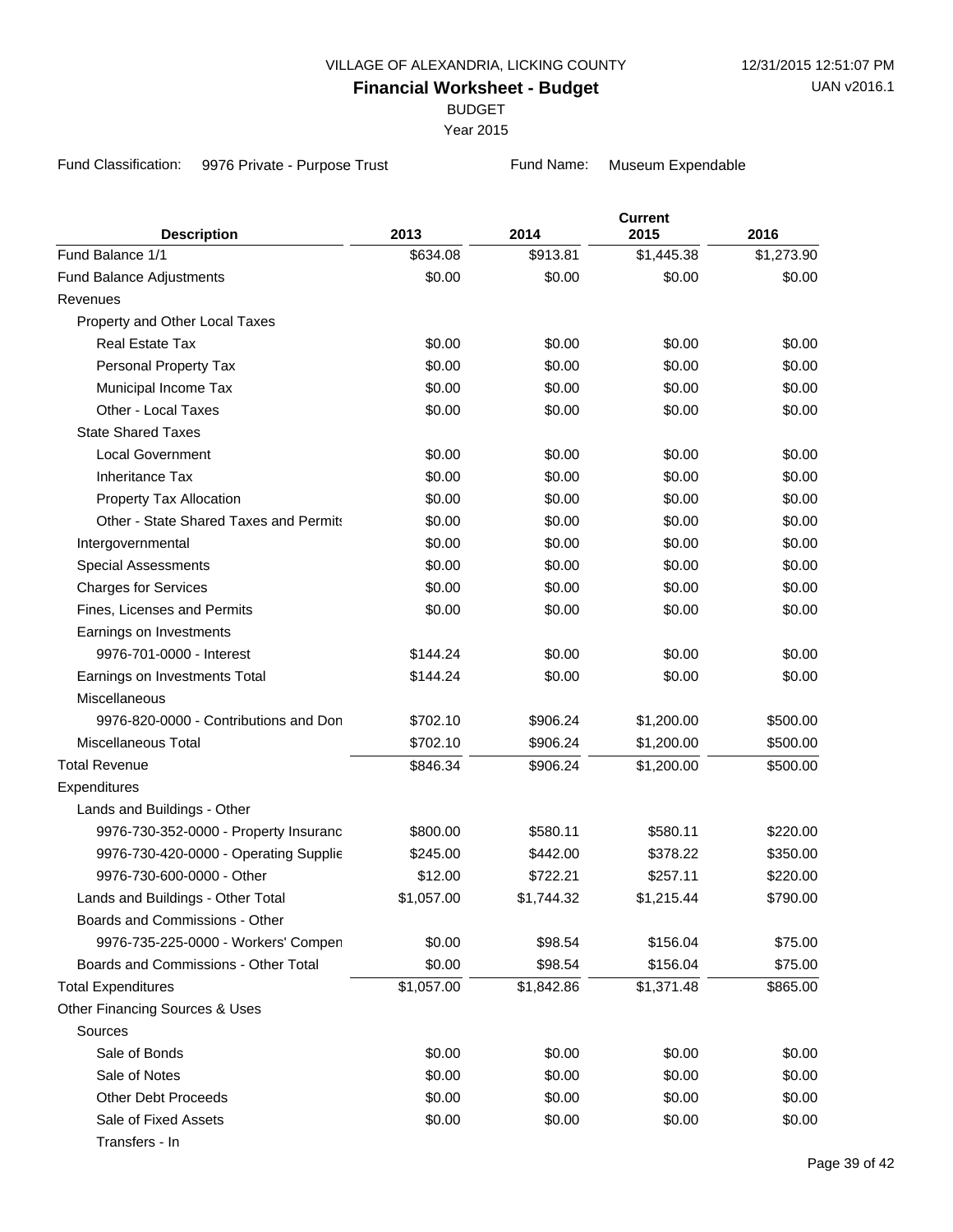BUDGET

Year 2015

Fund Classification: 9976 Private - Purpose Trust Fund Name: Museum Expendable

|          |            |            | 2016                   |
|----------|------------|------------|------------------------|
| \$456.39 | \$1,468.19 | \$0.00     | \$0.00                 |
| \$456.39 | \$1,468.19 | \$0.00     | \$0.00                 |
|          |            |            |                        |
| \$0.00   | \$0.00     | \$0.00     | \$0.00                 |
| \$0.00   | \$0.00     | \$0.00     | \$0.00                 |
|          |            |            |                        |
| \$34.00  | \$0.00     | \$0.00     | \$0.00                 |
| \$34.00  | \$0.00     | \$0.00     | \$0.00                 |
| \$0.00   | \$0.00     | \$0.00     | \$0.00                 |
| \$0.00   | \$0.00     | \$0.00     | \$0.00                 |
|          |            |            |                        |
| \$0.00   | \$0.00     | \$0.00     | \$0.00                 |
| \$0.00   | \$0.00     | \$0.00     | \$0.00                 |
| \$0.00   | \$0.00     | \$0.00     | \$0.00                 |
|          |            |            |                        |
| \$0.00   | \$0.00     | \$0.00     | \$0.00                 |
| \$0.00   | \$0.00     | \$0.00     | \$0.00                 |
| \$490.39 | \$1,468.19 | \$0.00     | \$0.00                 |
| \$913.81 | \$1,445.38 | \$1,273.90 | \$908.90               |
| \$0.00   | \$0.00     | \$0.00     | \$0.00                 |
| \$0.00   | \$0.00     | \$0.00     | \$0.00                 |
| \$913.81 | \$1,445.38 | \$1,273.90 | \$908.90               |
|          | 2013       | 2014       | <b>Current</b><br>2015 |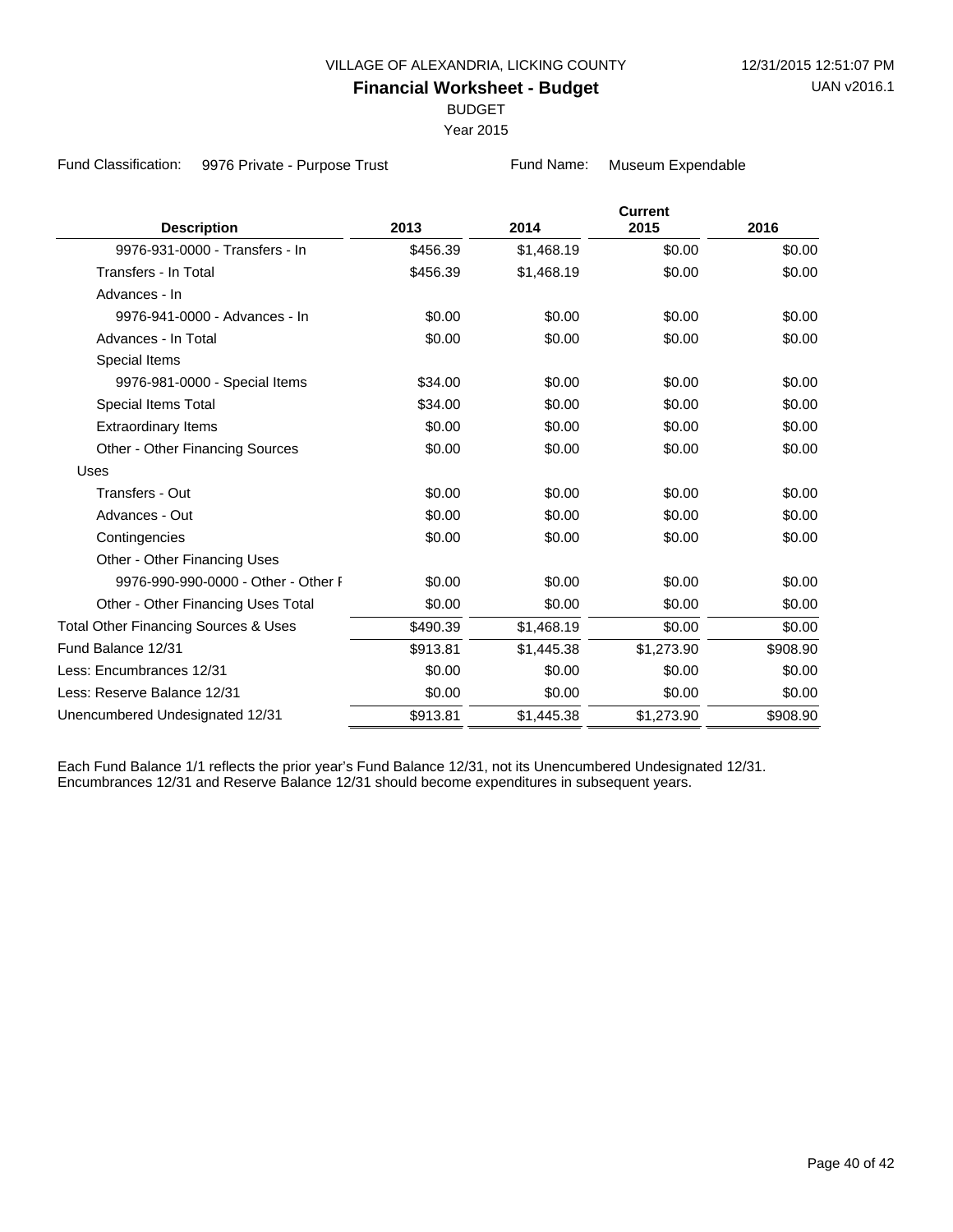BUDGET

Year 2015

Fund Classification: 9977 Private - Purpose Trust Fund Name: Museum Non Expendable

| <b>Description</b>                     | 2013        | 2014         | <b>Current</b><br>2015 | 2016        |
|----------------------------------------|-------------|--------------|------------------------|-------------|
| Fund Balance 1/1                       | \$83,237.94 | \$83,567.45  | \$82,824.56            | \$83,424.56 |
| <b>Fund Balance Adjustments</b>        | \$0.00      | \$0.00       | \$0.00                 | \$0.00      |
| Revenues                               |             |              |                        |             |
| Property and Other Local Taxes         |             |              |                        |             |
| <b>Real Estate Tax</b>                 | \$0.00      | \$0.00       | \$0.00                 | \$0.00      |
| Personal Property Tax                  | \$0.00      | \$0.00       | \$0.00                 | \$0.00      |
| Municipal Income Tax                   | \$0.00      | \$0.00       | \$0.00                 | \$0.00      |
| Other - Local Taxes                    | \$0.00      | \$0.00       | \$0.00                 | \$0.00      |
| <b>State Shared Taxes</b>              |             |              |                        |             |
| Local Government                       | \$0.00      | \$0.00       | \$0.00                 | \$0.00      |
| <b>Inheritance Tax</b>                 | \$0.00      | \$0.00       | \$0.00                 | \$0.00      |
| Property Tax Allocation                | \$0.00      | \$0.00       | \$0.00                 | \$0.00      |
| Other - State Shared Taxes and Permits | \$0.00      | \$0.00       | \$0.00                 | \$0.00      |
| Intergovernmental                      | \$0.00      | \$0.00       | \$0.00                 | \$0.00      |
| <b>Special Assessments</b>             | \$0.00      | \$0.00       | \$0.00                 | \$0.00      |
| <b>Charges for Services</b>            | \$0.00      | \$0.00       | \$0.00                 | \$0.00      |
| Fines, Licenses and Permits            | \$0.00      | \$0.00       | \$0.00                 | \$0.00      |
| Earnings on Investments                |             |              |                        |             |
| 9977-701-0000 - Interest               | \$785.90    | \$725.30     | \$857.11               | \$250.00    |
| Earnings on Investments Total          | \$785.90    | \$725.30     | \$857.11               | \$250.00    |
| Miscellaneous                          | \$0.00      | \$0.00       | \$0.00                 | \$0.00      |
| <b>Total Revenue</b>                   | \$785.90    | \$725.30     | \$857.11               | \$250.00    |
| Expenditures                           |             |              |                        |             |
| <b>Total Expenditures</b>              | \$0.00      | \$0.00       | \$0.00                 | \$0.00      |
| Other Financing Sources & Uses         |             |              |                        |             |
| Sources                                |             |              |                        |             |
| Sale of Bonds                          | \$0.00      | \$0.00       | \$0.00                 | \$0.00      |
| Sale of Notes                          | \$0.00      | \$0.00       | \$0.00                 | \$0.00      |
| <b>Other Debt Proceeds</b>             | \$0.00      | \$0.00       | \$0.00                 | \$0.00      |
| Sale of Fixed Assets                   | \$0.00      | \$0.00       | \$0.00                 | \$0.00      |
| Transfers - In                         |             |              |                        |             |
| 9977-931-0000 - Transfers - In         | \$0.00      | \$0.00       | \$0.00                 | \$0.00      |
| Transfers - In Total                   | \$0.00      | \$0.00       | \$0.00                 | \$0.00      |
| Advances - In                          | \$0.00      | \$0.00       | \$0.00                 | \$0.00      |
| Special Items                          | \$0.00      | \$0.00       | \$0.00                 | \$0.00      |
| <b>Extraordinary Items</b>             | \$0.00      | \$0.00       | \$0.00                 | \$0.00      |
| Other - Other Financing Sources        | \$0.00      | \$0.00       | \$0.00                 | \$0.00      |
| Uses                                   |             |              |                        |             |
| Transfers - Out                        |             |              |                        |             |
| 9977-910-910-0000 - Transfers - Ou     | -\$456.39   | $-$1,468.19$ | $-$257.11$             | $-$250.00$  |
| <b>Transfers - Out Total</b>           | $-$456.39$  | $-$1,468.19$ | $-$257.11$             | $-$250.00$  |